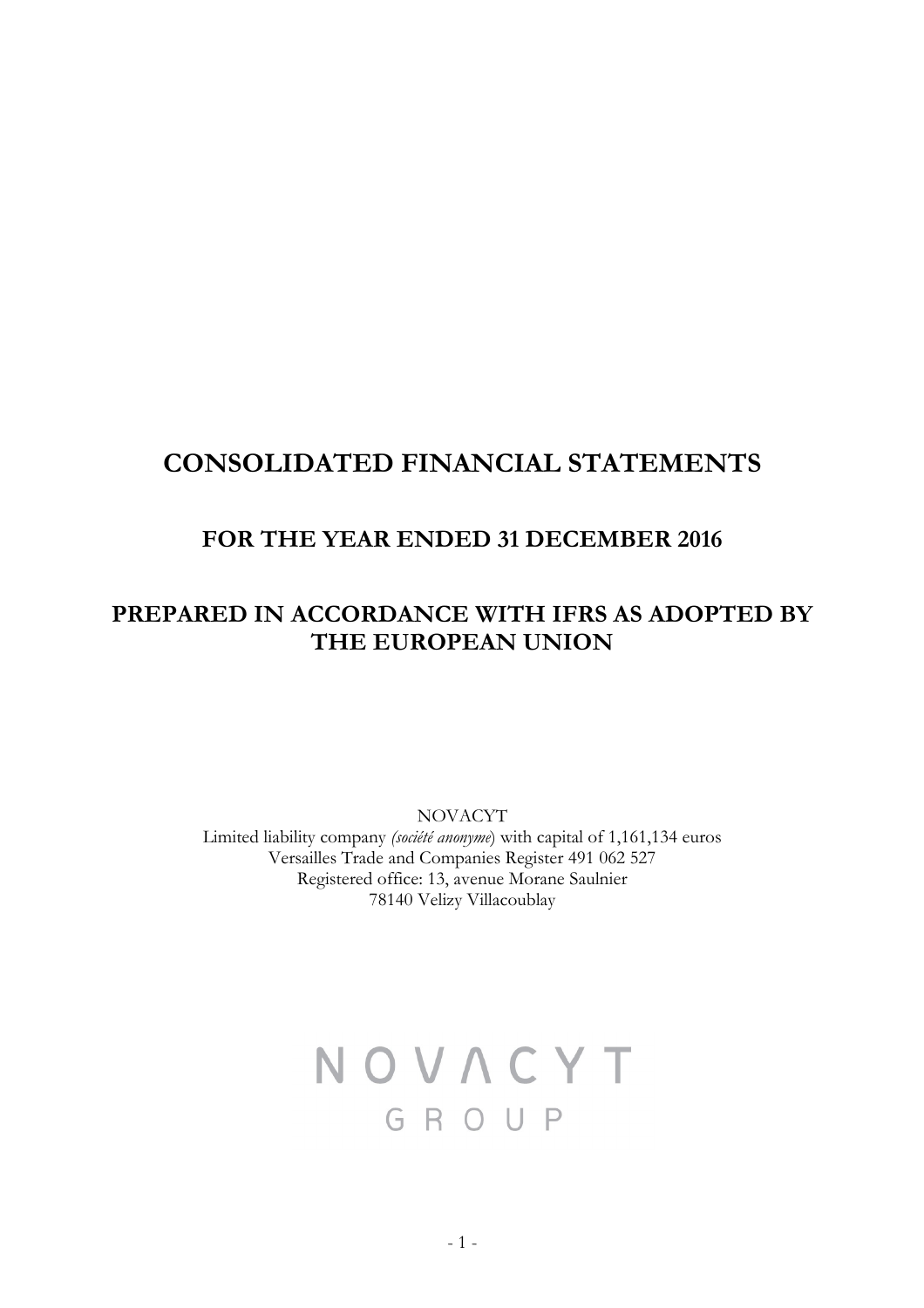# **TABLE OF CONTENTS**

# **FINANCIAL STATEMENTS**

| Statement of financial position as of 31 December 2016                | 4  |
|-----------------------------------------------------------------------|----|
| Consolidated income statement as of 31 December 2016                  | .5 |
| Consolidated statement of comprehensive income as of 31 December 2016 | 6  |
| Statement of changes in equity as of 31 December 2016                 | 7  |
| Statement of cash flows as of 31 December 2016                        | 8  |

# NOTES TO THE FINANCIAL STATEMENTS

| $NOTE1$ : |       |  |
|-----------|-------|--|
| NOTE 2:   |       |  |
| 2.1       |       |  |
|           | 2.1.1 |  |
|           | 2.1.2 |  |
|           | 2.1.3 |  |
|           | 2.1.4 |  |
| 2.2.      |       |  |
|           | 2.2.1 |  |
|           | 2.2.2 |  |
|           | 2.2.3 |  |
|           | 2.2.4 |  |
|           | 2.2.5 |  |
| 2.3       |       |  |
| 2.4       |       |  |
| 2.5       |       |  |
| 2.6       |       |  |
| 2.7       |       |  |
| 2.8       |       |  |
| 2.9       |       |  |
| 2.10      |       |  |
| 2.11      |       |  |
| 2.12      |       |  |
| 2.13      |       |  |
| 2.14      |       |  |
| 2.15      |       |  |
|           |       |  |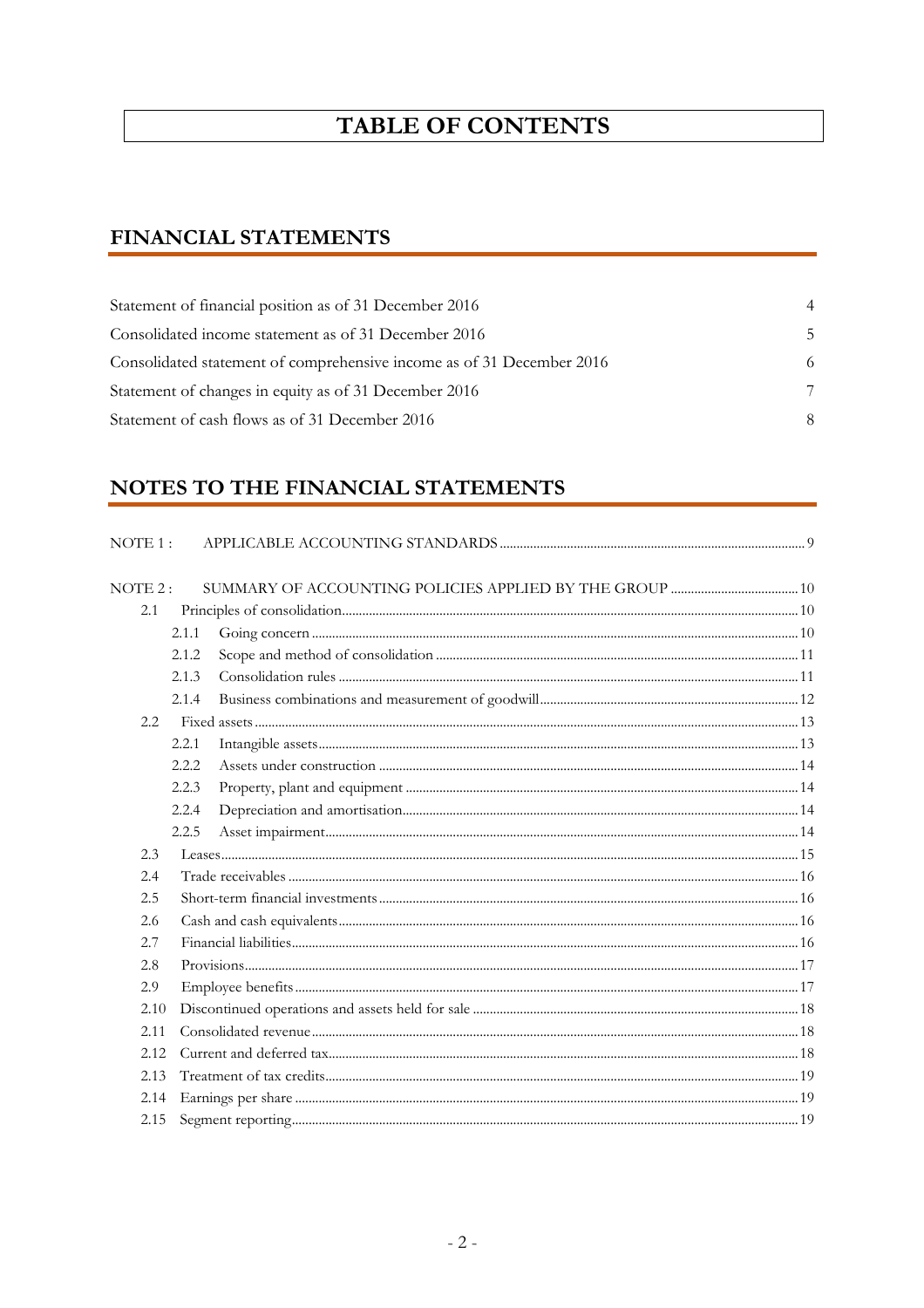| NOTE 3: |       |  |
|---------|-------|--|
| 3.1     |       |  |
| 3.2     |       |  |
|         | 3.2.1 |  |
|         | 3.2.2 |  |
| 3.3     |       |  |
| 3.4     |       |  |
| 3.5     |       |  |
| 3.6     |       |  |
| 3.7     |       |  |
| 3.8     |       |  |
| 3.9     |       |  |
| 3.10    |       |  |
| 3.11    |       |  |
| 3.12    |       |  |
|         |       |  |
| NOTE 4: |       |  |
| 4.1     |       |  |
| 4.2     |       |  |
| 4.3     |       |  |
| 4.4     |       |  |
| 4.5     |       |  |
|         |       |  |
| 4.6     |       |  |
| 4.7     |       |  |
| 4.8     |       |  |
| 4.9     |       |  |
| 4.10    |       |  |
| 4.11    |       |  |
|         |       |  |
|         |       |  |
|         |       |  |
|         |       |  |
|         |       |  |
| NOTE 5: |       |  |
| 5.1     |       |  |
| 5.2     |       |  |
|         |       |  |
| NOTE 6: |       |  |
| 6.1     |       |  |
| 6.2     |       |  |
| 6.3     |       |  |
|         |       |  |
| NOTE 7: |       |  |
| 7.1     |       |  |
| 7.2     |       |  |
| 7.3     |       |  |
| 7.4     |       |  |
| 7.1     |       |  |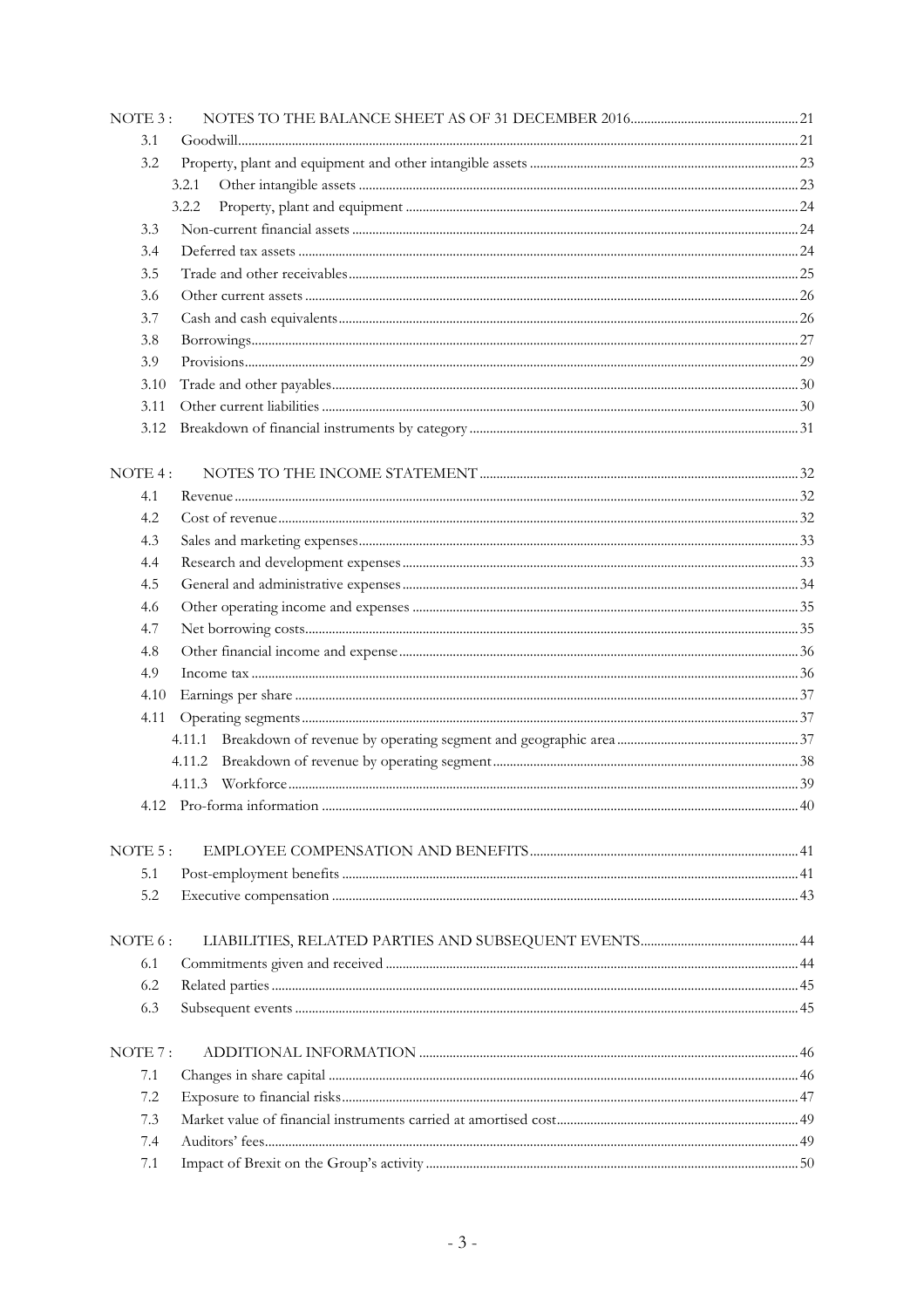# **Consolidated statement of financial position as of 31 December 2016**

j.

| Amounts in $\epsilon$ thousand   | Note  | As of<br>31/12/2016 | As of<br>31/12/2015 |
|----------------------------------|-------|---------------------|---------------------|
| Intangible assets                | 3.2.1 | 5 3 3 3             | 1 2 9 7             |
| Goodwill                         | 3.1   | 16 4 6 6            | 9 2 5 6             |
| Property, plant and equipment    | 3.2.2 | 1 0 9 6             | 683                 |
| Non-current financial assets     | 3.3   | 138                 | 204                 |
| Deferred taxes                   | 3.4   |                     |                     |
| Other long-term assets           |       | 48                  | 56                  |
| Non-current assets               |       | 23 082              | 11 497              |
| Inventones and work in progress  |       | 1 6 1 4             | 1488                |
| Trade and other receivables      | 3.5   | 2 3 5 6             | 1878                |
| Tax receivables                  |       | 211                 | 152                 |
| Other current assets             | 3.6   | 313                 | 400                 |
| Short-term financial investments |       | 23                  | 1 1 6 4             |
| Cash and cash equivalents        | 3.7   | 2843                | 527                 |
| <b>Current assets</b>            |       | 7 3 6 0             | 5609                |
| Total assets                     |       | 30 442              | 17 10 6             |

|                                                                     | As of      | As of      |
|---------------------------------------------------------------------|------------|------------|
|                                                                     | 31/12/2016 | 31/12/2015 |
|                                                                     |            |            |
| Share capital                                                       | 1 1 6 1    | 479        |
| Share premium                                                       | 47 120     | 32 382     |
| Own shares                                                          | $-165$     | $-98$      |
| Other reserves                                                      | 123        | $-81$      |
| Retained earnings                                                   | $-30470$   | $-22157$   |
| Total equity attributable to owners of the company                  | 17 769     | 10 5 24    |
| Total equity                                                        | 17 769     | 10 5 24    |
|                                                                     |            |            |
| Borrowings<br>3.8                                                   | 2 7 5 6    | 2 1 0 3    |
| Primer Design contingent consideration (non-current portion)<br>3.8 | 946        |            |
| Employee benefits<br>3.9                                            | 14         | 40         |
| Other provisions<br>3.9                                             | 89         | 103        |
| Deferred taxes                                                      | 53         |            |
| Total non-current liabilities                                       | 3857       | 2 2 4 6    |
| Bank overdrafts and current portion of long-term borrowings<br>3.8  | 3 4 9 9    | 1 270      |
| Primer Design contingent consideration (current portion)<br>3.8     | 1 646      |            |
| Provisions (current portion)<br>3.9                                 | 66         | 66         |
| Trade and other payables<br>3.10                                    | 3 5 0 4    | 2968       |
| Tax liabilities                                                     | 77         | 1          |
| Other current liabilities<br>3.11                                   | 24         | 30         |
| Total current liabilities                                           | 8 8 1 6    | 4 3 3 5    |
| <b>Total liabilities</b>                                            | 12 673     | 6 5 8 1    |
|                                                                     |            |            |
| <b>Total liabilities</b>                                            | 30 442     | 17 10 6    |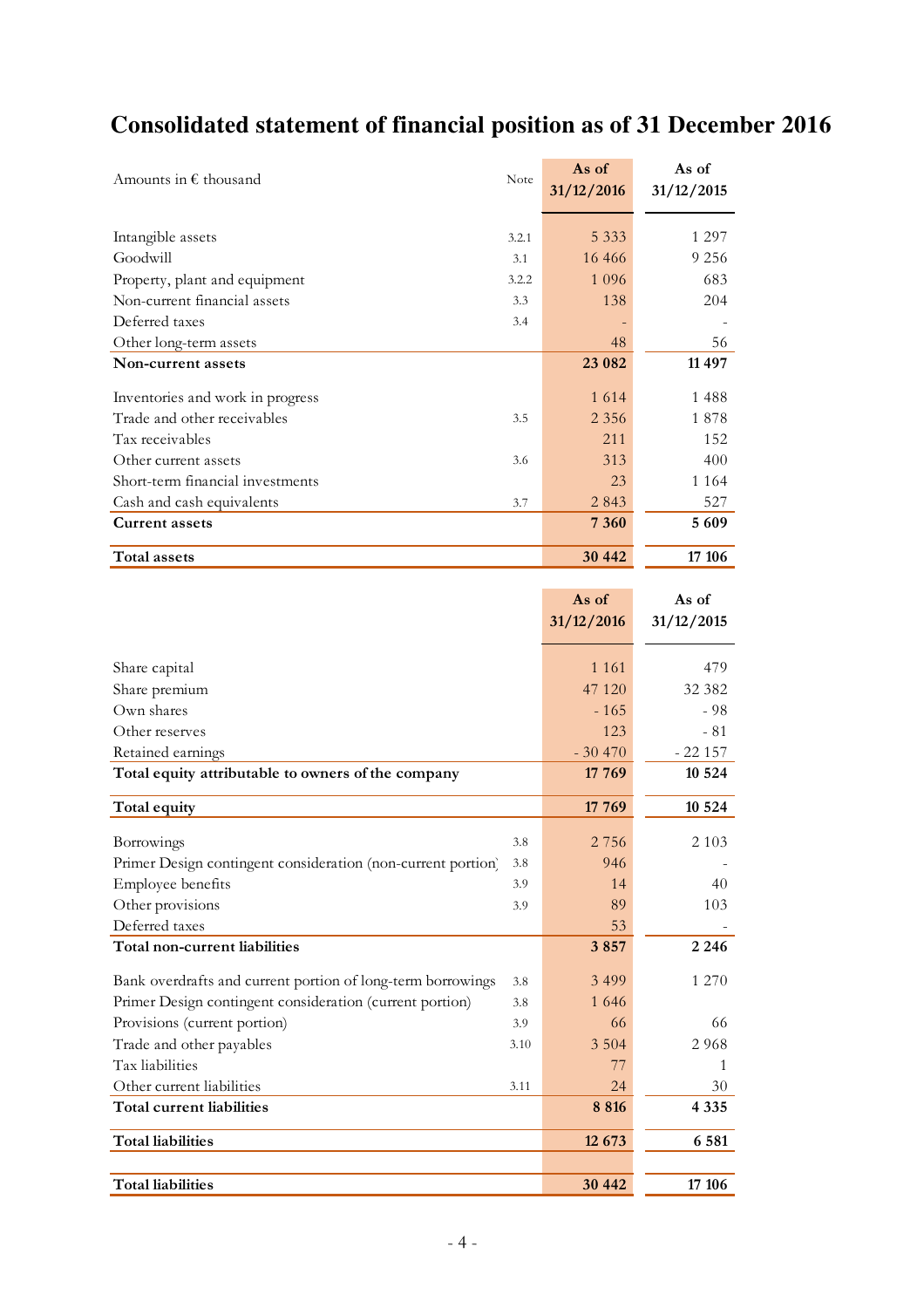# **Consolidated income statement as of 31 December 2016**

| Amounts in $\epsilon$ thousand                    | Note | 2016    | 2015     |
|---------------------------------------------------|------|---------|----------|
|                                                   |      |         |          |
| Revenue                                           | 4.1  | 11 076  | 8892     |
|                                                   |      |         |          |
| Cost of revenue                                   | 4.2  | $-4996$ | $-4617$  |
| Gross profit                                      |      | 6 0 8 0 | 4 2 7 5  |
|                                                   |      |         |          |
| Sales and marketing expenditure                   | 4.3  | $-3170$ | $-2.285$ |
| Research and development                          | 4.4  | $-794$  | $-588$   |
| General and administrative                        | 4.5  | $-5616$ | $-4785$  |
|                                                   |      |         |          |
| Subsidies                                         |      | 427     | 148      |
| Recurring operating profit/(loss)                 |      | $-3074$ | $-3235$  |
| Costs related to the acquisition of Primer Design | 4.6  | $-508$  |          |
| Other operating income and expenses               | 4.6  | $-880$  | $-9950$  |
|                                                   |      |         |          |
| Operating profit/(loss)                           |      | $-4463$ | $-13185$ |
|                                                   |      |         |          |
| Income from cash and cash equivalents             |      |         | 1        |
| Gross borrowing costs                             |      | $-1047$ | $-947$   |
| Net borrowing costs                               | 4.7  | $-1047$ | $-946$   |
| Other financial income                            | 4.8  | 736     | 470      |
| Other financial expense                           | 4.8  | $-936$  | $-246$   |
|                                                   |      |         |          |
| Profit/(loss) before tax                          |      | $-5709$ | $-13907$ |
|                                                   |      |         |          |
| Income tax                                        | 4.9  | $-2$    | - 1      |
| Profit/(loss) after tax                           |      | $-5711$ | $-13908$ |
|                                                   |      |         |          |
| Attributable to owners of the company             |      | $-5711$ | $-13908$ |
| Attributable to non-controlling interests         |      |         |          |
|                                                   |      |         |          |
| Earnings per share                                | 4.10 | 0.47    | $-2.05$  |
| Diluted earnings per share                        | 4.10 | 0.47    | $-2.05$  |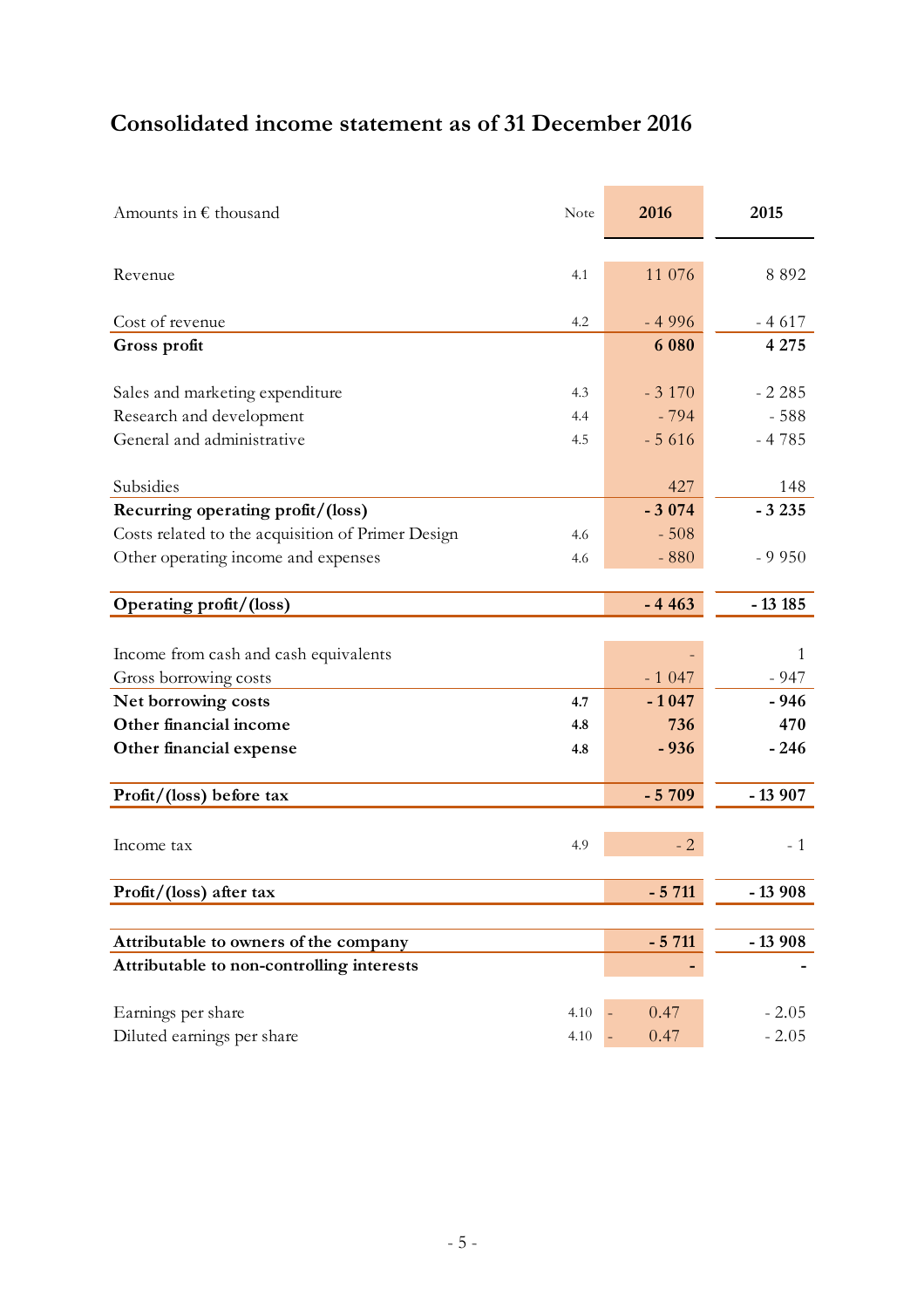# **Consolidated statement of comprehensive income as of 31 December 2016**

| Amounts in $\epsilon$ thousand                     | 2016    | 2015     |
|----------------------------------------------------|---------|----------|
| Consolidated net profit/(loss) for the year        | $-5711$ | $-13908$ |
| Other comprehensive income                         |         |          |
| Actuarial differences IAS19R (not recyclable)      | $-1$    | $-3$     |
| Translation reserves (recyclable)                  | 206     | $-49$    |
|                                                    |         |          |
| Change in gains and losses recognised in equity    | 205     | $-52$    |
| Total comprehensive income                         | $-5506$ | - 13 960 |
| Comprehensive income attributable to:              |         |          |
| Owners of the company<br>Non-controlling interests | $-5506$ | $-13960$ |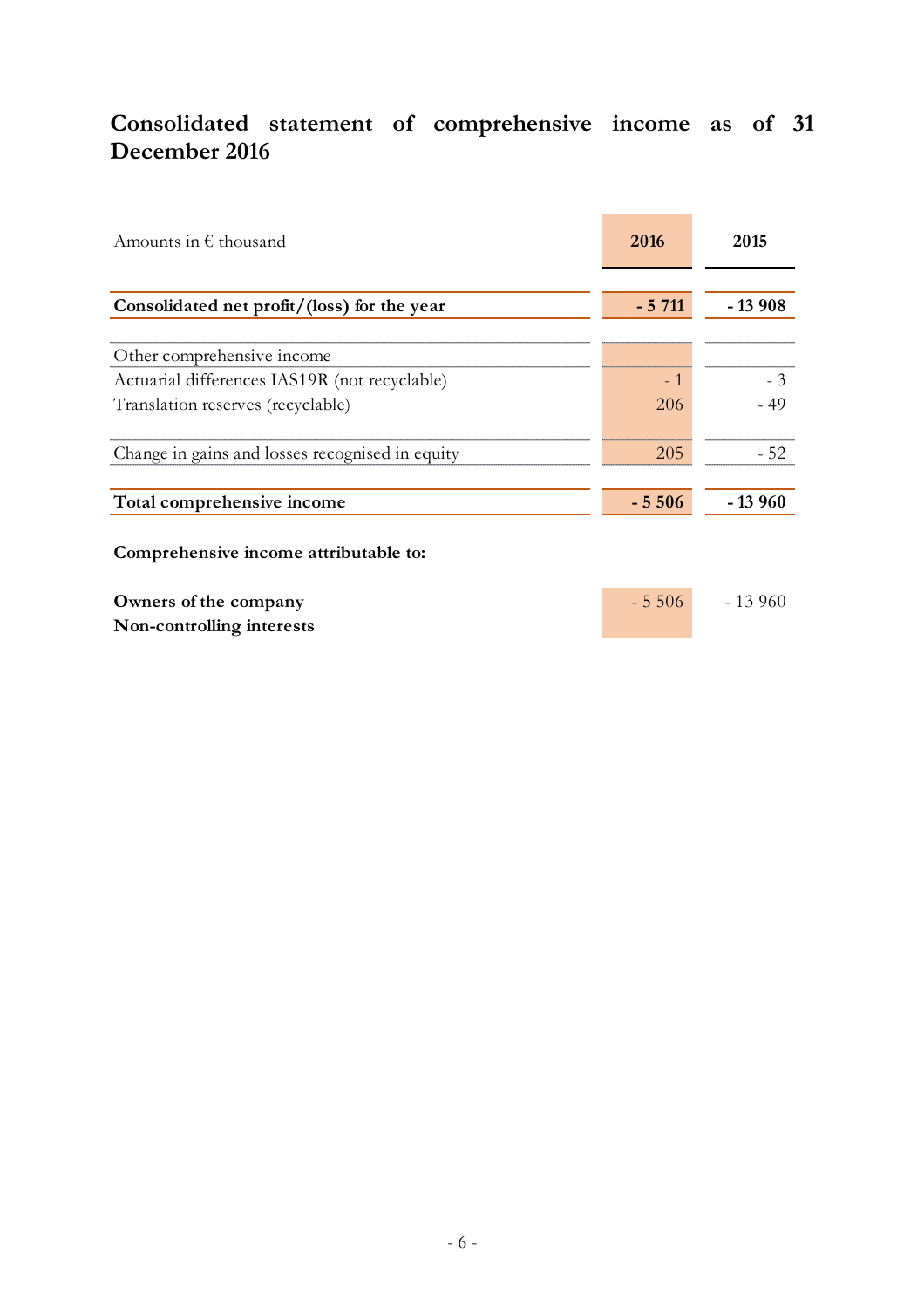# **Statement of changes in equity as of 31 December 2016**

| Amounts in $\epsilon$ thousand            | Share<br>capital         | Share<br>Own<br>Other group reserves<br>Retained<br>premium<br>earnings<br>shares |                          |                          |                                             | Total<br>equity          | Total                    |                                                    |          |
|-------------------------------------------|--------------------------|-----------------------------------------------------------------------------------|--------------------------|--------------------------|---------------------------------------------|--------------------------|--------------------------|----------------------------------------------------|----------|
|                                           |                          |                                                                                   |                          | Translatio<br>n reserve  | OCI<br>on<br>retire<br>ment<br>benefi<br>ts | Total                    |                          | attributa<br>ble to<br>owners<br>of the<br>company | equity   |
| Position at the beginning of year 2015.12 | 418                      | 28 184                                                                            | $-86$                    | $-21$                    | - 9                                         | $-30$                    | $-8213$                  | 20 273                                             | 20 273   |
| Actuarial gains on retirement benefits    |                          |                                                                                   |                          | $\overline{\phantom{a}}$ | $-3$                                        | $-3$                     |                          | $-3$                                               | $-3$     |
| Translation differences                   |                          |                                                                                   |                          | $-49$                    | ä,                                          | $-49$                    |                          | $-49$                                              | $-49$    |
| $Profit/$ (loss) for the period           |                          |                                                                                   |                          | ٠                        | $\overline{\phantom{a}}$                    | $\overline{\phantom{a}}$ | $-13908$                 | $-13908$                                           | $-13908$ |
| Total profit/(loss) for the period        |                          |                                                                                   |                          | $-49$                    | $-3$                                        | $-52$                    | $-13908$                 | $-13959$                                           | $-13959$ |
| Capital increase                          | 61                       | 4 1 9 8                                                                           |                          |                          |                                             |                          | i.                       | 4 2 5 9                                            | 4 2 5 9  |
| Change in own shares                      |                          |                                                                                   | $-12$                    |                          |                                             |                          | ä,                       | $-12$                                              | $-12$    |
| Other changes                             |                          |                                                                                   |                          |                          |                                             |                          | $-37$                    | $-37$                                              | $-37$    |
| Situation at the close of year 2015.12    | 479                      | 32 382                                                                            | $-98$                    | $-69$                    | $-12$                                       | $-81$                    | $-22157$                 | 10 5 24                                            | 10 5 24  |
| Actuarial gains on retirement benefits    | $\overline{\phantom{a}}$ |                                                                                   |                          |                          | $-1$                                        | $-1$                     |                          | $-1$                                               | $-1$     |
| <b>Translation differences</b>            |                          |                                                                                   | $\overline{\phantom{a}}$ | 206                      | $\overline{a}$                              | 206                      | $\overline{\phantom{a}}$ | 206                                                | 206      |
| $Profit/$ (loss) for the period           |                          |                                                                                   |                          |                          | $\overline{\phantom{a}}$                    | $\overline{\phantom{a}}$ | $-5711$                  | $-5711$                                            | $-5711$  |
| Total profit/(loss) for the period        |                          |                                                                                   |                          | 206                      | $-1$                                        | 205                      | $-5711$                  | $-5506$                                            | $-5506$  |
| Capital increase in cash                  | 439                      | 7 0 9 9                                                                           |                          |                          |                                             |                          |                          | 7 5 3 8                                            | 7 5 3 8  |
| Change in own shares                      | $\overline{\phantom{m}}$ |                                                                                   | $-67$                    |                          |                                             |                          |                          | $-67$                                              | $-67$    |
| Other changes                             | 243                      | 7 639                                                                             |                          | $\overline{\phantom{a}}$ | $\overline{\phantom{a}}$                    |                          | $-2602$                  | 5 2 8 0                                            | 5 2 8 0  |
| Situation at the close of year 2016.12    | 1 1 6 1                  | 47 120                                                                            | $-165$                   | 136                      | $-13$                                       | 123                      | $-30470$                 | 17 769                                             | 17 769   |

The following items are presented under "Other changes":

- in the column headed "Capital", the amount of increases by contribution of securities (acquisition of Primer Design) or by conversion of the OCABSA bonds (see section 3.8) and not in cash;
- in the column headed "Share premium", the consequences of these transactions on the share premium;
- in the column headed "Retained earnings":
	- the IFRS adjustment of the acquisition of the Primer Design securities in the negative amount of €2,947,000,
	- the impact on equity of the allocation of Novacyt warrants to Kreos Capital, valued at €283,000 at the date of issue, and
	- the IFRS adjustment of the OCABSA bonds issued in 2016.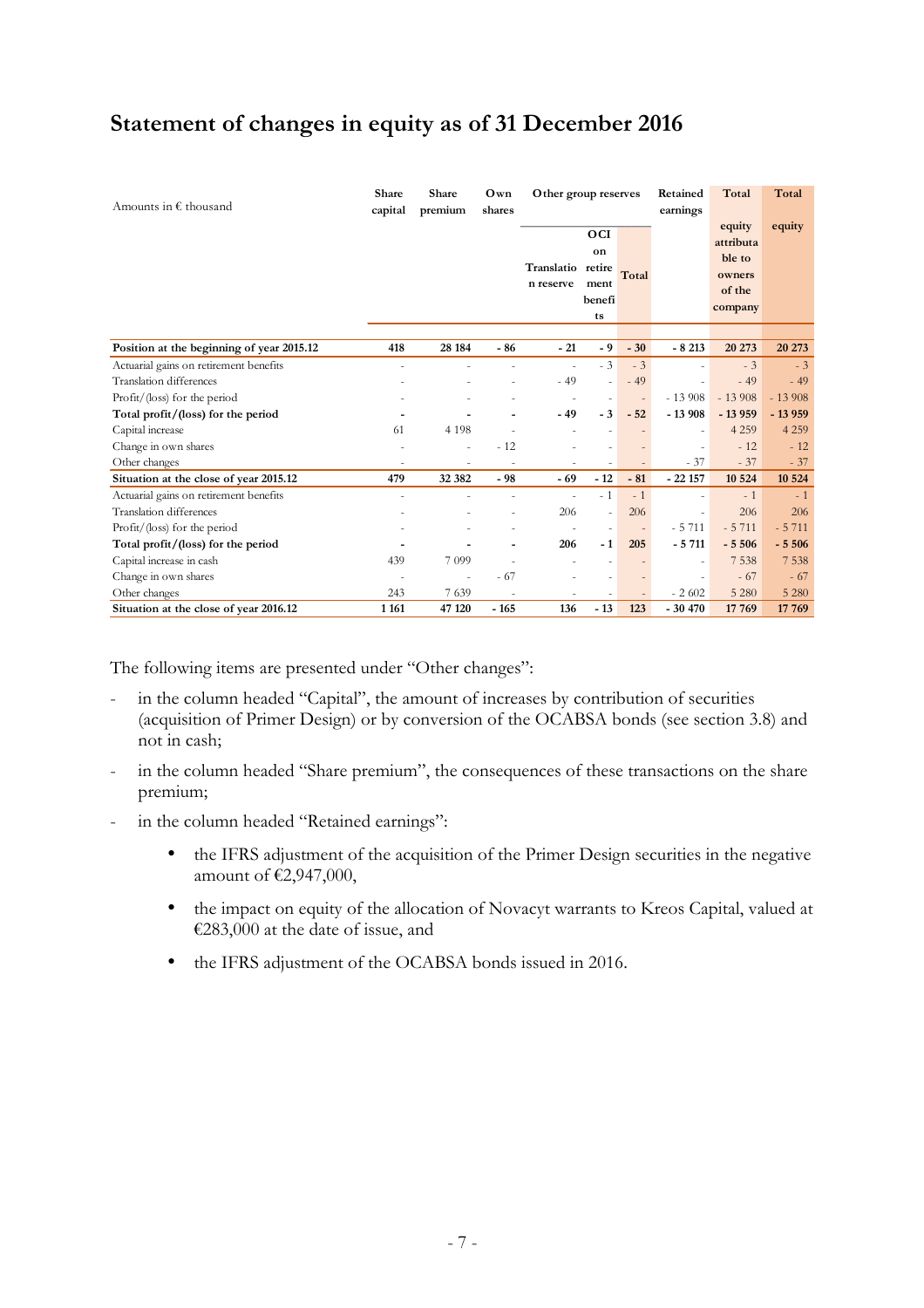# **Statement of cash flows as of 31 December 2016**

| Amounts in $\epsilon$ thousand                                  | 2016    | 2015     |
|-----------------------------------------------------------------|---------|----------|
|                                                                 |         |          |
| Total consolidated net profit/(loss)                            | $-5711$ | $-13908$ |
| Adjustments                                                     |         |          |
| Elimination of depreciation, amortisation and provisions        | 826     | 10 067   |
| Elimination of accretion gains/(losses)                         | 86      |          |
| Elimination of change in fair value through profit or loss      | 293     | $-439$   |
| Elimination of gains on disposals and dilution gains and losses | 23      | $-17$    |
| Cash flow after net borrowing costs and tax                     | $-4483$ | $-4297$  |
| Elimination of tax expense/(income)                             | $-425$  |          |
| Elimination of gross borrowing costs                            | 1 0 4 7 | 946      |
| Cash flow before net borrowing costs                            | $-3861$ | $-3351$  |
| Impact of change in inventories                                 | 141     | $-128$   |
| Impact of change in trade receivables                           | 338     | $-89$    |
| Impact of change in trade payables                              | 766     | $-1667$  |
| Impact of change in debt issuance costs                         | $-71$   | $-160$   |
| Taxes paid                                                      | 126     | 49       |
| Cash from/(used in) operating activities                        | $-2560$ | $-5346$  |
| Impact of change in scope                                       | $-6742$ |          |
| Purchase of PP&E and intangible assets                          | $-548$  | $-829$   |
| Change in loans and advances                                    | $-75$   | $-296$   |
| Disposal of PP&E and intangible assets                          |         | 40       |
| Cash from/(used in) investing activities                        | $-7364$ | $-1085$  |
| Capital increase                                                | 7923    | 4 2 5 9  |
| Net sales/(purchases) of own shares                             | $-67$   | $-12$    |
| Bond issues                                                     | 4 8 8 7 | 3768     |
| Bond redemptions                                                | $-915$  | $-1165$  |
| Net interest paid                                               | $-633$  | $-946$   |
| Other cash from/(used in) financing activities                  |         | $-163$   |
| Cash from/(used in) financing activities                        | 11 195  | 5 7 4 2  |
| Impact of change in exchange rates                              | $-97$   | 43       |
| Change in cash                                                  | 1 1 7 4 | $-646$   |
| Opening cash and cash equivalents                               | 1681    | 2 3 2 7  |
| Closing cash and cash equivalents                               | 2856    | 1681     |

The impact of changes in the scope of consolidation corresponds to the purchase price of Primer Design securities paid during the year, i.e.  $\epsilon$ 7,490,000, less the value of the cash acquired, i.e. €748,000.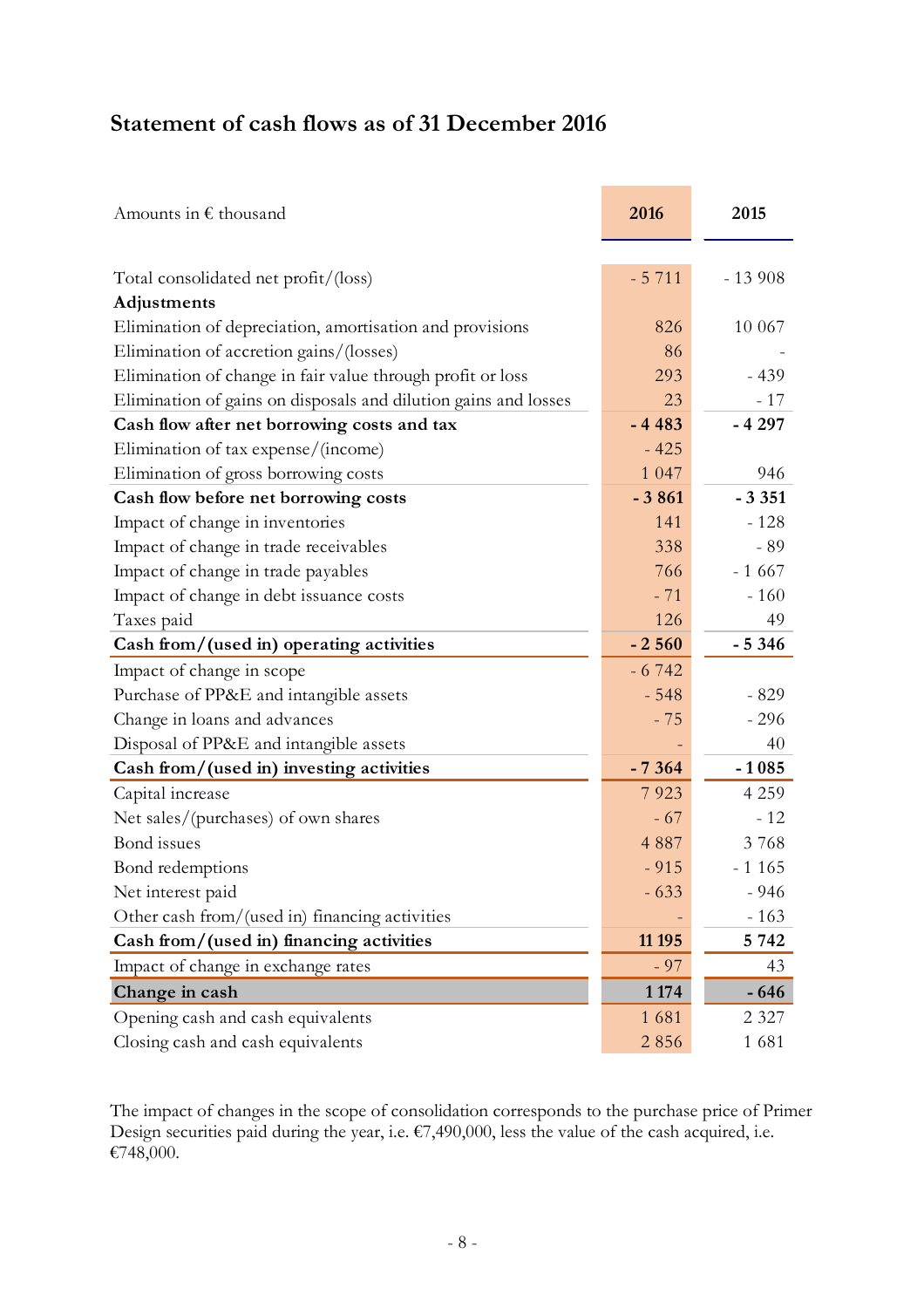# **NOTES TO THE FINANCIAL STATEMENTS**

### **NOTE 1 : APPLICABLE ACCOUNTING STANDARDS**

Novacyt (hereinafter **"the Company"** or **"Novacyt"**), a limited company (*société anonyme*) with capital of 669,328 euros, specialises in cancer and infectious disease diagnostics. Its registered office is located at 13 avenue Morane Saulnier, 78140 Velizy Villacoublay. The financial statements include the accounts of the Company and its subsidiaries (hereinafter referred to collectively as **"the Group"**). They are prepared and presented in thousands of euros.

Pursuant to European regulation 1606/2002 of 19 July 2002, the Company's financial statements for the year ended 31 December 2016 were prepared in accordance with international accounting standards as adopted by the European Union as of 31 December 2016 and mandatory as of that date.

International accounting standards include IFRS (International Financial Reporting Standards) and IAS (International Accounting Standards), as well as interpretations issued by IFRIC (International Financial Reporting Interpretations Committee) and SIC (Standard Interpretations Committee).

#### **Evolution of the accounting standards**

- Mandatory standards, interpretations and amendments to the standards at 1<sup>st</sup> January 2016
	- Amendments IAS 16 and IAS 38 : « Clarification of the acceptable depreciation methods » ;
	- Amendment IFRS 11 : « Acquisition of a share in a common activity »;
	- Annual improvements of the IFRS 2012 2014.
- Standards, interpretations and amendments to the standards issues by IASB and endorsed by the European Union, the application of which is not yet mandatory at 31<sup>st</sup> December 2016
	- IFRS 15 and amendment IFRS 15 : « Revenue from contracts with customers »;
	- IFRS 9 « Financial instruments ».

The Group did not early adopt these standards or interpretations in preparing these financial statements. The Group does not anticipate any significant impact on the accounts.

The Group did not early adopt any standards or interpretations in preparing these financial statements. The analysis of the impacts on the accounts of the IFRS 15 « Revenue from contracts with customers » et IFRS 9 « Financial instruments » is currently being carried out. The Group does not anticipate any significant impact on the accounts.

The texts adopted by the European Union are available on the website of the European Commission at the following address:

http://ec.europa.eu/finance/company-reporting/ifrs-financial-statements/index\_en.htm

The financial statements were approved by the Board of Directors at its meeting of 28 April 2017, which authorised their publication.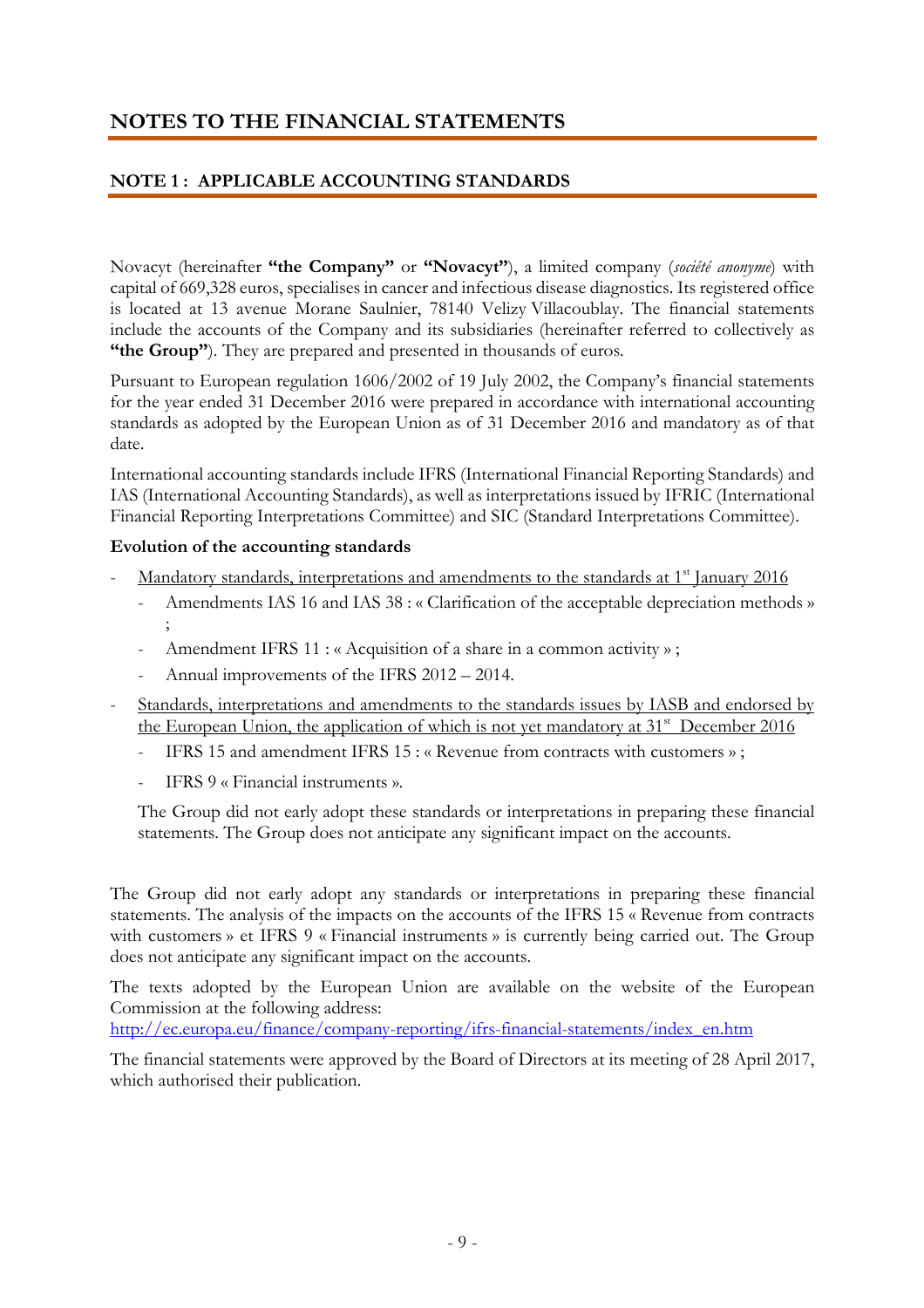### **NOTE 2 : SUMMARY OF ACCOUNTING POLICIES APPLIED BY THE GROUP**

The financial statements were prepared primarily on the basis of the historical cost principle, with the exception of optional instruments, for which the fair value model was used.

The preparation of financial statements under IFRS requires management to exercise judgement on the application of accounting policies, and to make estimates and assumptions that affect the amounts of assets and liabilities, and income and expenses. The underlying estimates and assumptions, made in accordance with the going concern principle, are based on past experience and other factors deemed reasonable in the circumstances. They serve as the basis for the exercise of judgement required in determining the carrying amounts of assets and liabilities that cannot be obtained directly from other sources. Actual amounts may differ from these estimates. The underlying estimates and assumptions are reviewed continuously. The impact of changes in accounting estimates is recognised in the period of the change if it affects only that period, or in the period of the change and subsequent periods if such periods are also affected.

The areas where assumptions and estimates are material in relation to the consolidated financial statements are the measurement of goodwill resulting from Novacyt's acquisition of the Lab21 subgroup and Primer Design (see 3.1), the carrying amounts and useful lives of intangible assets (see 3.2.1), deferred taxes (see 3.4), trade receivables (see 3.5) and provisions for risks and other provisions related to the operating activities (see 3.9).

The consequences of the financial crisis, especially as regards the volatility of the capital markets and economic growth, make it difficult to assess a business's medium-term outlook. As such, the consolidated financial statements have been established in reference to the immediate environment, notably as regards the estimates presented below.

The accounting policies described below have been applied consistently to all periods presented in the consolidated financial statements.

#### **2.1 PRINCIPLES OF CONSOLIDATION**

#### **2.1.1 Going concern**

The 2016 consolidated financial statements were prepared in accordance with the going concern principle. Cash flow projections for the next 12 months point to a positive cash position. They take particular account of the following factors:

- Available cash as of 31 December 2016 amounted to  $\epsilon$ 2,843,000;
- The drawing of an additional €500,000 on the Yorkville convertible bonds:
- A convertible bond of  $\epsilon$ 1,500,000 subscribed on 31 March 2017;
- The payment of the first part of the contingent consideration in May 2017 in the amount of approximately €1,750,000;
- Assumptions of capital increases or equivalent financing in a total amount of €5,000,000 to be carried out between the third quarter of 2017 and the first quarter of 2018.

No agreement has been reached, and no undertaking can be given that these assumptions will be confirmed by actual transactions.

Failure to obtain a satisfactory outcome in terms of prospective financing or revenue would place uncertainty on the going concern principle applied in preparing the financial statements insofar as the company may in this case not be able to repay its debts and dispose of its assets in the ordinary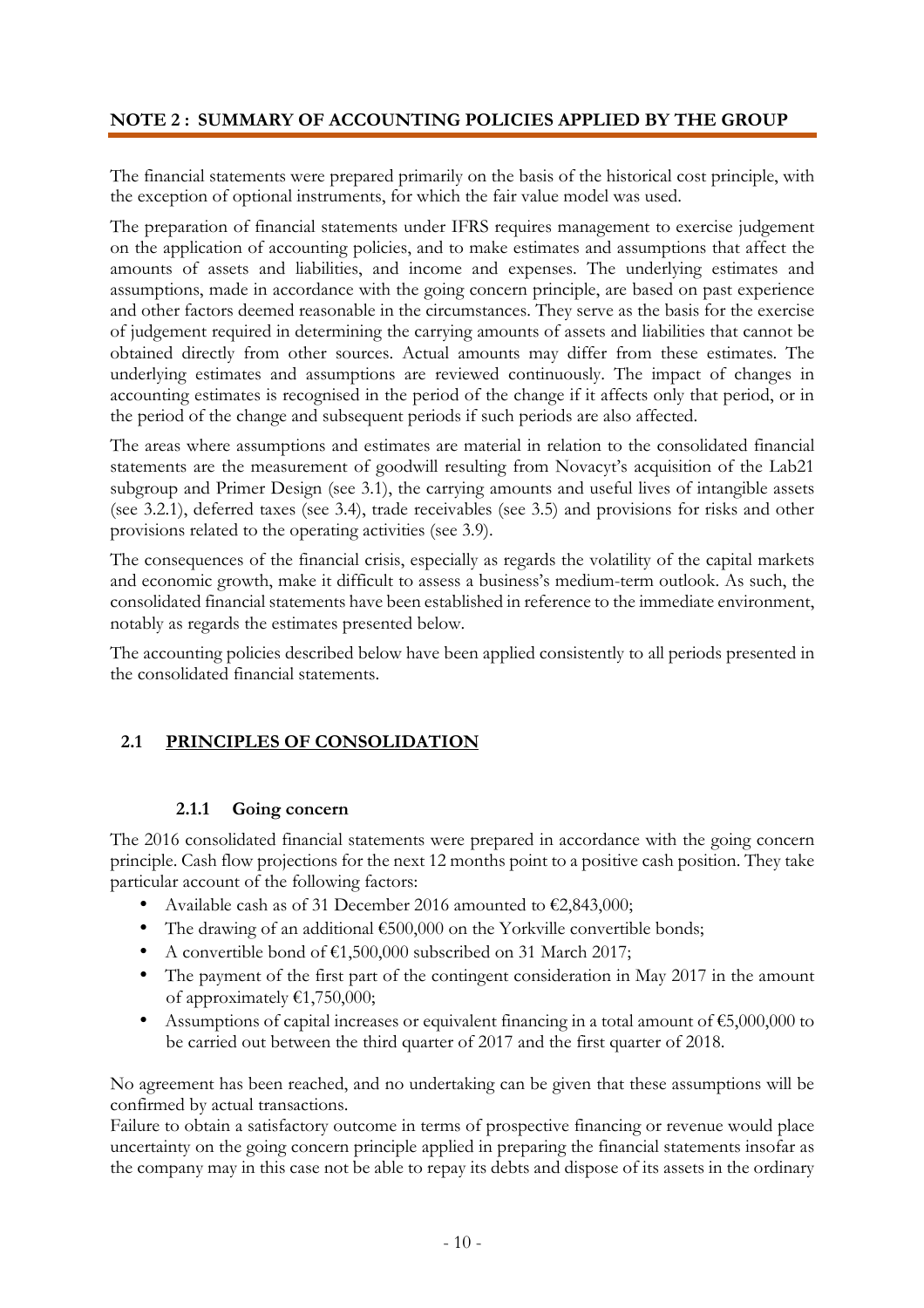course of its business. The going concern principle applied for the period ended 31 December 2016 could in that case prove inappropriate.

#### **2.1.2 Scope and method of consolidation**

Novacyt's consolidated financial statements include all companies under exclusive control. The Company does not exercise joint control or have significant influence over other companies. Subsidiaries are consolidated from the date on which the Group obtains effective control.

Exclusively controlled companies are consolidated by the full consolidation method with recognition of non-controlling interests. Under IFRS 10, an investor controls an investee when it is exposed, or has rights, to variable returns from its involvement with the investee and has the ability to affect those returns through its power over the investee.

The determination of control takes into account potential voting rights that give access to additional voting rights when they are currently exercisable or convertible.

As of 31 December 2016, Novacyt's scope of consolidation included the following companies, all fully consolidated:

|                          |                   | $\frac{1}{2}$              |                      |                   | Opening             |                      |
|--------------------------|-------------------|----------------------------|----------------------|-------------------|---------------------|----------------------|
|                          |                   |                            |                      |                   |                     |                      |
| Unités                   | Taux<br>d'intérêt | <b>Taux de</b><br>contrôle | Méthode de<br>conso. | Taux<br>d'intérêt | Taux de<br>contrôle | Méthode de<br>conso. |
|                          |                   |                            |                      |                   |                     |                      |
| Biotec Laboratories Ltd  | $100,00\%$        | 100,00 %                   | FC                   | $100,00\%$        | 100,00 %            | FC                   |
| Healthcare               | $100,00\%$        | $100,00\%$                 | FC                   | $100,00\%$        | $100,00\%$          | FC                   |
| Lab21 Ltd                | $100,00\%$        | $100,00\%$                 | FC                   | $100,00\%$        | $100,00\%$          | FC                   |
| Microgen Bioproducts Ltd | $100,00\%$        | $100,00\%$                 | FC                   | $100,00\%$        | $100,00\%$          | FC                   |
| Myconostica Ltd          | $100,00\%$        | $100,00\%$                 | FC                   | $100,00\%$        | $100,00\%$          | FC                   |
| Novacyt SA               | $100,00\%$        | $100,00\%$                 | FC                   | $100,00\%$        | $100,00\%$          | FC                   |
| Novacyt Asia             | $100,00\%$        | $100,00\%$                 | FC                   | $100,00\%$        | $100,00\%$          | FC                   |
| Novacyt China            | $100,00\%$        | $100,00\%$                 | FC                   | $100,00\%$        | $100,00\%$          | FC                   |
| Np Tech Services Ltd     | $100,00\%$        | $100,00\%$                 | FC                   | $100,00\%$        | $100,00\%$          | FC                   |
| Selah technologies Llc   | $100,00\%$        | $100,00\%$                 | FC                   | $100,00\%$        | $100,00\%$          | FC                   |
| Primer Design Ltd        | $100,00\%$        | 100,00 %                   | FC                   |                   |                     | NC                   |

*With: FC: Full consolidation NC: Not consolidated* 

Novacyt acquired Primer Design on 12 May 2016.

#### **2.1.3 Consolidation rules**

The consolidated financial statements are prepared using uniform accounting policies for transactions and other similar events in similar circumstances.

#### • **Elimination of intercompany transactions**

The intercompany balances arising from transactions between consolidated companies, as well as the transactions themselves, including income, expenses and dividends, are eliminated.

#### • **Translation of accounts denominated in foreign currency**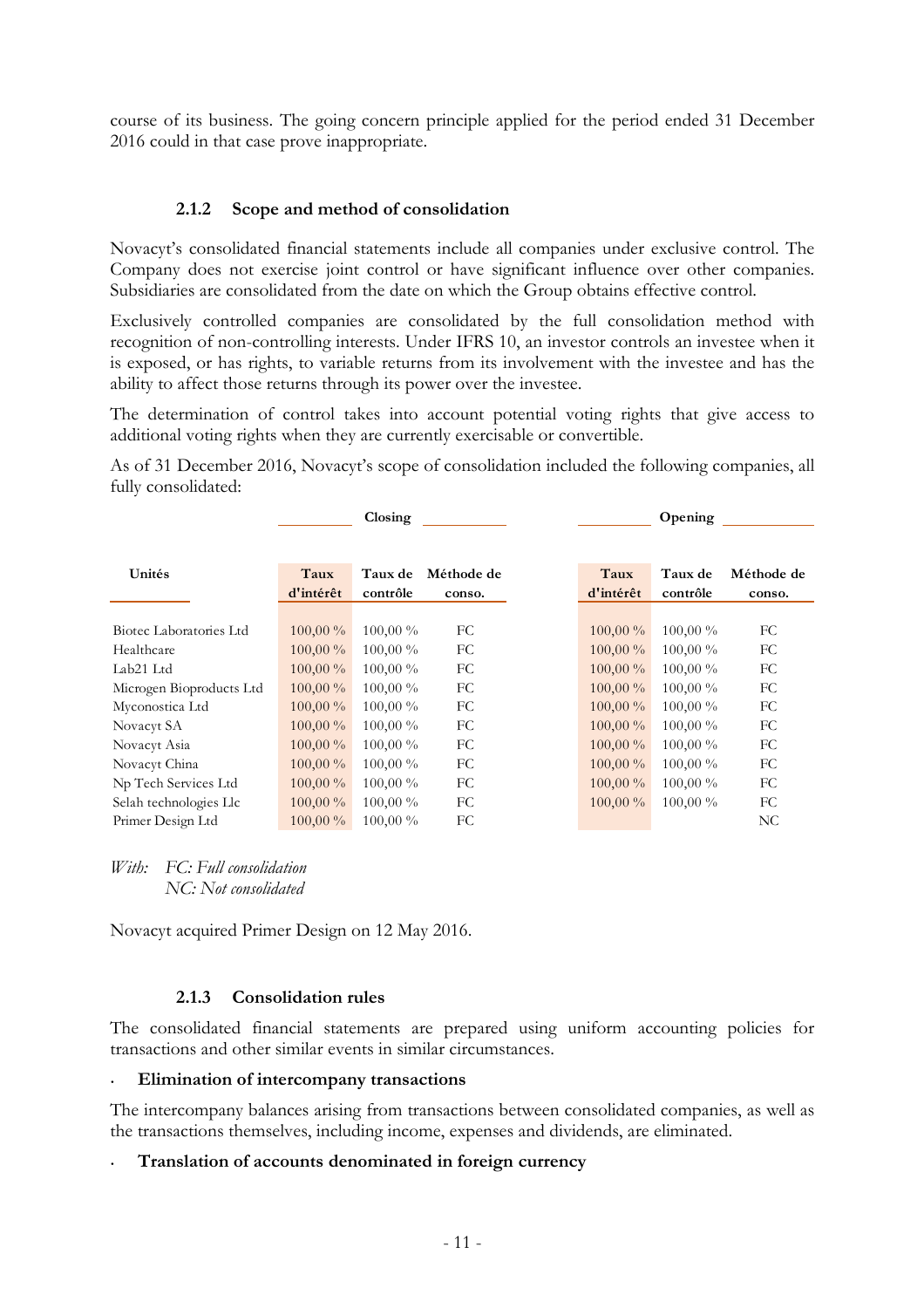Novacyt's financial statements are presented in euros. The financial statements of companies whose functional currency is not the euro are translated into euros as follows:

- balance sheet items are translated at the closing exchange rate, excluding equity items, which are stated at historical rates:
- transactions in the income statement and statement of cash flows are translated at the average annual exchange rate.

For the conversion of the accounts of Primer Design, the average exchange rate was determined by reference to the average rates for the period running from the acquisition date to 31 December 2016.

Translation differences on earnings and equity are recognised directly in other comprehensive income under "Translation reserve" for the portion attributable to the Group. On disposal of a foreign company, the translation differences relating thereto and recognised in other comprehensive income are reclassified to profit or loss.

Exchange differences arising from intragroup balances are recognised as exchange losses or gains in the consolidated income statement.

#### **2.1.4 Business combinations and measurement of goodwill**

#### • **Business combinations**

Business combinations are accounted for using the purchase method (see IFRS 3R).

Each time it takes over a company or group of companies constituting a business, the Group identifies and measures the assets acquired and liabilities assumed, most of which are carried at fair value. The difference between the fair value of the consideration transferred, including the recognised amount of any non-controlling interest in the acquiree and the net amount recognised in respect of the identifiable assets acquired and liabilities assumed measured at fair value, is recognised as goodwill.

Pursuant to IFRS 3R, the Group applies the following principles:

- transaction costs are recognised immediately as operating expenses when incurred;
- any prospective price adjustment of an asset or a liability assumed is estimated at fair value at the acquisition date, and the initial assessment may only subsequently be adjusted against goodwill in the event of new information related to facts and circumstances existing at the acquisition date if this assessment occurs within the 12-month allocation period after the acquisition date. Any adjustment of the financial liability recognised in respect of an additional price subsequent to the interim period or not meeting these criteria is recognised in the Group's comprehensive income;
- any negative goodwill arising on acquisition is immediately recognised as income;
- if acquired in stages, the achievement of control triggers the remeasurement at fair value of the interest previously held by the Group in profit or loss; loss of control results in the remeasurement of the possible residual interest at fair value in the same way.

For companies acquired during the year, only the results for the period following the acquisition date are included in the consolidated income statement.

#### • **Measurement of goodwill**

Goodwill is broken down by cash-generating unit (CGU) or group of CGUs, depending on the level at which goodwill is monitored for management purposes. In accordance with IAS 36, none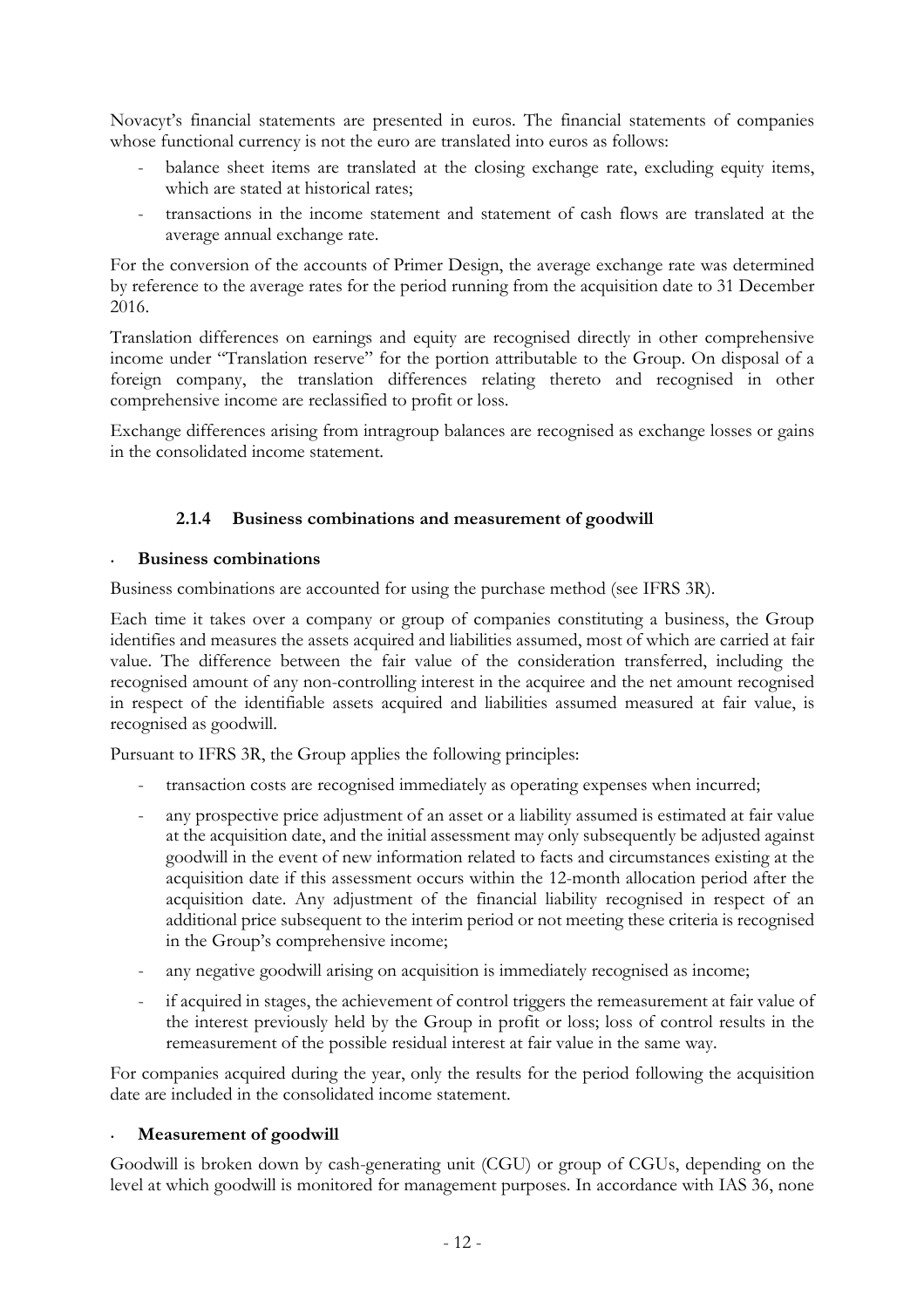of the CGUs or groups of CGUs defined by the Group are greater in size than an operating segment.

#### • **Impairment testing**

Goodwill is not amortised, but is subject to impairment testing when there is an indication of loss of value, and at least once a year at the reporting date.

Such testing consists of comparing the carrying amount of an asset to its recoverable amount. The recoverable amount of an asset, CGU or group of CGUs is the greater of its fair value less costs to sell and its value in use. Fair value less costs to sell is the amount obtainable from the sale of an asset, CGU or group of CGUs in an arm's length transaction between well-informed, willing parties, less the costs of disposal. Value in use is the present value of future cash flows expected to arise from an asset, CGU or group of CGUs.

It is not always necessary to determine both the fair value of an asset less costs to sell and its value in use. If either of these amounts exceeds the carrying amount of the asset, the asset is not impaired and it is not necessary to estimate the other amount.

### **2.2 FIXED ASSETS**

#### **2.2.1 Intangible assets**

#### • **Patents**

Patents on the balance sheet were acquired or created internally.

These patents have been recognised in accordance with the following rules:

- Research phase: recognition of expenses in operating expenses;
- Development phase: recognition in assets insofar as the patents are identifiable assets controlled by the Company and from which future economic benefits will arise.

Each patent has been recognised in accordance with its value corresponding to the costs incurred during the development phase or at the acquisition price.

The event generating amortisation is the start of use, i.e. the filing date of the patent. Patents are amortised on a straight-line basis over 20 years.

#### • **Customers**

In accordance with IFRS 3, Novacyt's acquisition of Primer Design resulted in the recognition of the value of the acquired customer base on the balance sheet. The value of this asset was determined by discounting the additional margin generated by customers after remuneration of the contributing assets.

Customers will be amortised on a straight-line basis over nine years.

#### • **Trademark**

The acquisition price of Primer Design by Novacyt was also "allocated" in part to the Primer Design trademark. The value of this asset was determined by discounting the cash flows that could be generated by licensing the trademark, estimated as a percentage of revenue derived from information available on comparable assets.

The trademark will also be amortised on a straight-line basis over nine years.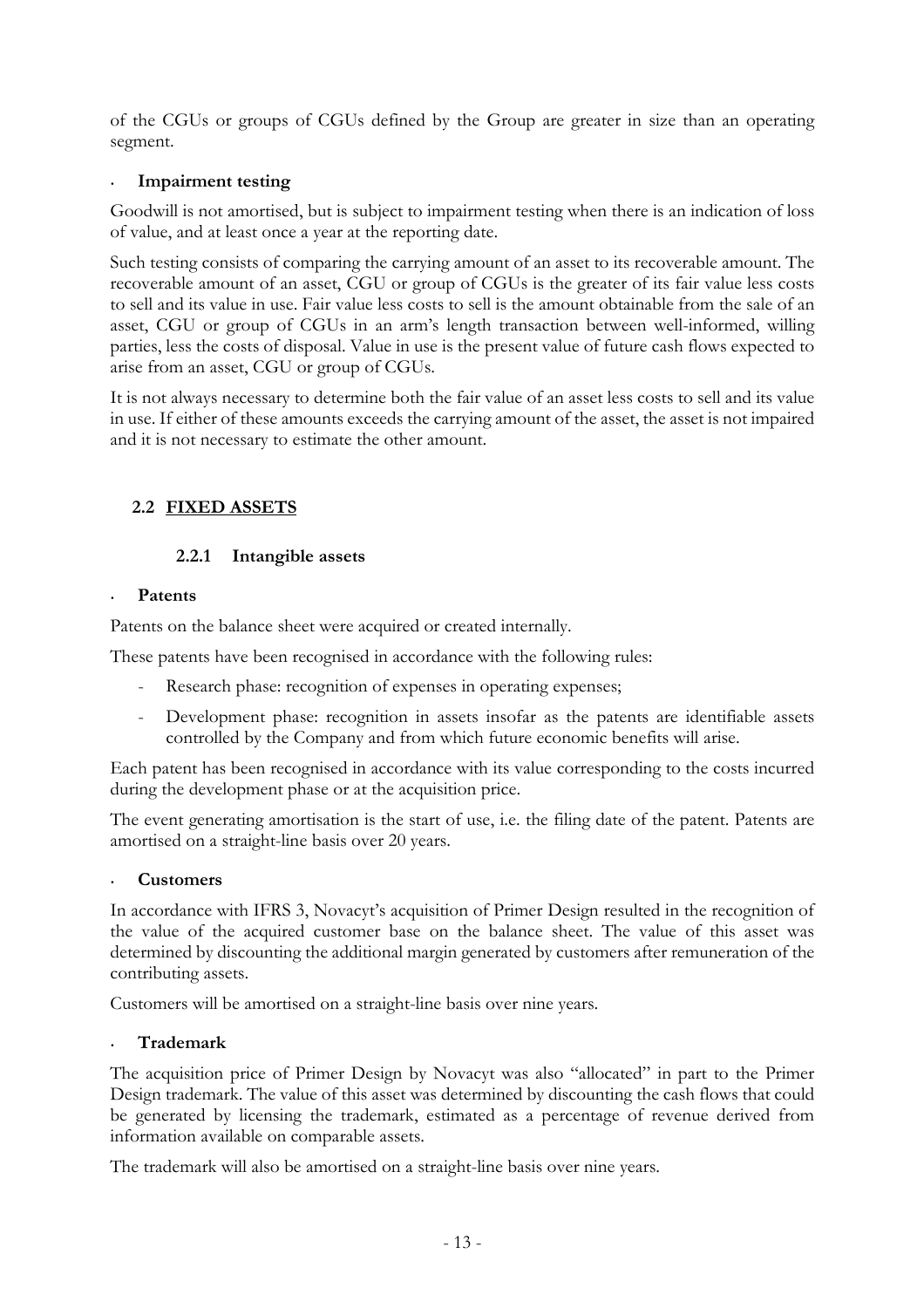#### • **Other intangible assets**

Intangible assets include licences recognised at cost and amortised over useful lives of between 7 and 20 years.

#### **2.2.2 Assets under construction**

Pursuant to IAS 38, Novacyt capitalises development costs (external costs and personnel expenses), provided that they meet the following criteria:

- the Group has the intention, as well as the financial and technical capacity, to complete the development project,
- the asset will generate future economic benefits, and
- the cost of the intangible asset can be measured reliably.

Assets under construction are not amortised until the development programme has been completed and the asset brought into use. Other research and development expenses not meeting the criteria set out above are expensed directly.

#### **2.2.3 Property, plant and equipment**

Items of property, plant and equipment are recognised at their acquisition cost (purchase price plus incidental expenses and acquisition costs).

#### **2.2.4 Depreciation and amortisation**

Property, plant and equipment are depreciated on a straight-line basis, with major components identified separately where appropriate, based on the following estimated useful lives:

|        | Patents:                              | Straight-line basis - 20 years      |
|--------|---------------------------------------|-------------------------------------|
|        | Trademark:                            | Straight-line basis – 9 years       |
|        | Customers:                            | Straight-line basis – 9 years       |
|        | - Industrial machinery and equipment: | Straight-line basis $-3$ to 6 years |
|        | General fittings, improvements:       | Straight-line basis $-3$ to 5 years |
| $\sim$ | Transport equipment:                  | Straight-line basis - 5 years       |
|        | Office equipment:                     | Straight-line basis $-3$ years      |
|        | Computer equipment:                   | Straight-line basis $-2$ to 3 years |

The depreciation or amortisation of fixed assets begins when they are ready for use and ceases at their disposal, scrapping or reclassification as assets held for sale in accordance with IFRS 5.

Given the nature of its assets, the Group does not recognise residual value on the items of property, plant and equipment it uses.

Depreciation and amortisation methods and useful lives are reviewed at each reporting date and revised prospectively if necessary.

#### **2.2.5 Asset impairment**

Depreciable assets are subject to impairment testing when indications of loss of value are identified. In assessing whether there is any indication that an asset may be impaired, the Company considers the following external and internal indicators: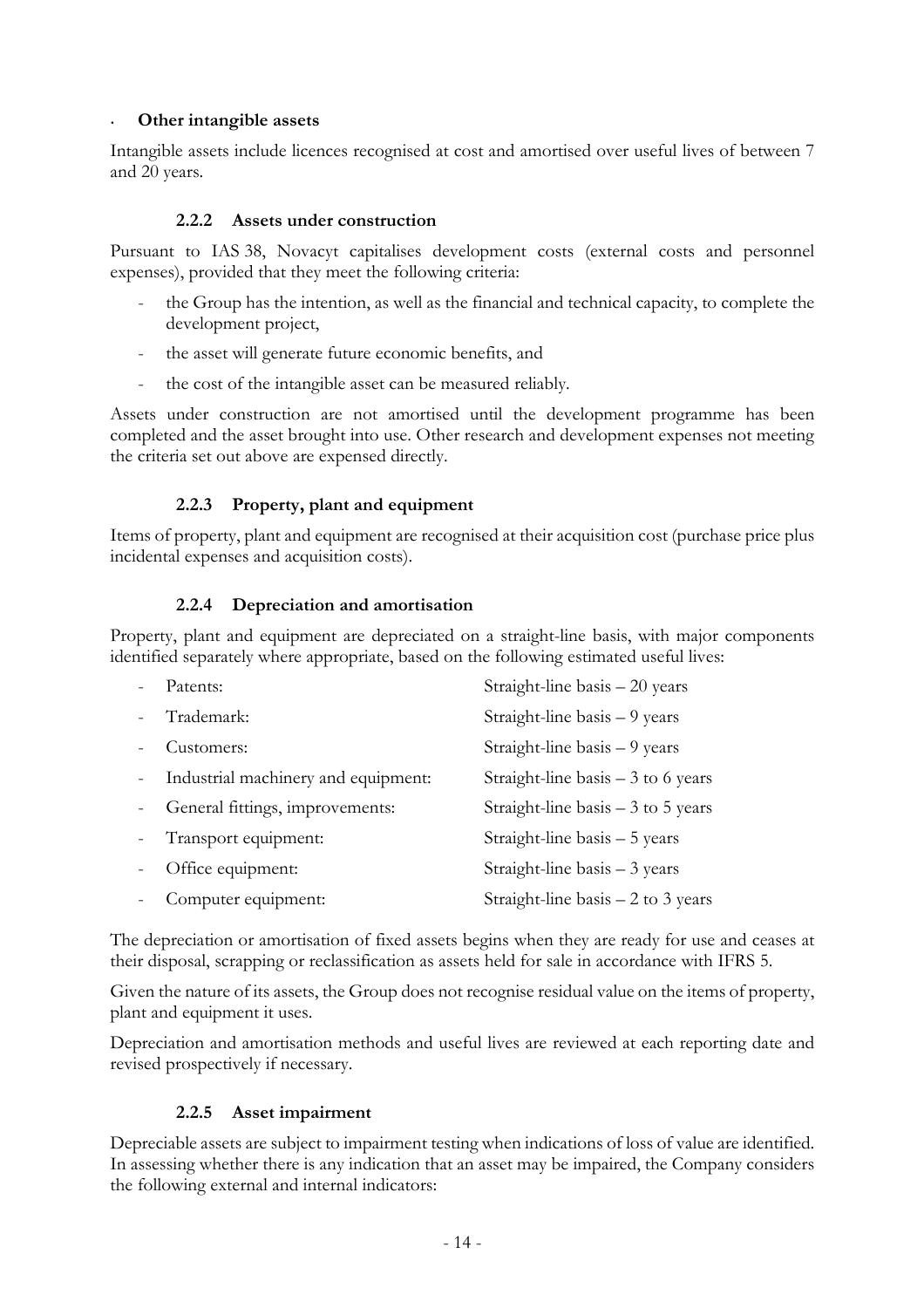#### External indicators:

- drop in the market value of the asset (to a greater extent than would be expected solely from the passage of time or the normal use of the asset);
- significant changes with an adverse effect on the entity, either having taken place during the period or expected to occur in the near future, in the technical, economic or legal environment in which the Company operates or in which the asset is used;
- increases in market interest rates or other market rates of return during the year, when it is likely that such increases will significantly reduce the market value and/or value in use of the asset.

#### Internal indicators:

- existence of indication of obsolescence or physical damage of an asset unforeseen in the depreciation or amortisation schedule;
- significant changes in the way the asset is used;
- weaker-than-expected performance by the asset;
- significant reduction in the level of cash flow generated by the asset.

If there is an indication of impairment, the recoverable amount of the asset is compared with its carrying amount. The recoverable amount is the greater of fair value less costs to sell and value in use. Value in use is the present value of future cash flows expected to arise from an asset over its estimated useful life.

The recoverable amount of assets that do not generate independent cash flows is determined by that of the cash-generating unit (CGU) to which it belongs, a CGU being the smallest homogeneous group of identifiable assets generating cash flows that are largely independent of other assets or groups of assets.

The carrying amount of an asset is its gross value less, for depreciable fixed assets, accumulated depreciation and impairment losses.

In the event of loss of value, an impairment charge is recognised in profit or loss. Impairment is reversed in the event of a change in the estimate of the recoverable value or if indications of loss of value disappear. Impairment is recognised under "Depreciation, amortisation and provisions for impairment of property, plant and equipment and intangible assets" in the income statement.

Intangible assets not subject to amortisation are tested for impairment at least once a year.

#### **2.3 LEASES**

Leases in which the Novacyt group is the lessee are analysed on the basis of their substance and financial reality, and are classified either as operating leases or finance leases.

#### • **Finance leases**

A finance lease is a lease that transfers substantially all the risks and rewards incidental to ownership of an asset to the lessee. It is treated as the acquisition of an asset by the lessee, financed by a loan granted by the lessor.

The group has not concluded any such contracts.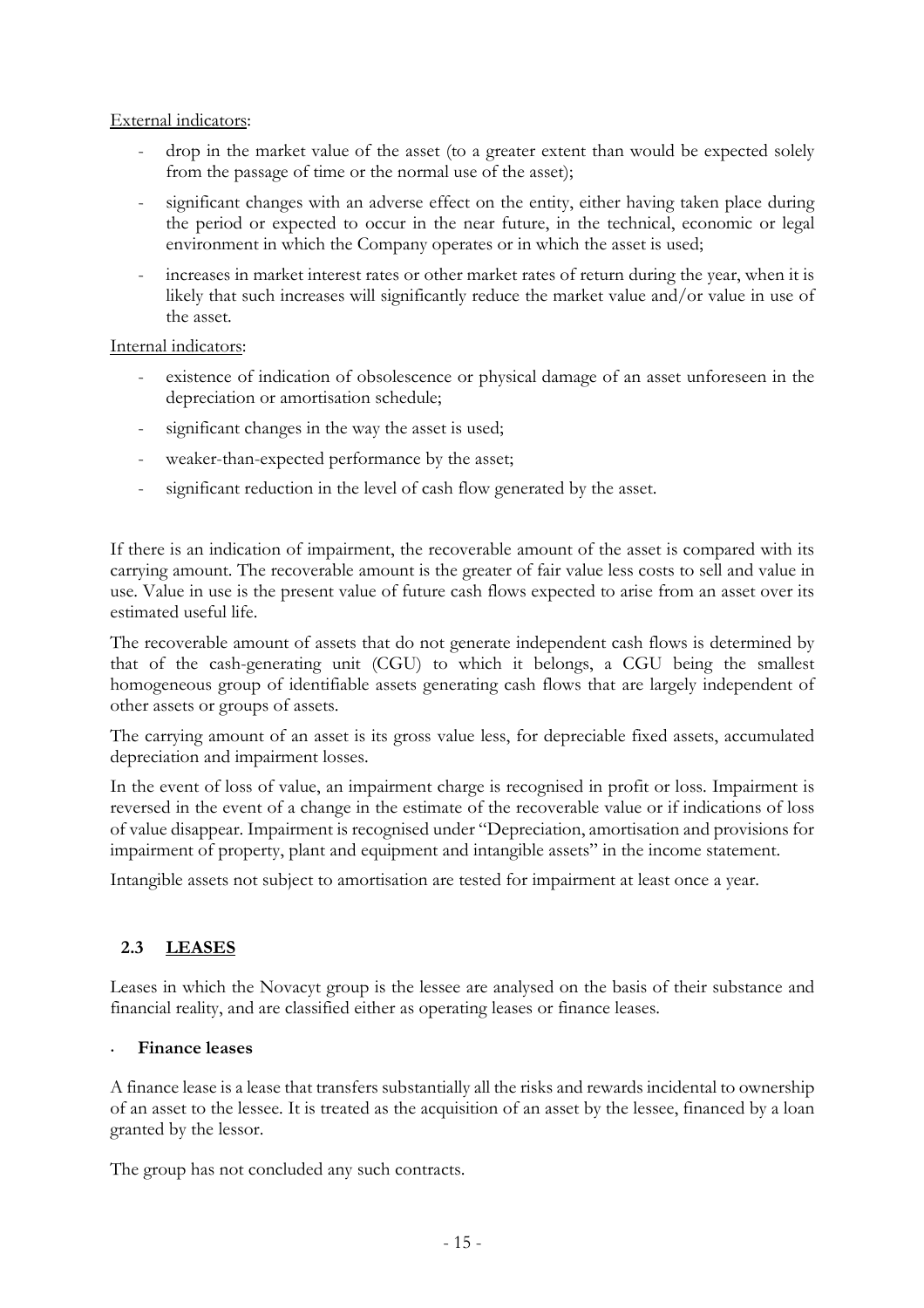#### • **Operating leases**

An operating lease is a contract that does not transfer substantially all the risks and rewards incidental to ownership to the lessee. Lease payments under an operating lease are expensed on a straight-line basis over the entire lease term, even if payments are not made with the same regularity.

The lease agreement for Novacyt's offices in Vélizy can be analysed as an operating lease.

A provision for restoration of leased office space has been set aside to address the contractual obligations arising from lease contracts (see section 2.8).

# **2.4 TRADE RECEIVABLES**

Trade receivables are recognised upon transfer of ownership, which generally corresponds to delivery for sales of goods and the rendering of the service for services.

Receivables are recorded at their fair value, which corresponds most often to their nominal value. Receivables may be impaired by means of a provision, to take into account any difficulties in recovering the outstanding amounts. Provisions for impairment are determined by comparing the acquisition cost and the likely realisable value, which is defined as the present value of the estimated recoverable amounts.

# **2.5 SHORT-TERM FINANCIAL INVESTMENTS**

Short-term investments consist mainly of term accounts, which are initially recognised at cost.

Provisions for potential impairment are determined by comparing the acquisition cost with the likely trading value for unlisted securities, and with the market price for listed securities.

# **2.6 CASH AND CASH EQUIVALENTS**

Cash equivalents are held in order to meet short-term cash commitments rather than for investment or other purposes. For an investment to qualify as a cash equivalent, it must be readily convertible into a known amount of cash and be subject to an insignificant risk of change in value. Cash and cash equivalents comprise cash funds, current bank accounts and marketable securities (cash UCITS, negotiable debt securities, etc.) that can be liquidated or sold within a very short time (generally less three months at the acquisition date) and which have a negligible risk of change in value. All such items are measured at fair value; any adjustments are recognised in profit or loss.

# **2.7 FINANCIAL LIABILITIES**

Borrowings are initially recognised at fair value. They are subsequently accounted for using the amortised cost method, based on the effective interest rate. Under this principle, any arranging costs are carried in the balance sheet item relating to the relevant borrowings and amortised in financial expense over the life of the loan.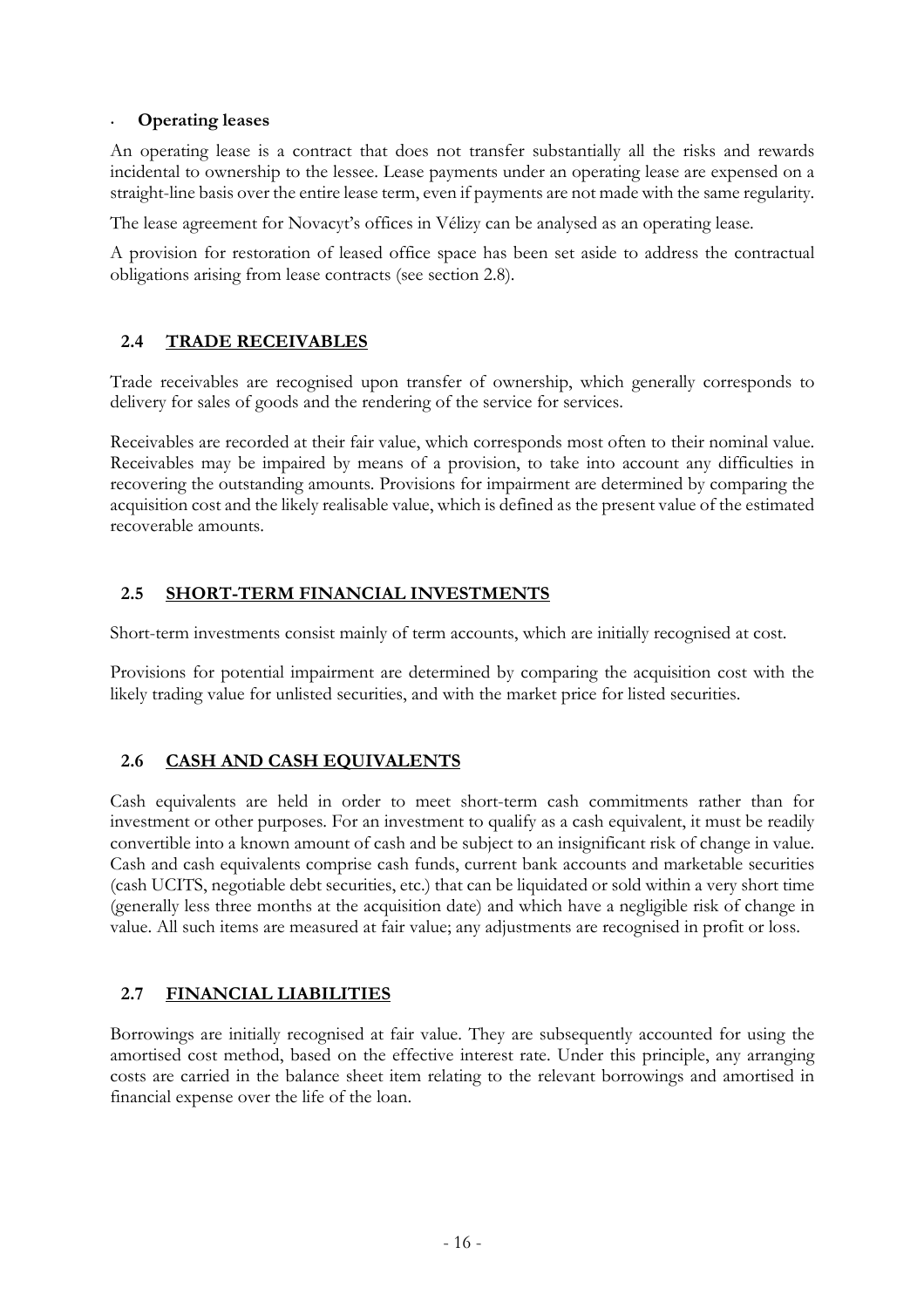Compound financial instruments

Some financial instruments contain both a liability and an equity component. This is notably the case of the OCABSAs, which are bonds convertible into shares with warrants. The various components of these instruments are accounted for and presented separately according to their substance, as defined in IAS 32 "Financial Instruments: Disclosure and Presentation". The amortised cost is calculated on the basis of the liability only, once the equity component and, in this case, the embedded derivative have been separated.

Primer Design contingent consideration

Novacyt negotiated a contingent consideration for the acquisition of the Primer Design securities with the company's former shareholders, subject to the achievement of a revenue target. Payment will be made in cash in May 2017 and May 2018.

In accordance with IAS 39, the financial liability has been remeasured at its fair value as of the balance sheet date to take into account changes in the exchange rate of the pound sterling on the one hand and the accretion expense of the liability on the other hand.

# **2.8 PROVISIONS**

In accordance with IAS 37 "Provisions, Contingent Liabilities and Contingent Assets", a provision is recognised when the Group has a current obligation as of the reporting date in respect of a third party and it is probable or certain that an outflow of resources to this third party, without at least equivalent consideration from the said third party. Provisions for risks and charges cover the amount corresponding to the best estimate of the future outflow of resources required to settle the obligation.

They consist of provisions for restoration of leased premises and a provision for industrial relations litigation.

# **2.9 EMPLOYEE BENEFITS**

Group employees receive short-term benefits (paid leave, sick leave, etc.) and post-employment benefits via defined-contribution or -benefit plans (retirement bonuses, pensions, etc.).

For defined-contribution plans, payments made by the Group are expensed in the period in respect of which they are due.

Post-employment benefits relate mainly to retirement bonuses, and cover Novacyt employees only. Defined benefits are the subject of a calculation performed by an actuary, based on the following parameters:

- retirement at the age of 64 for managers,
- retirement at the age of 62 for non-managers,
- wage increases at a rate of 3% per annum, i.e. the long-term inflation rate plus 1%,
- discount rate of 1.5% in 2016, in line with the average rate of private sector bonds issued in euros (blue chip) for durations equivalent to the commitments in question,
- staff turnover based on the Group's actual experience: projection of 0.5 resignations over the next 12 months,
- life expectancy based on the Insee 2012-2014 mortality table,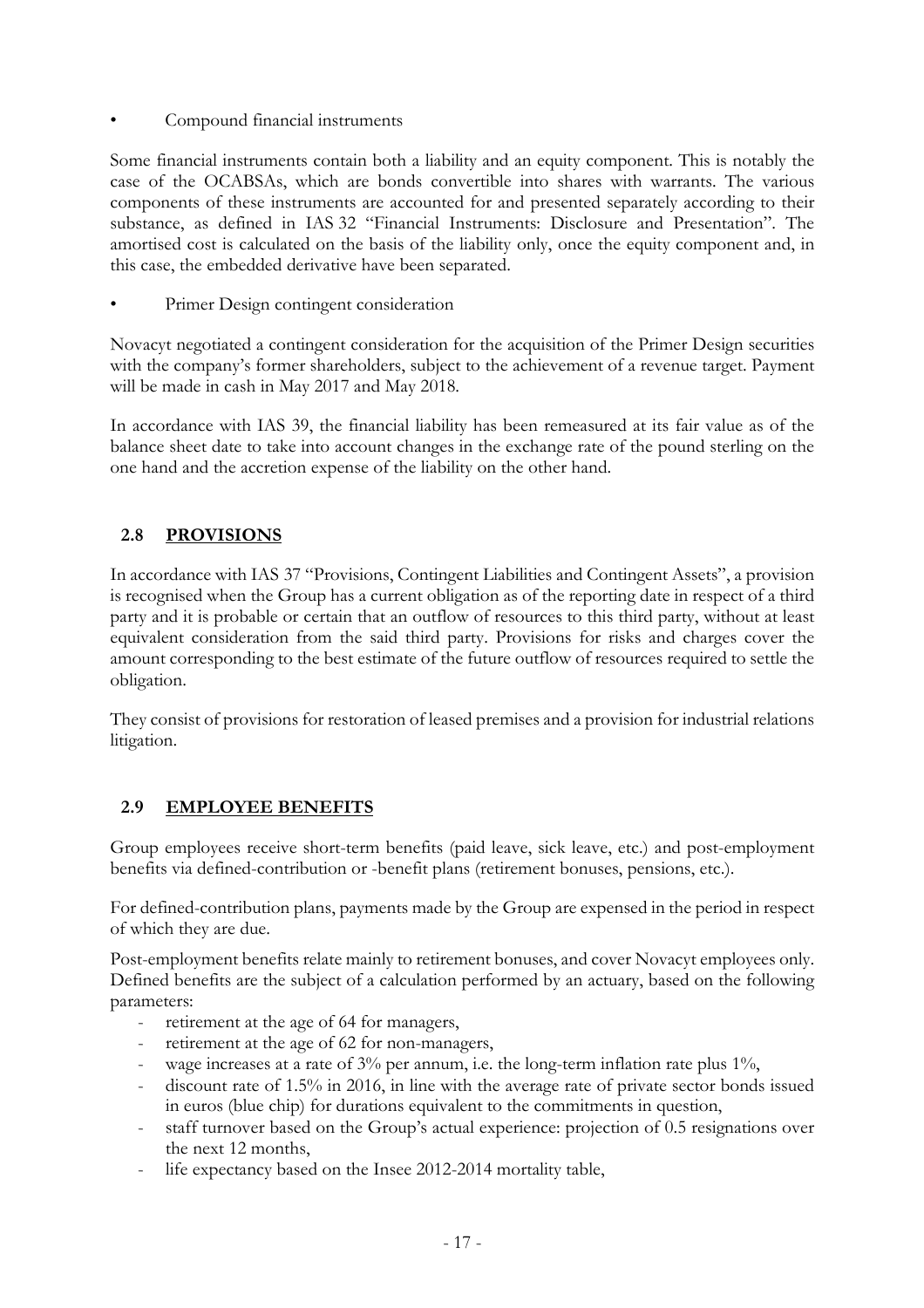average rate of social security contributions of 41.10%.

Rights expressed as months of wages resulting from the application of national agreements and the "Pharmaceuticals, pharmacy, veterinary products: production & trade" collective agreement. These retirement benefits are expensed when due. The provision for this expense is reversed in the same period.

#### **2.10 DISCONTINUED OPERATIONS AND ASSETS HELD FOR SALE**

Discontinued operations and assets held for sale are restated in accordance with IFRS 5. There were no discontinued operations or assets held for sale during the periods presented.

#### **2.11 CONSOLIDATED REVENUE**

The applicable standard is IAS 18 "Revenue".

#### • **Novacyt's activity**

Revenue from "sales of goods" consists primarily of the sale of machines (automated equipment, accessories and spare parts to distributors and industrial partners or sold directly from laboratories or hospitals). Revenue is recognised upon transfer of the risks and rewards incidental to ownership, which corresponds to the date on which the machines are delivered to the distributor or the end customer in case of direct sales.

Revenue from "production sold" is the activity involving the distribution of consumables such as bottles and settling systems.

#### • **The activity of Lab21 and its subsidiaries**

Lab21 provides laboratory-based diagnostic services. Revenue is recognised when the service is rendered (diagnosis made).

Lab21's subsidiaries manufacture and sell reagents and kits for bacterial and blood tests.

Revenue is recognised upon delivery of products sold and, where appropriate, after formal customer acceptance.

#### • **Primer Design's activity**

Primer Design designs, manufactures and distributes test kits for certain diseases in humans, animals and food products. These kits are intended for laboratory use and rely on "polymerase chain reaction" technology. Revenue is recognised when the test kits are sold. The company accounts for the sale of the product upon delivery.

#### **2.12 CURRENT AND DEFERRED TAX**

The tax expense for the year comprises current tax and deferred tax.

A deferred tax asset is recognised for deductible temporary differences and the carryforward of tax losses and tax credits insofar as their future utilisation appears probable and determinable in time.

A deferred tax liability is recognised on timing differences related to accelerated depreciation. It only covers Primer Design.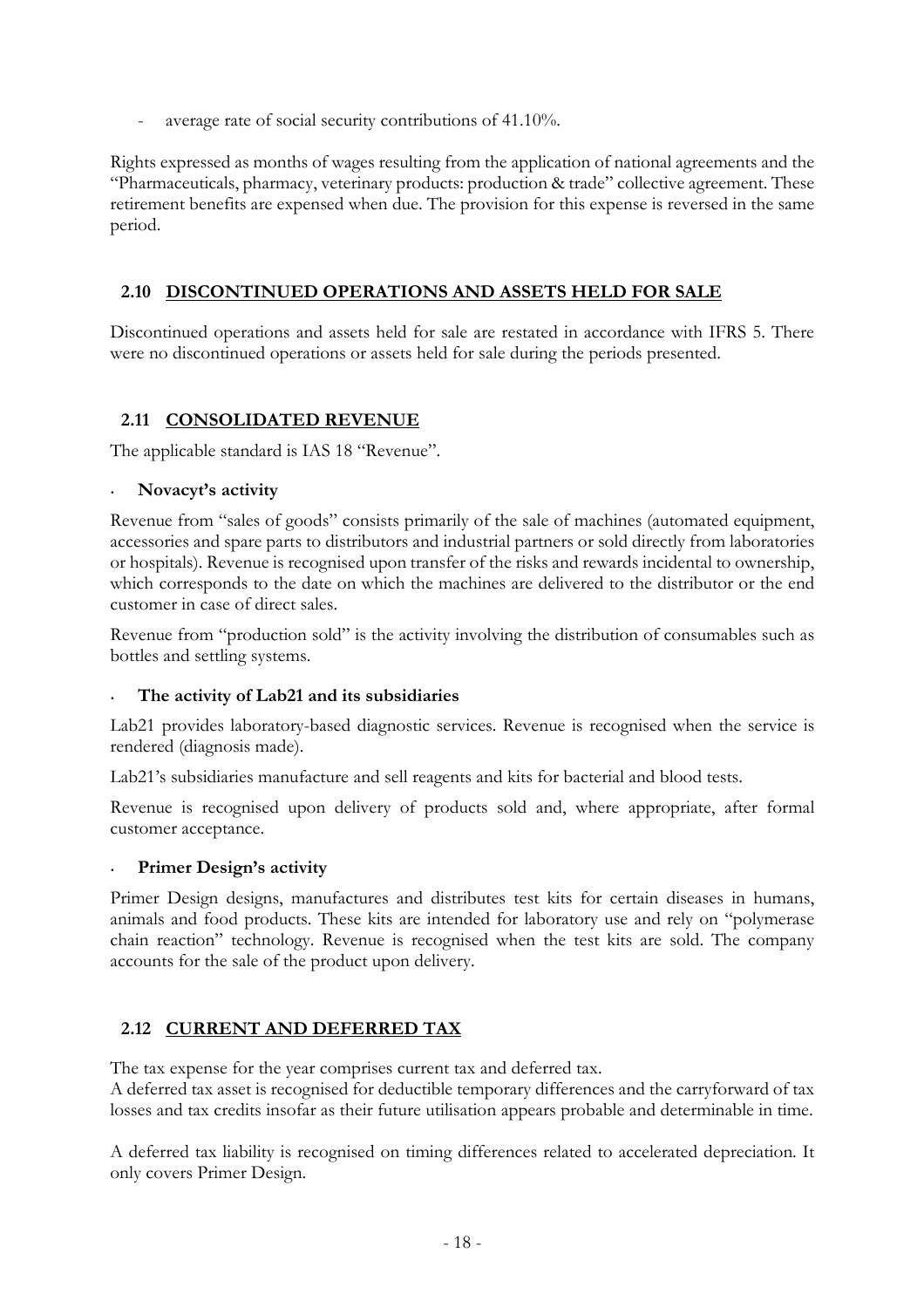# **2.13 TREATMENT OF TAX CREDITS**

Directly taxed industrial and commercial companies that record research expenditure are entitled to a tax credit in France, which is the case of Novacyt. The tax credit is calculated per calendar year and deducted from the tax payable by the company in respect of the year during which research expenses were incurred. Tax credits that cannot be deducted from tax expense are refunded to the company. The granting of the tax credit is independent of the Group's tax position. Novocyt has accordingly elected to treat it as a subsidy. It appears in an item covering grants in the income statement.

The Lab21 sub-group companies and Primer Design also benefit from tax credits for their research activities. Such tax credits are treated as grants in the income statement.

In France, the law amending the 2012 budget introduced a new tax credit from 1 January 2013, known as the competitiveness and employment tax credit (*crédit d'impôt pour la compétitivité et l'emploi* – CICE). Its calculation is based on a portion of the salaries paid to employees of French companies. It is paid by the state, regardless of the position of the entity in respect of corporation tax. It has been decided to classify this income as a reduction in personnel expenses.

#### **2.14 EARNINGS PER SHARE**

The Group reports basic and diluted earnings per common share. Basic earnings per share is calculated by dividing the profit attributable to common shareholders of the Company by the weighted average number of common shares outstanding during the period.

Diluted earnings per share is determined by adjusting the profit attributable to common shareholders by the weighted average number of common shares outstanding, taking into account the effects of all potential dilutive common shares, including options.

#### **2.15 SEGMENT REPORTING**

Pursuant to IFRS 8, an operating segment is a component of an entity:

- that engages in business activities from which it may earn revenues and incur expenses (including revenues and expenses relating to transactions with other components of the same entity);
- whose operating results are regularly reviewed by the group's chief executive and the managers leaders of the various entities to make decisions regarding the allocation of resources to the segment and to assess its performance;
- for which discrete financial information is available.

The Group has identified three operating segments, whose performances and resources are monitored separately:

#### • **Cytology**

This segment corresponds to the sale of machines (automated equipment, accessories and spare parts to distributors and partners, or directly to laboratories or hospitals) and consumables (mainly bottles and storage systems) in the field of cytology. It is Novacyt's core business.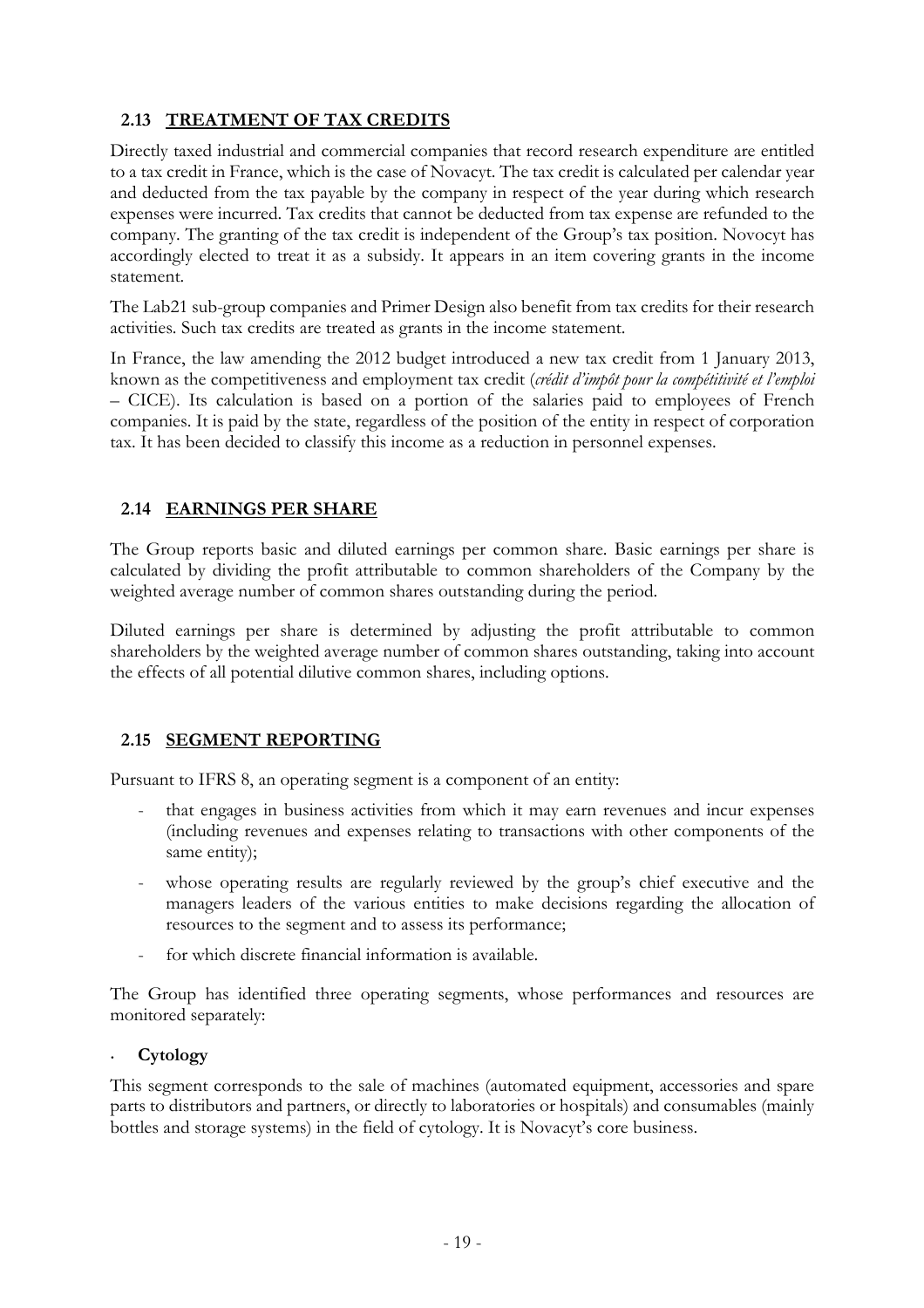#### • **Diagnostics**

This segment corresponds to diagnostic activities in laboratories, and the manufacturing and distribution of reagents and kits for bacterial and blood tests. This is the activity conducted by Lab21 and its subsidiaries.

#### • **Molecular products**

This segment represents the activities of recently acquired Primer Design, which designs, manufactures and distributes test kits for certain diseases in humans, animals and food products. These kits are intended for laboratory use and rely on "polymerase chain reaction" technology.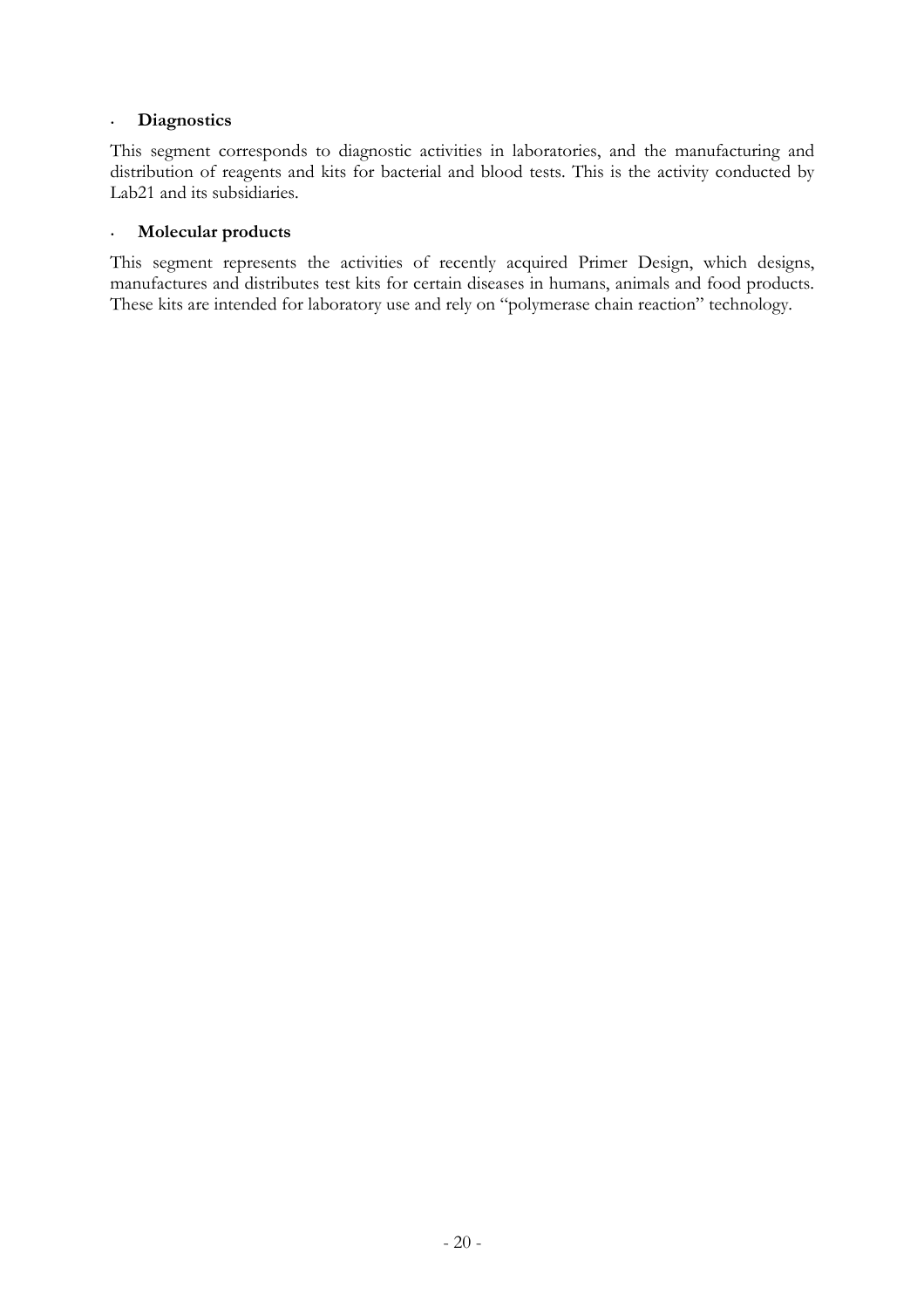### **NOTE 3 : NOTES TO THE BALANCE SHEET AS OF 31 DECEMBER 2016**

### **3.1 GOODWILL**

Goodwill is the difference recognised, upon consolidation of a company, between the fair value of the purchase price of its shares and the net assets acquired and liabilities assumed, measured in accordance with IFRS 3.

#### • **Primer Design**

Primer Design entered the scope of consolidation on 12 May 2016. Goodwill totalling €7,210,000 has been identified:

| Components of the purchase price of securities:                                                   |             |
|---------------------------------------------------------------------------------------------------|-------------|
| Value of Novacyt securities tendered                                                              | €3,430,000  |
| Option to purchase Novacyt securities                                                             | €445,000    |
| Cash disbursed                                                                                    | €7,081,000  |
| Contingent consideration payable in 2017 and 2018                                                 | €2,610,000  |
| Total purchase price                                                                              | €13,566,000 |
|                                                                                                   |             |
| Value at the date of acquisition of assets and liabilities on the Primer Design<br>balance sheet: | €2,021,000  |
| Value of the Primer Design customer base:                                                         | €3,676,000  |
| Value of the Primer Design trademark:                                                             | €660,000    |
| Goodwill                                                                                          | €7,210,000  |

The contingent consideration of  $\epsilon$ 2,610,000 is due in the event of the achievement of revenue targets; payment is scheduled in May 2017 and May 2018. The value of this liability was determined based on the best estimates of management at the date of the acquisition.

In accordance with IFRS 3, Novacyt's acquisition of Primer Design resulted in the recognition of assets, namely "customer relationships" and the brand, separately from goodwill. These assets fit the definition posed by the IASB's conceptual framework, which cites resources controlled by the company as the result of past transactions and from which the company expects to obtain future economic benefits.

The value of "customer relationships" was determined by discounting the additional margin generated by customers after remuneration of the contributing assets.

The value of the trademark was determined by discounting the cash flows that could be generated by licensing the Primer Design brand, estimated as a percentage of revenue derived from information available on comparable assets.

IFRS 3 provides for a period of 12 months from the takeover to complete the identification and measurement of the fair value of assets acquired and liabilities assumed. The gross amount of goodwill is therefore subject to adjustment in the coming months.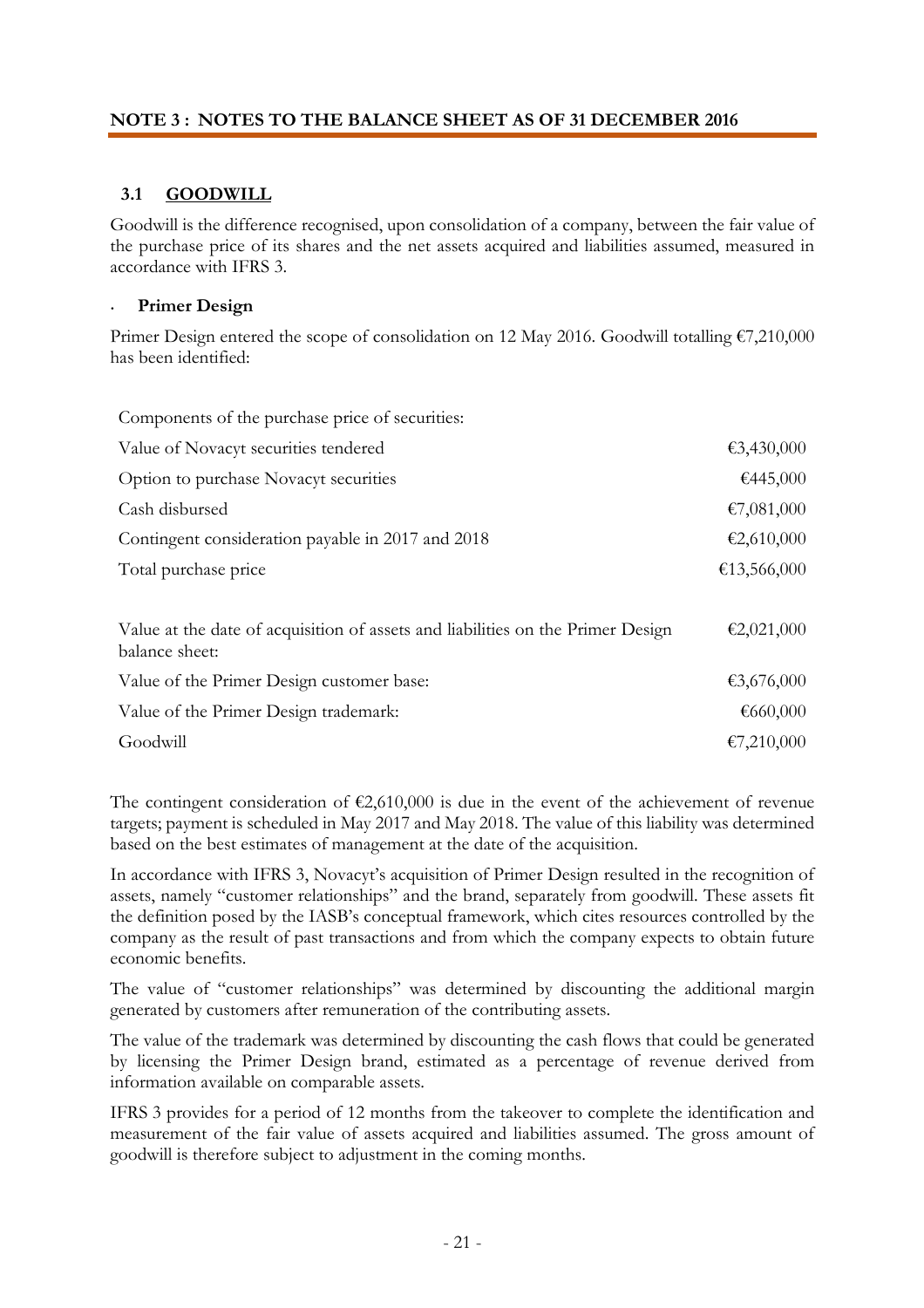#### • **Lab21**

The Lab21 Ltd subgroup entered the scope of consolidation on 30 June 2014. Goodwill totalling €19,042,000 has been identified:

| - Purchase price of securities:                        | €18,847,000         |
|--------------------------------------------------------|---------------------|
| - Share of Lab21's adjusted equity as of 30 June 2014: | negative €1,952,000 |
| - Goodwill transferred from Lab21:                     | €2,147,000          |
| - Goodwill:                                            | €19,042,000         |

The deadline for the identification and measurement of assets and liabilities has expired. The gross amount of goodwill can therefore no longer be changed.

Goodwill is subject to impairment testing annually, and whenever there is an indication of loss of value. To perform this testing, goodwill is deemed to have been assigned to the subgroup of the British companies comprising Lab21 and its subsidiaries, housed in the "Diagnosis" operating segment.

The goodwill impairment testing performed on 31 December 2015 resulted in a goodwill impairment in the amount of  $\epsilon$ 9,786,000, bringing goodwill to a recoverable amount of  $\epsilon$ 9,256,000.

The impairment testing of the CGU as of 31 December 2016 was conducted by the DCF (discounted cash flow) method, with the key assumptions as follows:

- o Five-year business plan,
- o Extrapolation of cash flows beyond five years based on a growth rate of 1.5%,
- o Discount rate corresponding to the expected rate of return on the market for a similar investment, regardless of funding sources, equal to 15%.

The implementation of this approach demonstrated that the value of goodwill amounted to €9,558,000, higher than the carrying amount of this asset. As such, no impairment was recognised for the year.

#### **Sensitivity of the value derived from the DCF model to change in the assumptions used**

|            |       | Terminal growth rates |         |        |          |        |         |         |  |
|------------|-------|-----------------------|---------|--------|----------|--------|---------|---------|--|
|            | 9558  | 0,0%                  | 0,5%    | 1,0%   | 1,5%     | 2,0%   | 2,5%    | 3,0%    |  |
|            | 13,0% | 10685                 | 10896   | 11 119 | 11 3 5 5 | 11607  | 11877   | 12 165  |  |
|            | 13,5% | 10 24 3               | 10436   | 10638  | 10852    | 11079  | 11 322  | 11580   |  |
|            | 14,0% | 9832                  | 10 008  | 10 193 | 10 3 87  | 10594  | 10812   | 11044   |  |
| WACC rates | 14,5% | 9449                  | 9611    | 9779   | 9957     | 10 145 | 10 343  | 10 5 53 |  |
|            | 15,0% | 9091                  | 9 2 4 0 | 9395   | 9558     | 9729   | 9910    | 10 100  |  |
|            | 15,5% | 8756                  | 8894    | 9036   | 9 1 8 6  | 9343   | 9508    | 9681    |  |
|            | 16,0% | 8442                  | 8569    | 8701   | 8839     | 8983   | 9 1 3 4 | 9 2 9 3 |  |
|            | 16,5% | 8 1 4 7               | 8 2 6 5 | 8387   | 8514     | 8647   | 8786    | 8931    |  |
|            | 17,0% | 7869                  | 7979    | 8092   | 8 2 1 0  | 8333   | 8461    | 8594    |  |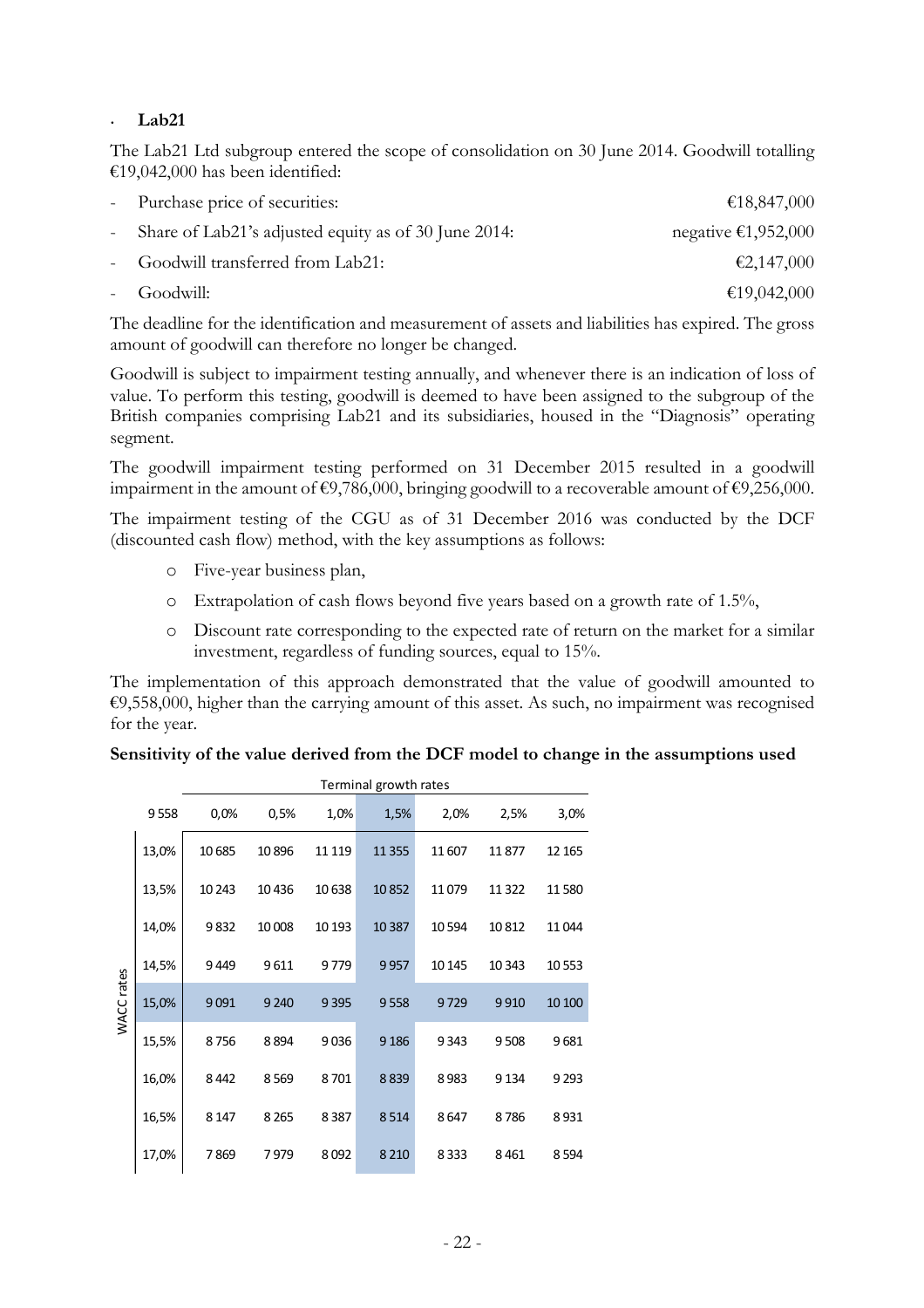This sensitivity table shows the difference in the recoverable amounts of goodwill depending on change in the discount rate (WACC) and the terminal growth rate. Our sensitivity analysis shows that an increase of point in the WACC would result in the need to impair the Lab21 goodwill.

#### **3.2 PROPERTY, PLANT AND EQUIPMENT AND OTHER INTANGIBLE ASSETS**

| Amounts in $\epsilon$ thousand                | As of 1<br><b>January</b><br>2016 | Acquisitions Disposal s for the |              | year   | Allowance Change in<br>exchange<br>rates | Change in<br>scope | As of 31<br>December<br>2016 |
|-----------------------------------------------|-----------------------------------|---------------------------------|--------------|--------|------------------------------------------|--------------------|------------------------------|
| Development costs                             | 186                               | 49                              |              |        | $-28$                                    |                    | 207                          |
| Concessions, patents and similar rights       | 1 5 5 2                           | 163                             | $-8$         |        | - 6                                      |                    | 1 701                        |
| Software                                      | 147                               |                                 |              |        | $-22$                                    | 16                 | 141                          |
| Trademark                                     |                                   |                                 |              |        |                                          | 659                | 659                          |
| Customer base                                 |                                   |                                 |              |        |                                          | 3676               | 3676                         |
| Other intangible assets                       | 3                                 |                                 |              |        | $-3$                                     | 43                 | 43                           |
| Intangible assets                             | 1887                              | 212                             | $-8$         |        | $-59$                                    | 4 3 9 5            | 6 4 2 7                      |
|                                               |                                   |                                 |              |        |                                          |                    |                              |
| Amt/Dep. development costs                    |                                   |                                 |              | $-21$  | $\mathbf{1}$                             |                    | $-20$                        |
| Amt/Imp. concessions, patents and similar rig | $-470$                            |                                 | $\mathbf{1}$ | $-139$ | 5                                        |                    | $-604$                       |
| Amt/Imp. software                             | $-117$                            |                                 |              | $-11$  | 18                                       | $-16$              | $-126$                       |
| Amt/Dep. trademarks                           |                                   |                                 |              | $-46$  |                                          |                    | $-46$                        |
| Amt/Dep. customer base                        |                                   |                                 |              | $-255$ |                                          |                    | $-255$                       |
| Amt/Imp. other intangible assets              | $-3$                              |                                 |              |        | 3                                        | $-43$              | $-43$                        |
| Dep./Imp. property, plant and equipment       | $-590$                            |                                 | $\mathbf{1}$ | $-472$ | 27                                       | - 60               | $-1093$                      |
| Total net amount                              | 1297                              | 212                             | - 7          | $-472$ | $-32$                                    | 4 3 3 5            | 5 3 3 3                      |
|                                               |                                   |                                 |              |        |                                          |                    |                              |

#### **3.2.1 Other intangible assets**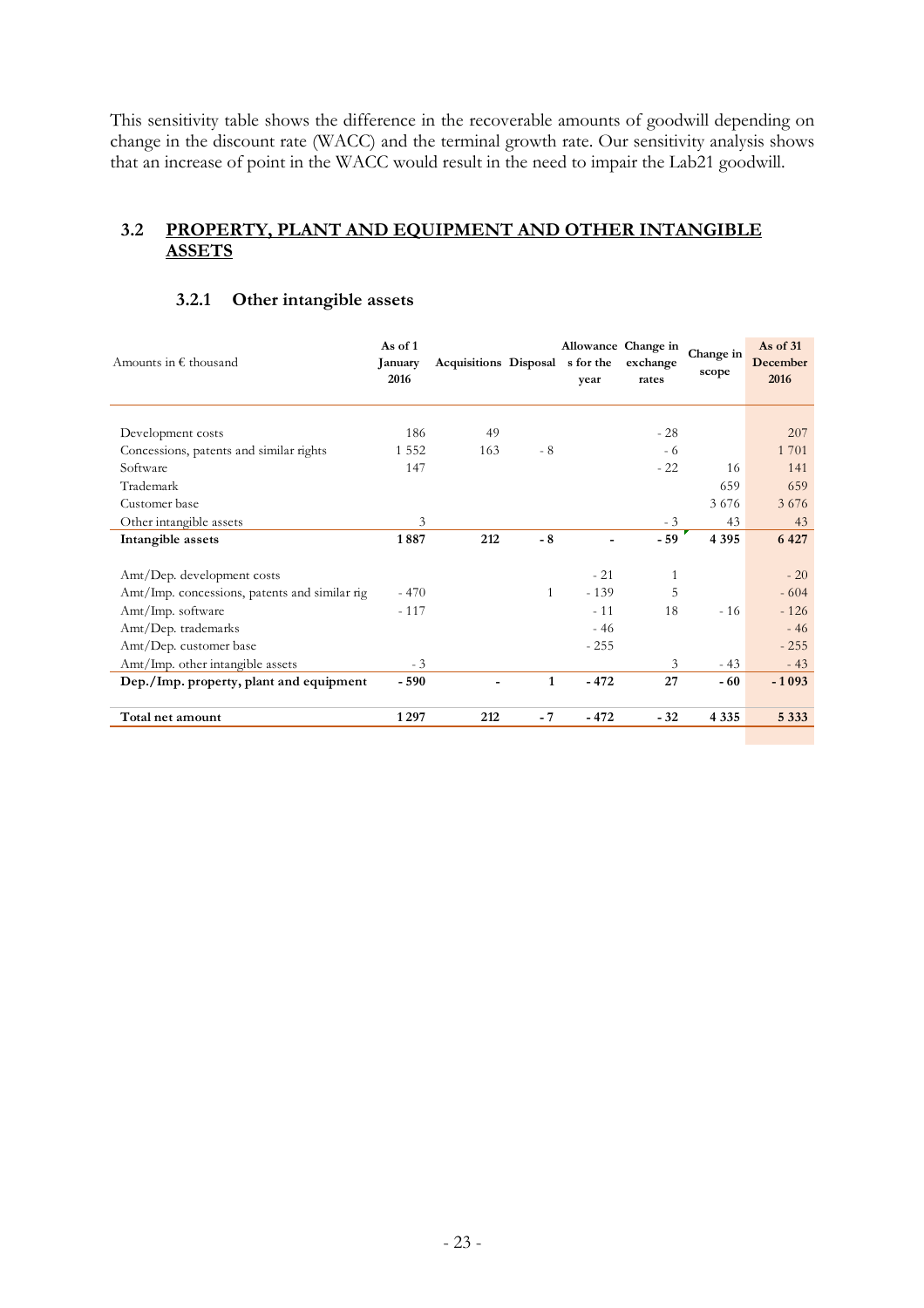### **3.2.2 Property, plant and equipment**

#### • Change in property, plant and equipment

| As of 1<br>January<br>2016                                                               | Acquisitio<br>n                                                                                                                                              | Disposal              | s for the<br>year       | exchange<br>rates | Change in<br>scope                    | As of $31$<br>December<br>2016 |
|------------------------------------------------------------------------------------------|--------------------------------------------------------------------------------------------------------------------------------------------------------------|-----------------------|-------------------------|-------------------|---------------------------------------|--------------------------------|
|                                                                                          |                                                                                                                                                              |                       |                         |                   |                                       | 2 3 0 5                        |
|                                                                                          |                                                                                                                                                              |                       |                         |                   |                                       | 45                             |
| 73                                                                                       |                                                                                                                                                              |                       |                         | $-0$              | 1                                     | 47                             |
| 283                                                                                      | 17                                                                                                                                                           |                       |                         | $-38$             | 44                                    | 271                            |
| 254                                                                                      | 43                                                                                                                                                           | $-1$                  |                         | $-54$             | 270                                   | 512                            |
| 348                                                                                      |                                                                                                                                                              |                       |                         |                   |                                       | 348                            |
| 2767                                                                                     | 336                                                                                                                                                          | $-93$                 | ٠                       | $-226$            | 745                                   | 3 5 2 8                        |
|                                                                                          |                                                                                                                                                              |                       |                         |                   |                                       |                                |
|                                                                                          |                                                                                                                                                              |                       |                         | 6                 |                                       | $-39$                          |
| $-31$                                                                                    |                                                                                                                                                              | 11                    | $-10$                   | $\Omega$          |                                       | $-30$                          |
| $-249$                                                                                   |                                                                                                                                                              | 36                    | $-23$                   | 33                | $-28$                                 | $-231$                         |
| $-1218$                                                                                  |                                                                                                                                                              | 29                    | $-224$                  | 94                | $-232$                                | $-1550$                        |
| $-197$                                                                                   |                                                                                                                                                              | $\mathbf{1}$          | $-47$                   | 29                | $-20$                                 | $-233$                         |
| $-348$                                                                                   |                                                                                                                                                              |                       |                         |                   |                                       | $-348$                         |
| $-2084$                                                                                  |                                                                                                                                                              | 77                    | $-307$                  | 162               | $-280$                                | $-2432$                        |
| 683                                                                                      | 336                                                                                                                                                          | $-16$                 | $-307$                  | - 65              | 465                                   | 1096                           |
| Property, plant and equipment under constru<br>Amt/Dep. other property, plant and equipm | 1 7 5 7<br>51<br>$-42$<br>Amt/Dép. technical facilities, equipment an<br>Amt/Dép. intangible assets under construct<br>Amt/Dep. property, plant and equipmer | 274<br>$\overline{c}$ | $-29$<br>$-27$<br>$-36$ | $-3$              | Allowance Change in<br>$-127$<br>$-7$ | 429                            |

# **3.3 NON-CURRENT FINANCIAL ASSETS**

| Amounts in $\epsilon$ thousand     | As of 1<br>January<br>2016 | Increases | s                               | Reduction Change in<br>scope | Change in As of 31<br>rates | exchange December<br>2016 |
|------------------------------------|----------------------------|-----------|---------------------------------|------------------------------|-----------------------------|---------------------------|
| Guarantee deposits with lessors    | 204                        | 440       | 504<br>$\overline{a}$           | $\overline{\phantom{a}}$     |                             | 138                       |
| Total non-current financial assets | 204                        | 440       | 504<br>$\overline{\phantom{a}}$ | $\overline{\phantom{0}}$     | 2<br>$\,$ $\,$              | 138                       |

#### **3.4 DEFERRED TAX ASSETS**

As of 31 December 2016, each of the Group's major companies had tax loss carryforwards. Their period of use is unlimited. With the exception of Primer Design, no deferred tax assets have been recognised in the financial statements, since visibility as to when it will be possible to utilise the loss carryforwards against taxable profits is insufficient.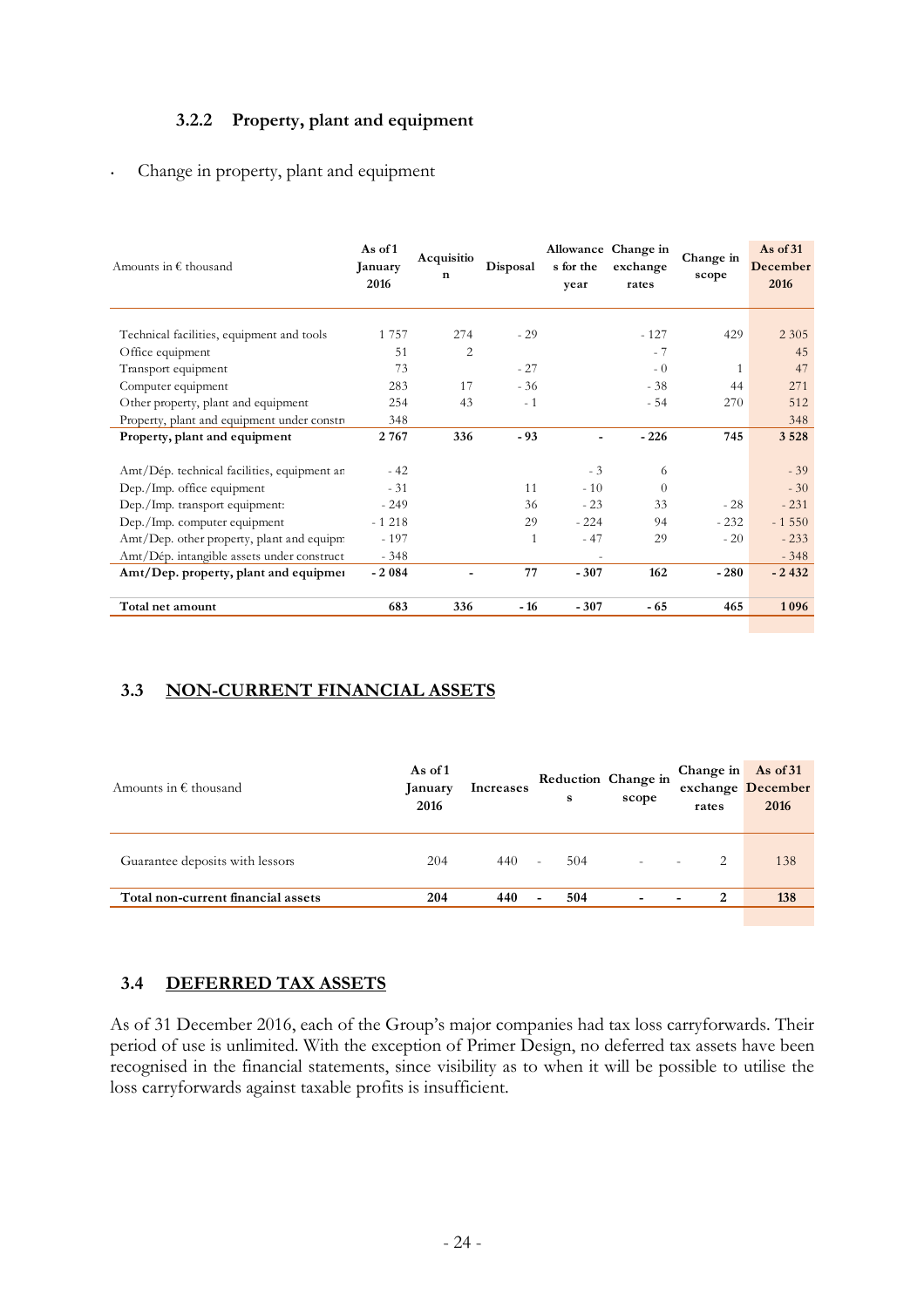| Amounts in $\epsilon$ thousand                         | As of $31$<br><b>December</b> Decembe<br>2016 | As of $31$<br>r2015           |
|--------------------------------------------------------|-----------------------------------------------|-------------------------------|
| Novacyt<br>Lab <sub>21</sub><br>Healthcare<br>Microgen | 5 9 0 0<br>4 5 3 4<br>1 1 1 1<br>63           | 4 0 7 6<br>4 4 4 5<br>1 1 1 8 |
| Total unrecognised deferred tax assets                 | 11 608                                        | 9639                          |

The following table shows the deferred tax assets not presented in the balance sheet.

## **3.5 TRADE AND OTHER RECEIVABLES**

#### • Trade and other receivables

|                                           | As of $31$       | As of $31$ |
|-------------------------------------------|------------------|------------|
| Amounts in $\epsilon$ thousand            | December Decembe |            |
|                                           | 2016             | r2015      |
|                                           |                  |            |
| Trade and other receivables               | 2 0 7 2          | 1651       |
| Impairment of trade and other receivables | $-139$           | - 174      |
| Invoices not yet issued                   | 89               | 20         |
| Current account – assets – current        |                  | 1          |
| Employee and social security receivables  | $\overline{4}$   | 6          |
| Tax receivables (excluding income tax)    | 284              | 286        |
| Trade receivables                         |                  | 42         |
| Other receivables                         | 151              | 168        |
| Impairment of other receivables           | $-105$           | $-122$     |
|                                           |                  |            |
| Total trade and other receivables         | 2 3 5 6          | 1878       |

• Aged analysis of trade receivables as of 31 December 2016, net of provisions for impairment

| Amounts in $\epsilon$ thousand      | Not due or<br>$< 90$ days |    | 90-180 days 180-360 days $>$ 360 days |    | Total | Total<br>receivable<br>s | Provisions<br>on<br>receivable<br>s |
|-------------------------------------|---------------------------|----|---------------------------------------|----|-------|--------------------------|-------------------------------------|
| Trade receivables net of provisions | 701                       | 46 | 97                                    | 88 | 1932  | 2 0 7 1                  | $-139$                              |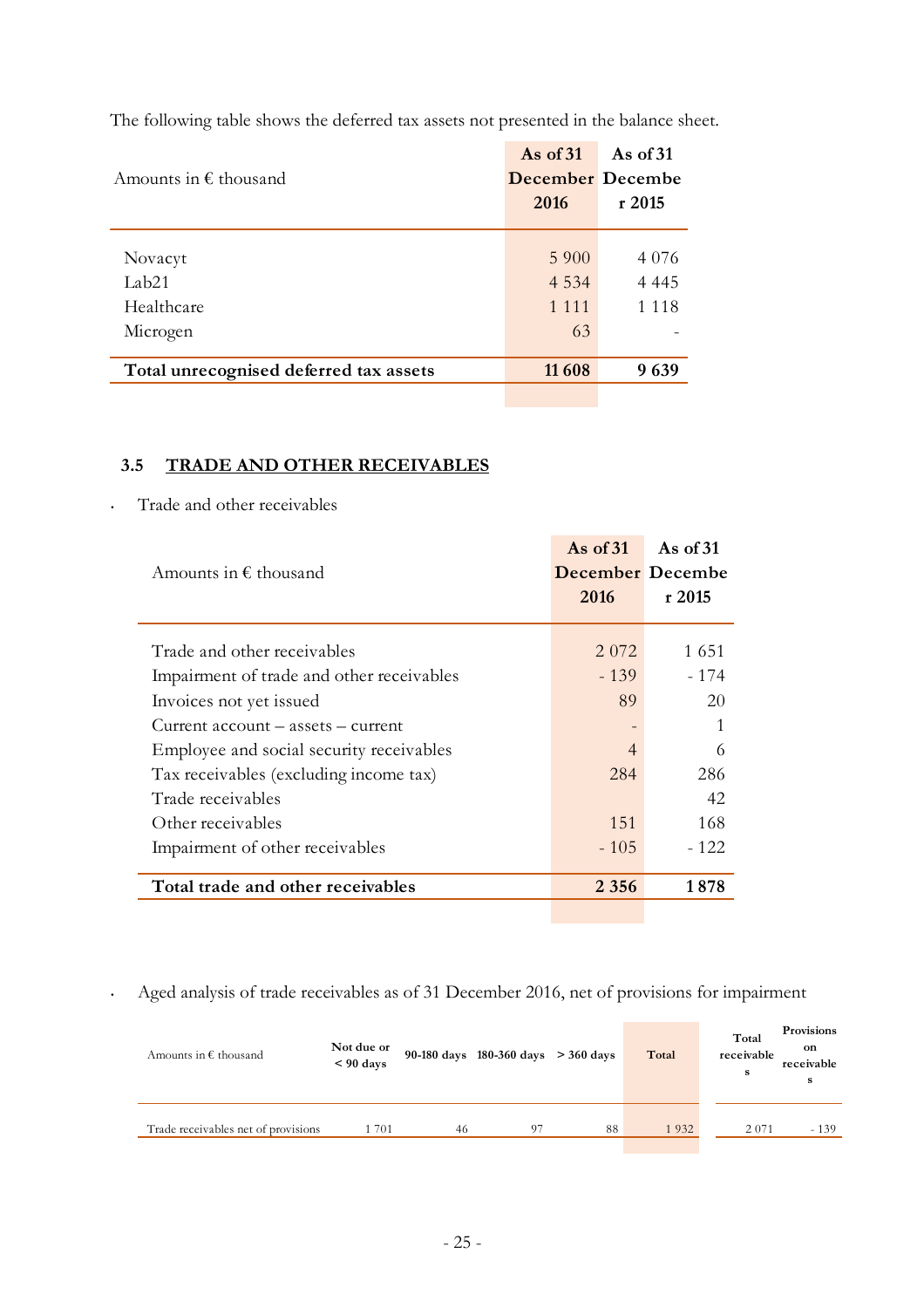# **3.6 OTHER CURRENT ASSETS**

"Other current assets" consists of prepaid expenses.

| Amounts in $\epsilon$ thousand                  | As of $31$<br><b>December</b> December<br>2016 | As of 31<br>2015 |
|-------------------------------------------------|------------------------------------------------|------------------|
| Loan fees - current portion<br>Prepaid expenses | 53<br>260                                      | 50<br>350        |
| Total other current assets                      | 313                                            | 400              |

# **3.7 CASH AND CASH EQUIVALENTS**

The net cash available to the Group includes the following items:

| Amounts in $\epsilon$ thousand      | As of $31$<br>2016 | As of $31$<br>December December<br>2015 |
|-------------------------------------|--------------------|-----------------------------------------|
| Available cash                      | 2 8 4 3            | 527                                     |
| Cash and cash equivalents           | 2843               | 527                                     |
| Bank overdrafts<br>Accrued interest |                    |                                         |
| Other cash position items           |                    |                                         |
| Net cash                            | 2843               | 527                                     |
|                                     |                    |                                         |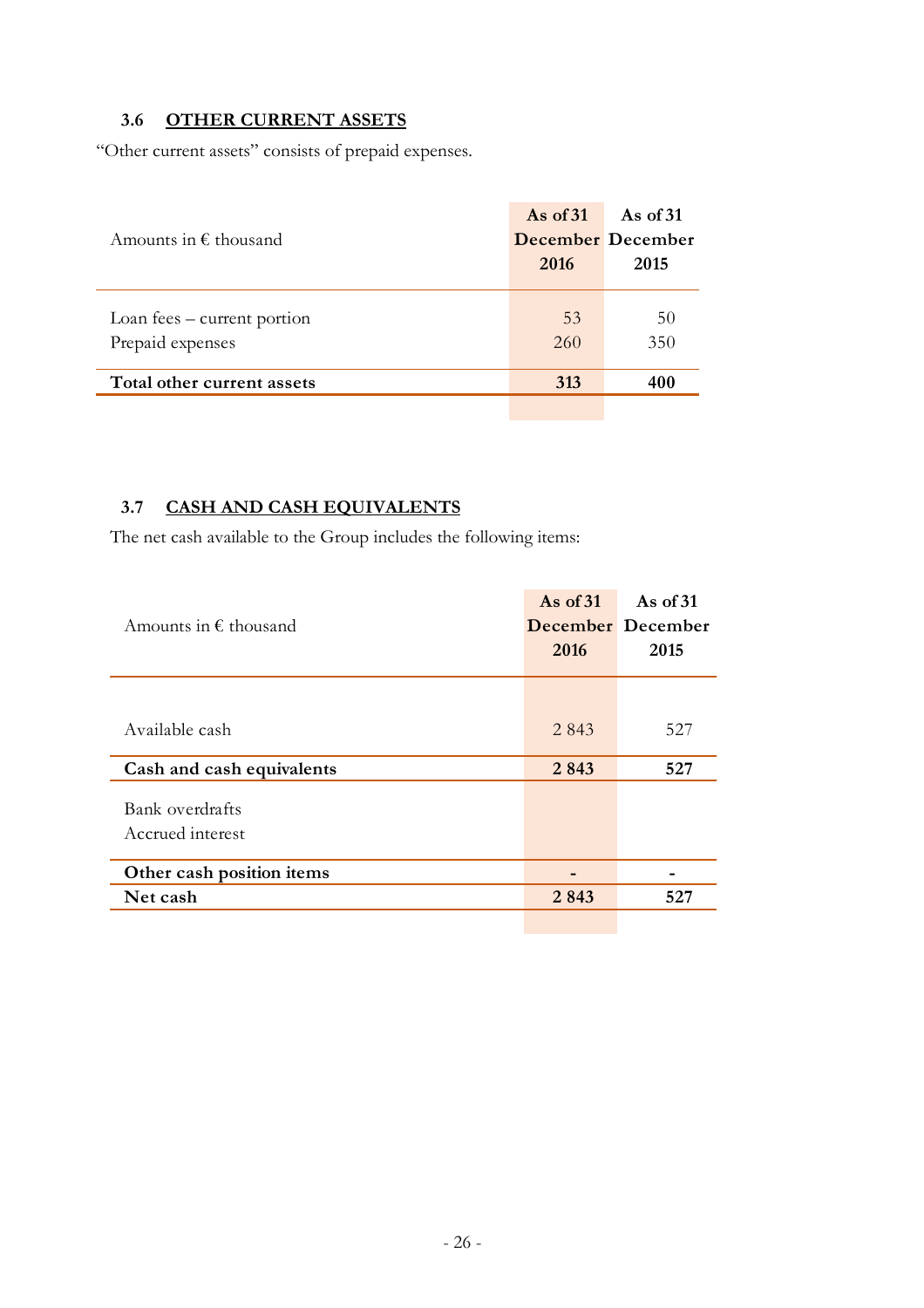#### **3.8 BORROWINGS**

The following tables show borrowings and financial liabilities carried at amortised cost.

Schedule by maturity as of 31 December 2016

| Amounts in $\epsilon$ thousand     | $<$ 1 year |       | $2-5$ years $> 5$ years | Total   |
|------------------------------------|------------|-------|-------------------------|---------|
|                                    |            |       |                         |         |
|                                    |            |       |                         |         |
|                                    |            |       |                         |         |
| Convertible bonds                  | 3 0 1 7    | 2 603 |                         | 5 6 2 0 |
| Bank loans                         | 67         | 153   |                         | 220     |
| Accrued interest on borrowings     | 414        |       |                         | 414     |
| Contingent consideration liability | 1647       | 946   |                         | 2 5 9 3 |
|                                    |            |       |                         |         |
| Total borrowings                   | 5 1 4 5    | 3 702 |                         | 8848    |

#### • Change in borrowings and financial liabilities in 2016

| Amounts in $\epsilon$ thousand     | As of $31$<br>December<br>Increase<br>2015 |         |                          | Repayment/<br>Conversion | As of $31$<br>December<br>2016 |  |
|------------------------------------|--------------------------------------------|---------|--------------------------|--------------------------|--------------------------------|--|
| Convertible bonds                  | 3 2 8 4                                    | 4 2 2 1 | $\overline{\phantom{a}}$ | 1 885                    | 5 6 2 0                        |  |
| Bank loans                         | 32                                         | 250     | $\overline{\phantom{a}}$ | 62                       | 220                            |  |
| Accrued interest on borrowings     | 57                                         | 429     | $\overline{\phantom{a}}$ | 72                       | 414                            |  |
| Contingent consideration liability |                                            | 2 8 4 5 |                          | 252                      | 2 5 9 3                        |  |
| Total borrowings                   | 3 3 7 3                                    | 7 745   |                          | 2 2 7 1                  | 8 8 4 7                        |  |

As of 31 December 2016, the Group's financing primarily comprised:

- The bond subscribed by Kreos Capital IV Ltd in the amount of  $\epsilon$ 3.5 million, with an interest rate of 12.5%. This bond was issued on 15 July 2015 for a term of three years, with a first redemption due on 1 February 2016.
- A second bond subscribed by Kreos Capital V Ltd in the amount of  $\epsilon$ 3.0 million issued on 10 May 2016, with an interest rate of 12.5% for a term of three years, with a first redemption due on 1 November 2016.

On 31 July 2015, the Board of Directors, making use of the delegation of powers and authorisations granted at the Annual General Meeting of 29 June 2015, approved the principle of the issue of 20 OCABSA warrants (the "Warrants") exercisable at the discretion of Novacyt over the subsequent 36 months, in several successive tranches representing bond debt in a maximum amount of  $65$ million, as part of a private placement subscribed by the YA Global Master SPV Ltd private equity fund.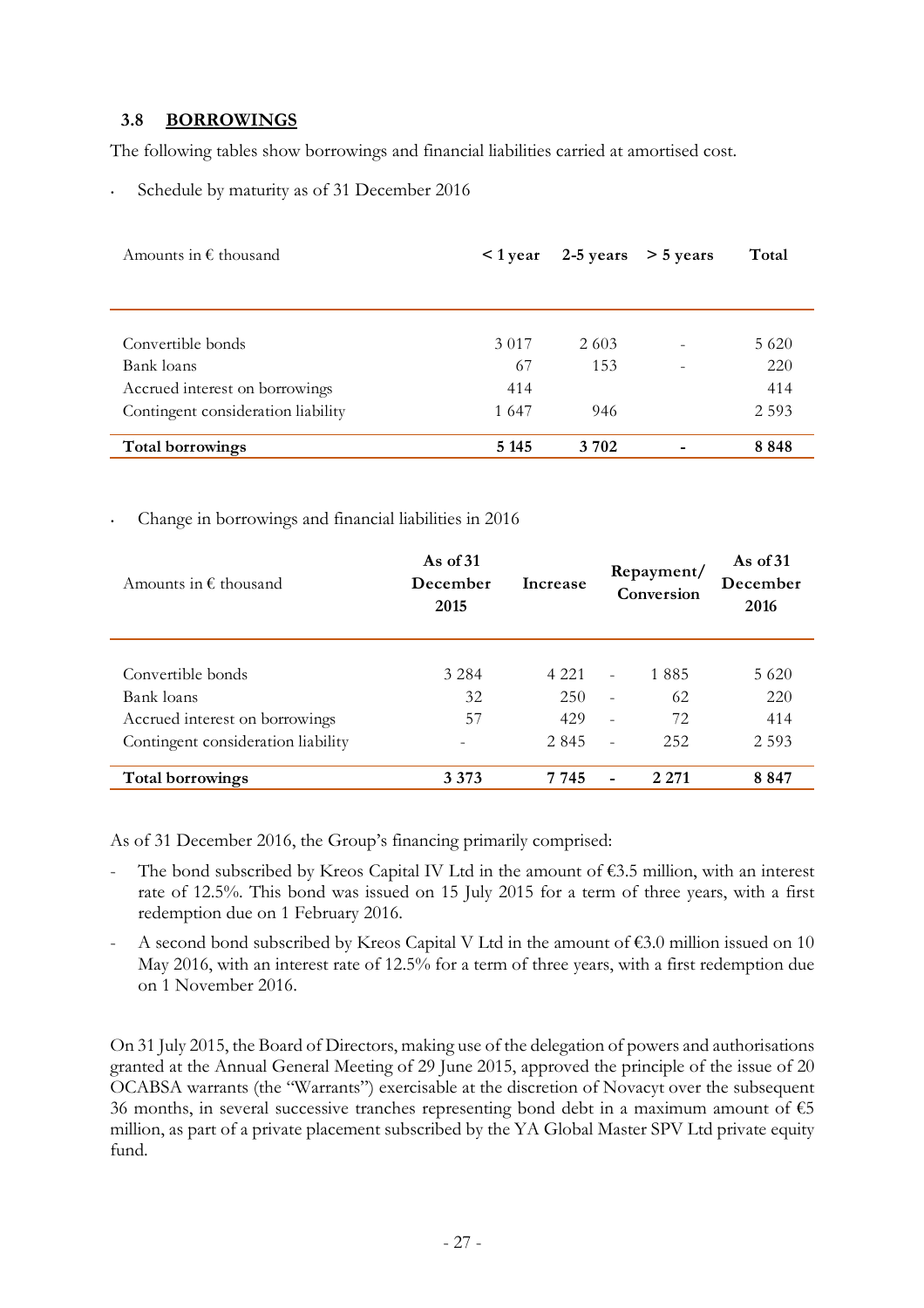Novacyt immediately exercised one (1) Warrant, resulting in the subscription of 25 OCABSAs, i.e. bond debt of  $\epsilon$ 250,000. The 475 remaining convertible bonds may be issued during the subsequent 36 months through the exercise of the 19 remaining Warrants, it being stipulated that Novacyt is under no obligation to exercise these Warrants.

The convertible bonds (OCA) issued on 31 July 2015, and which will subsequently be issued upon exercise of the Warrants, have the same characteristics.

OCAs are issued at par, i.e.  $\epsilon$ 10,000 each, with an interest rate of 2% per annum, and have a maturity of nine months from issue. Novacyt must redeem unconverted OCAs upon maturity.

The bond debt represented by the OCAs (par value of an OCA taking into account, if applicable, the corresponding interest) can be converted into shares at the request of the holder, on the basis of the following conversion rate: 95% of the lowest of the five (5) average daily prices of the Novacyt share weighted by volume (as reported by Bloomberg) immediately preceding the request for the conversion of the relevant OCA, without it being possible for this amount to be lower than the par value of the Novacyt share, i.e. 1/15th of a euro. The OCAs are transferable subject to Novacyt's prior written consent.

The number of equity warrants to be issued upon each issuance of OCABSAs is that which will be multiplied by the exercise price of the equity warrants (determined under the terms set out below). The amount received will be equal to half of the par value of the 25 OCAs issued, i.e.  $\text{\textsterling}125,000$ .

The equity warrants will be immediately detached from the OCAs and will be transferable from issue. They may be exercised from issue until the 36th month inclusive following their issue date (the "Exercise Period"). Each equity warrant will entitle the holder thereof, during the Exercise Period, to subscribe for one (1) new Novacyt share.

The exercise price of the equity warrants will be equal to 110% of the closing price of the Novacyt share on the day immediately preceding the Warrant exercise request date giving rise to the issuance of the OCAs from which the equity warrants will be detached (or the issue date of the OCAs for the first tranche of OCAs, i.e. 31 July 2015).

The OCAs and the warrants will not be the subject of a request for admission to trading on Alternext Paris, and as such will not be listed.

In accordance with IAS 32, the first tranche of the bond issued on 31 July in the amount of €250,000 (tranche 1) breaks down as follows:

the conversion option, treated in this case as an embedded derivative under IAS 32, worth €13,158, was recorded at "fair value through profit or loss" in current borrowings,

the equity warrants, valued at  $\epsilon$ 9,831 overall, were treated as equity instruments and accounted for net of tax, i.e. €6,554,

lastly, the residual amount,  $\epsilon$ 227,011, was recognised at amortised cost under current financial liabilities.

As of 31 December 2015, all OCAs had been converted, 5 OCAs on 31 July 2015, 15 OCAs on 9 October 2015 and the remaining 5 OCAs on 3 December 2015.

Between 1 January 2016 and 31 December 2016, Novacyt exercised 8 Warrants (OCABSA warrants), each resulting in the issuance of 25 OCABSAs in a total amount of €250,000. In accordance with IAS 32, each tranche of bonds issued during the year has been broken down in the same way as the first instalment and in identical amounts. Issuance is as follows:

Issuance of the second tranche on 1 March 2016 (tranche 2): all OCABSAs were converted during the year;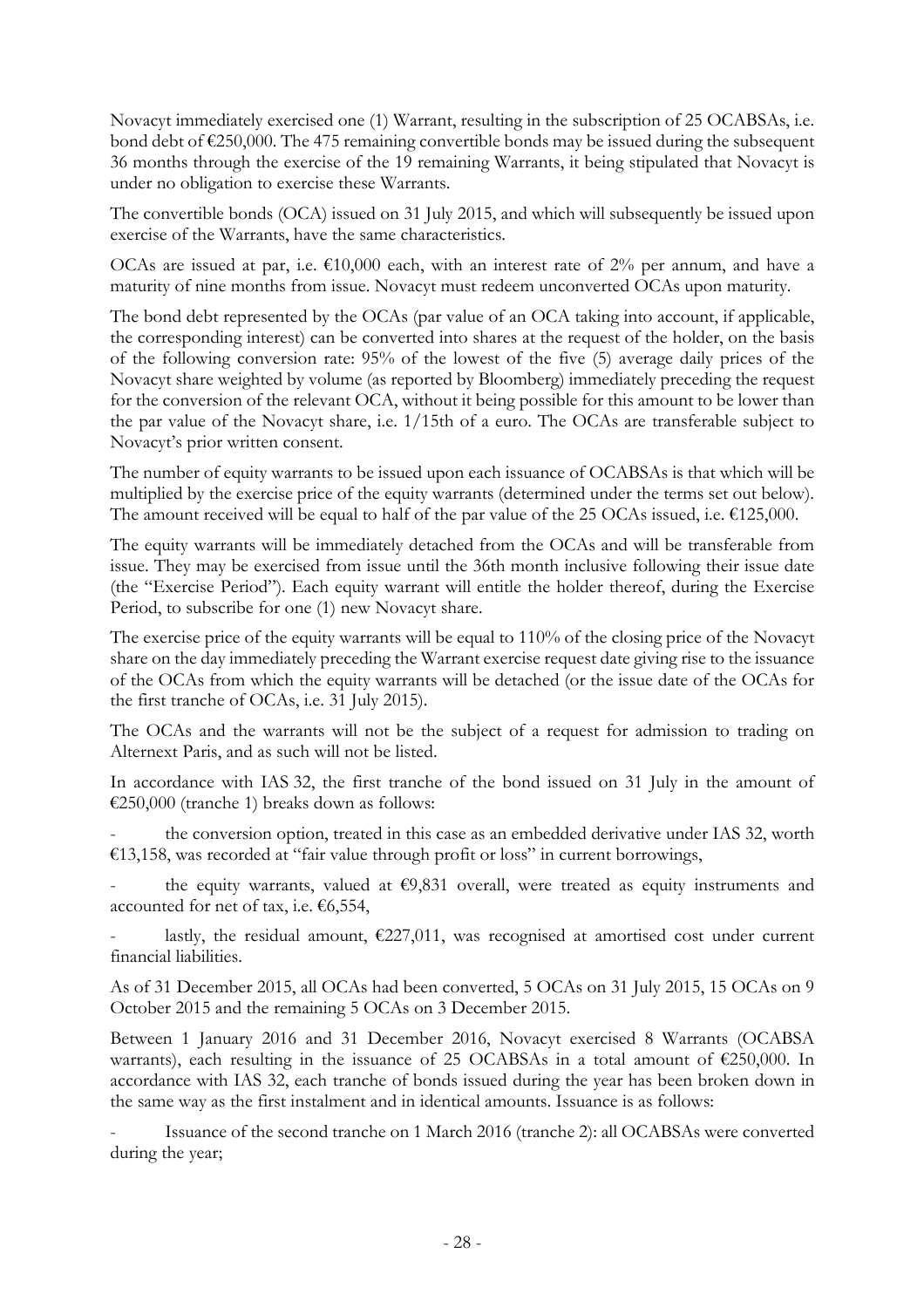- Concurrent issuance of the third and fourth tranches on 18 April 2016 (tranches 3 and 4): all OCABSAs were converted during the year;

- Concurrent issuance of the fifth and sixth tranches on 2 August 2016 (tranches 5 and 6): all OCABSAs were converted during the year;

- Concurrent issuance of the seventh, eighth and ninth tranches on 26 September 2016 (tranches 7, 8 and 9): only the tranche 7 OCABSAs were converted during the year. (It should nevertheless be noted that 20 tranche 8 OCABSAs were converted on 4 January 2017, i.e. after the reporting date.)

### **3.9 PROVISIONS**

| Amounts in $\epsilon$ thousand                              | As of 1<br>January<br>2016 | Increase                 | Reduction exchange   | Change in<br>rates             | Change in<br>scope       | As of $31$<br>December<br>2016 |
|-------------------------------------------------------------|----------------------------|--------------------------|----------------------|--------------------------------|--------------------------|--------------------------------|
| Employee benefits<br>Provisions for restoration of premises | 40<br>103                  | $\overline{\phantom{a}}$ | 27<br>÷<br>$\sim$    | 14<br>$\overline{\phantom{a}}$ | $\overline{\phantom{a}}$ | 14<br>89                       |
| Non-current provisions                                      | 143                        | 1                        | 27<br>$\blacksquare$ | 14<br>$\blacksquare$           |                          | 103                            |
| Provisions for litigation                                   | 66                         |                          |                      |                                |                          | 66                             |
| Provisions (current portion)                                | 66                         |                          |                      |                                |                          | 66                             |

• Nature of and change in provisions for risks and charges in 2016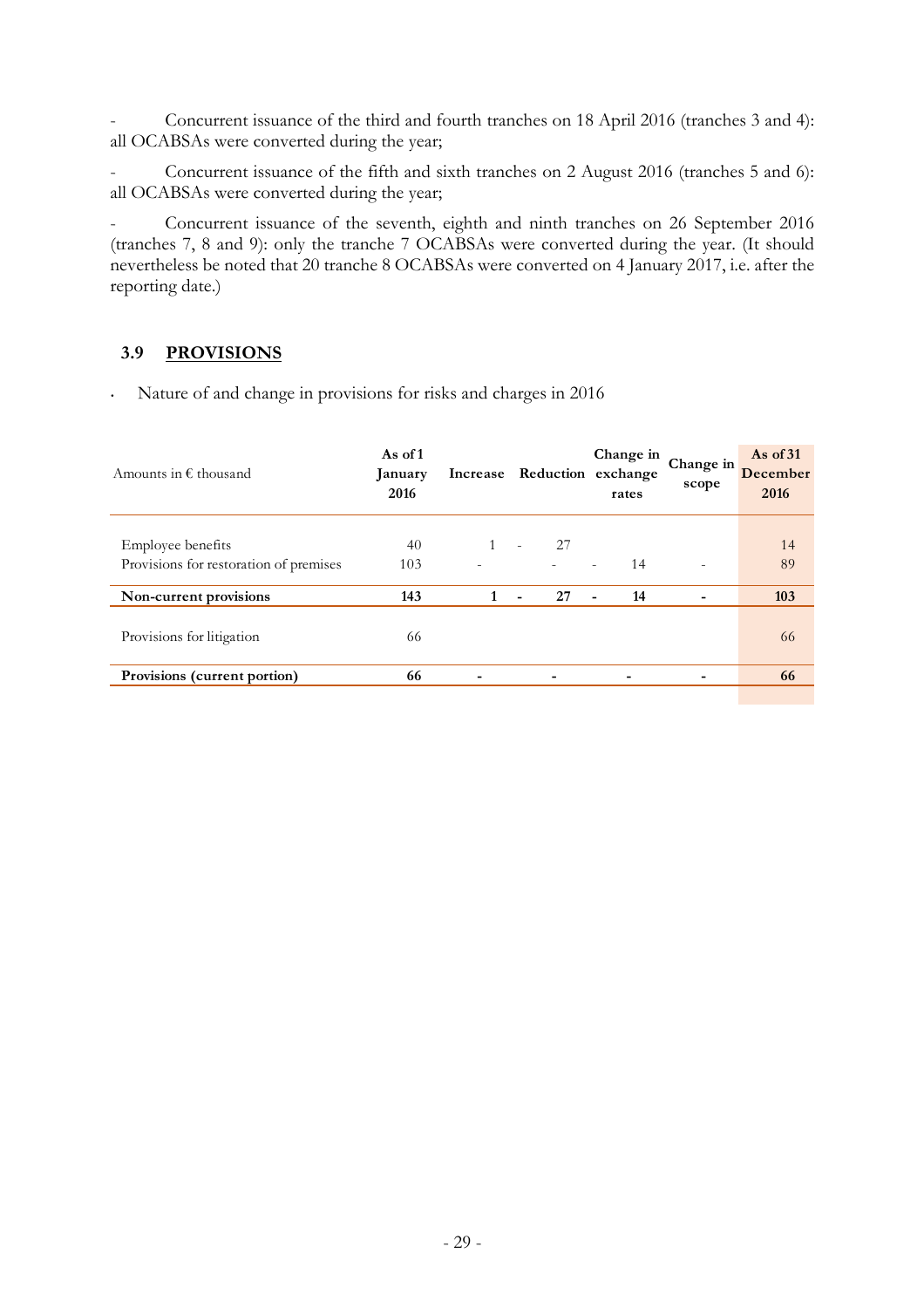| Amounts in $\epsilon$ thousand    | As of $31$<br>2016 | As of $31$<br>December December<br>2015 |
|-----------------------------------|--------------------|-----------------------------------------|
|                                   |                    |                                         |
| Trade payables                    | 2 0 8 7            | 1816                                    |
| Accrued invoices                  | 694                | 638                                     |
| Social security liabilities       | 348                | 384                                     |
| Tax liabilities                   | 53                 | 82                                      |
| Other liabilities                 | 29                 | 49                                      |
| Options classified as liabilities | 293                |                                         |
| Total trade and other payables    | 3 5 0 4            | 2968                                    |
|                                   |                    |                                         |

#### **3.10 TRADE AND OTHER PAYABLES**

Options treated as liabilities relate to:

- Novacyt equity warrants granted to former Primer Design shareholders in the amount of €266,000. This is a component of the purchase price;
- The conversion option attached to tranches 8 and 9 of the OCABSAs unconverted as of 31 December 2016, in the amount of €27,000.

#### **3.11 OTHER CURRENT LIABILITIES**

| Amounts in $\epsilon$ thousand  | As of $31$<br>2016 | As of 31<br>December December<br>2015 |
|---------------------------------|--------------------|---------------------------------------|
| Deferred income                 | 24                 | 30                                    |
| Total other current liabilities | 24                 | 30                                    |
|                                 |                    |                                       |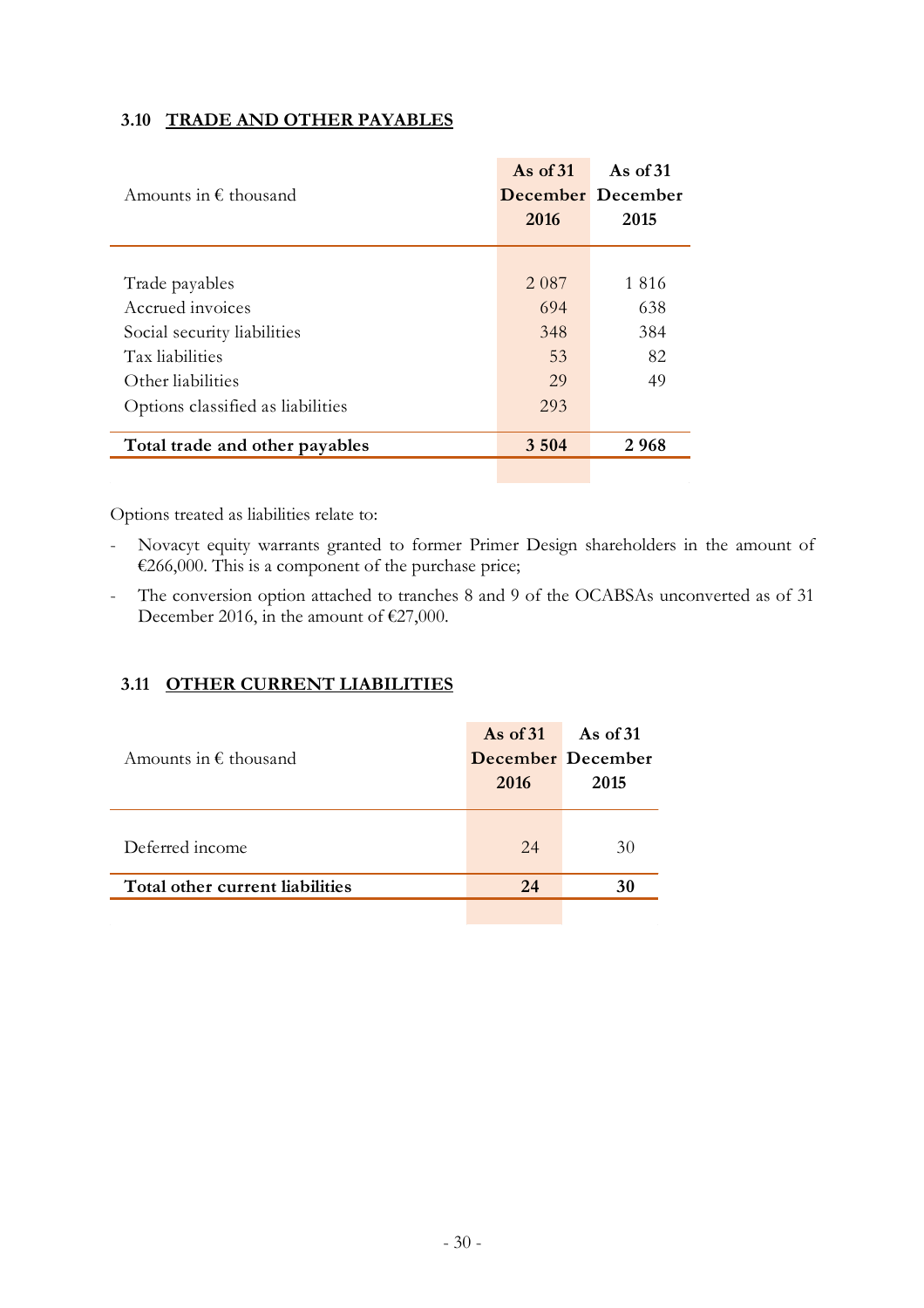#### **3.12 BREAKDOWN OF FINANCIAL INSTRUMENTS BY CATEGORY**

| Amounts in $\epsilon$ thousand                    | Carrying<br>amount | Fair value<br>through<br>profit or<br>loss | Amortised<br>cost |
|---------------------------------------------------|--------------------|--------------------------------------------|-------------------|
| Non-current financial assets                      | 138                |                                            | 138               |
| Other long-term assets                            | 48                 |                                            | 48                |
| Trade and other receivables                       | 2 3 5 6            |                                            | 2 3 5 6           |
| Short-term financial investments                  | 23                 | 23                                         |                   |
| Cash and cash equivalents                         | 2843               | 2843                                       |                   |
| Assets                                            | 5 4 0 7            | 2866                                       | 2 5 4 2           |
|                                                   |                    |                                            |                   |
| Borrowings and other financial liabilities        | 6 2 5 5            |                                            | 6 2 5 5           |
| Primer Design contingent consideration            | 2 5 9 2            |                                            |                   |
| Trade and other payables                          | 3 2 3 8            | 293                                        | 2 9 4 5           |
| Novacyt equity warrants (Novacyt acquisition pric | 266                |                                            |                   |
| Liabilities                                       | 12 3 5 1           | 293                                        | 9 200             |
|                                                   |                    |                                            |                   |

Trade receivables and payables have not been discounted because the effect would be immaterial. The only adjustment is the contingent consideration liability, to reflect the payment schedule in May 2017 and May 2018.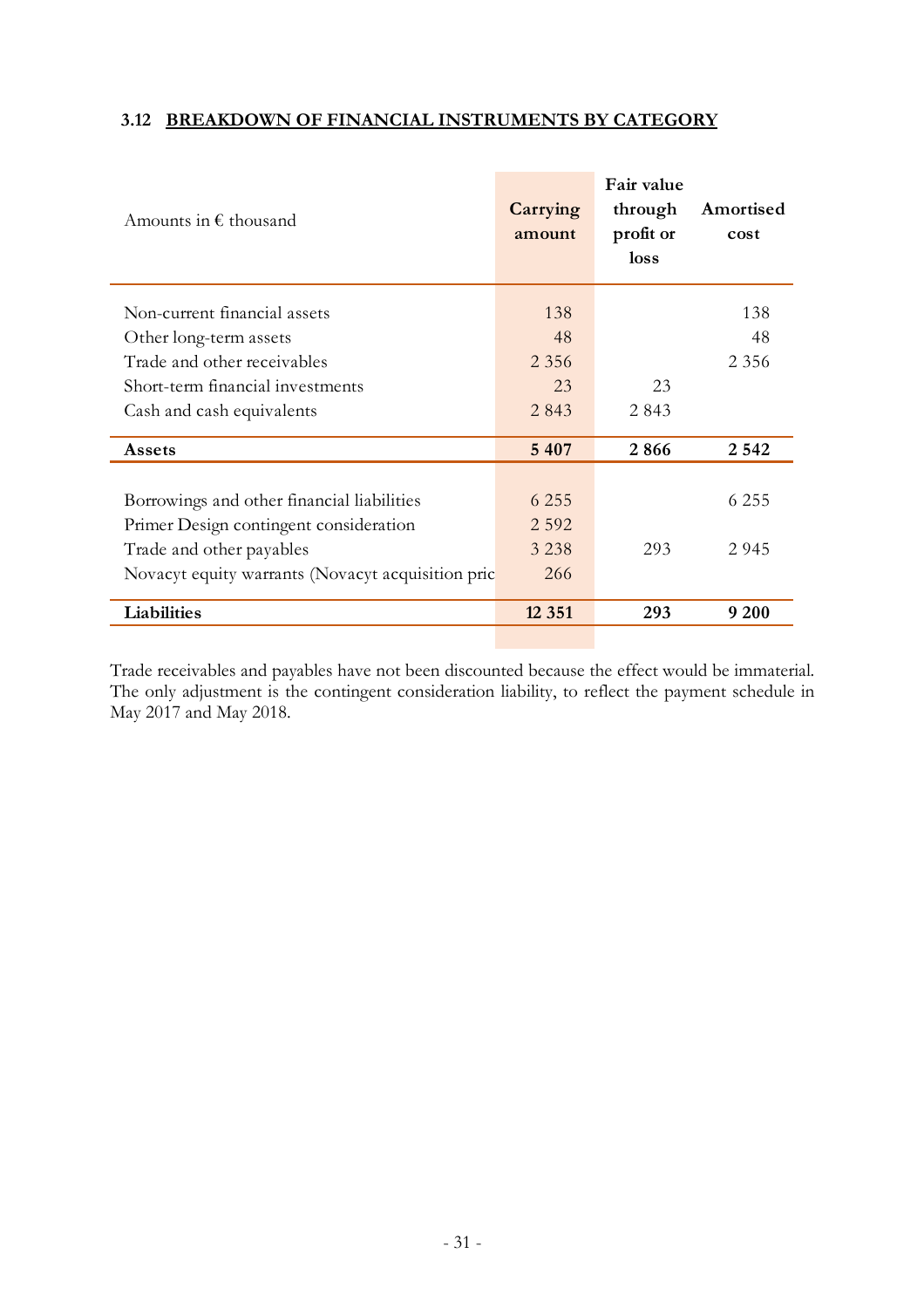#### **4.1 REVENUE**

The table below shows revenue from ordinary operations:

|                                | As of $31$               | As of $31$ |
|--------------------------------|--------------------------|------------|
| Amounts in $\epsilon$ thousand | <b>December December</b> |            |
|                                | 2016                     | 2015       |
|                                |                          |            |
|                                |                          |            |
| Manufactured goods             | 9 4 5 3                  | 7 3 8 4    |
| Services                       | 870                      | 939        |
| Traded goods                   | 417                      | 271        |
| Other                          | 336                      | 299        |
|                                |                          |            |
| Revenue                        | 11 0 76                  | 8892       |
|                                |                          |            |

The breakdown of revenue by operating segment and geographic area is presented in section 4.11.1.

#### **4.2 COST OF REVENUE**

The table below shows the main items of expenses by nature that comprise "Cost of revenue":

| Amounts in $\epsilon$ thousand                                                                                                                                                                                                                                                                | As of $31$<br>December Decembe<br>2016                    | As of $31$<br>r2015                                       |
|-----------------------------------------------------------------------------------------------------------------------------------------------------------------------------------------------------------------------------------------------------------------------------------------------|-----------------------------------------------------------|-----------------------------------------------------------|
| Purchases and movement in inventories of raw materials and other supplies<br>Purchases and movement in inventories of traded goods<br>Movement in finished goods and work in progress<br>Change in stock provision<br>Non-stock items and supplies<br>Freight costs<br>Direct labour<br>Other | 3 0 7 4<br>291<br>98<br>15<br>140<br>143<br>1 1 6 8<br>67 | 3 3 0 0<br>182<br>117<br>18<br>39<br>115<br>1 0 9 5<br>21 |
| Cost of revenue                                                                                                                                                                                                                                                                               | 4996                                                      | 4 6 17                                                    |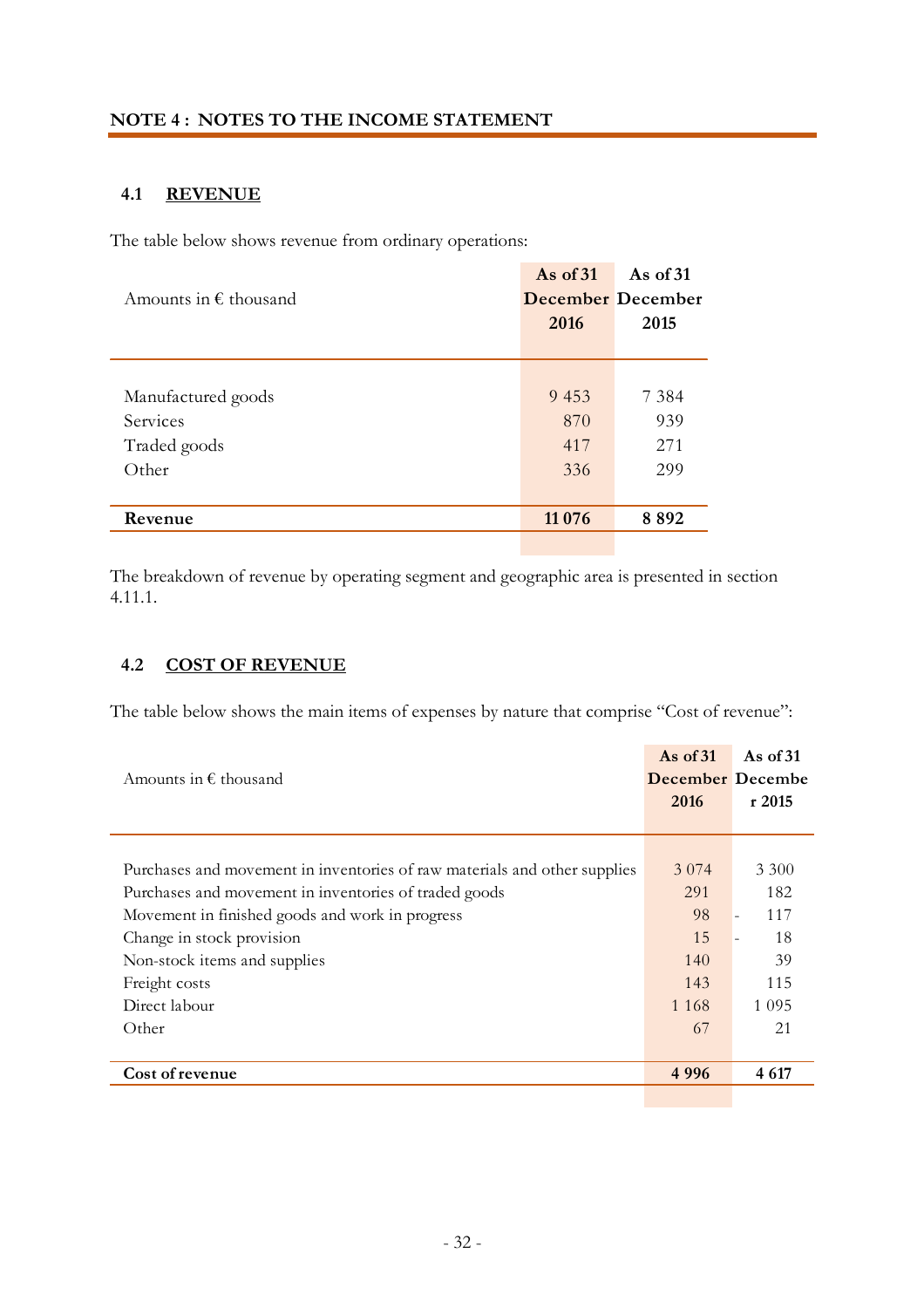## **4.3 SALES AND MARKETING EXPENSES**

The table below shows the main items of expenses by nature that comprise "Sales and marketing expenses":

| Amounts in $\epsilon$ thousand                          | As of $31$<br><b>December</b> Decembe | As of $31$ |
|---------------------------------------------------------|---------------------------------------|------------|
|                                                         | 2016                                  | r2015      |
|                                                         |                                       |            |
|                                                         |                                       |            |
| Remuneration of intermediaries and fees                 | 430                                   | 230        |
| Advertising costs                                       | 2.51                                  | 161        |
| Transport of sales                                      | 278                                   | 249        |
| Employee compensation and social security contributions | 1 642                                 | 1 372      |
| Travel and representation expenses                      | 210                                   | 136        |
| Other sales and marketing expenses                      | 359                                   | 137        |
|                                                         |                                       |            |
| Sales and marketing expenses                            | 3 1 7 0                               | 2 2 8 5    |
|                                                         |                                       |            |

#### **4.4 RESEARCH AND DEVELOPMENT EXPENSES**

Research and development expenses consist entirely of wages and social security contributions relative to dedicated employees.

|            | r2015     |
|------------|-----------|
| 693<br>101 | 536<br>52 |
| 794        | 588       |
|            | 2016      |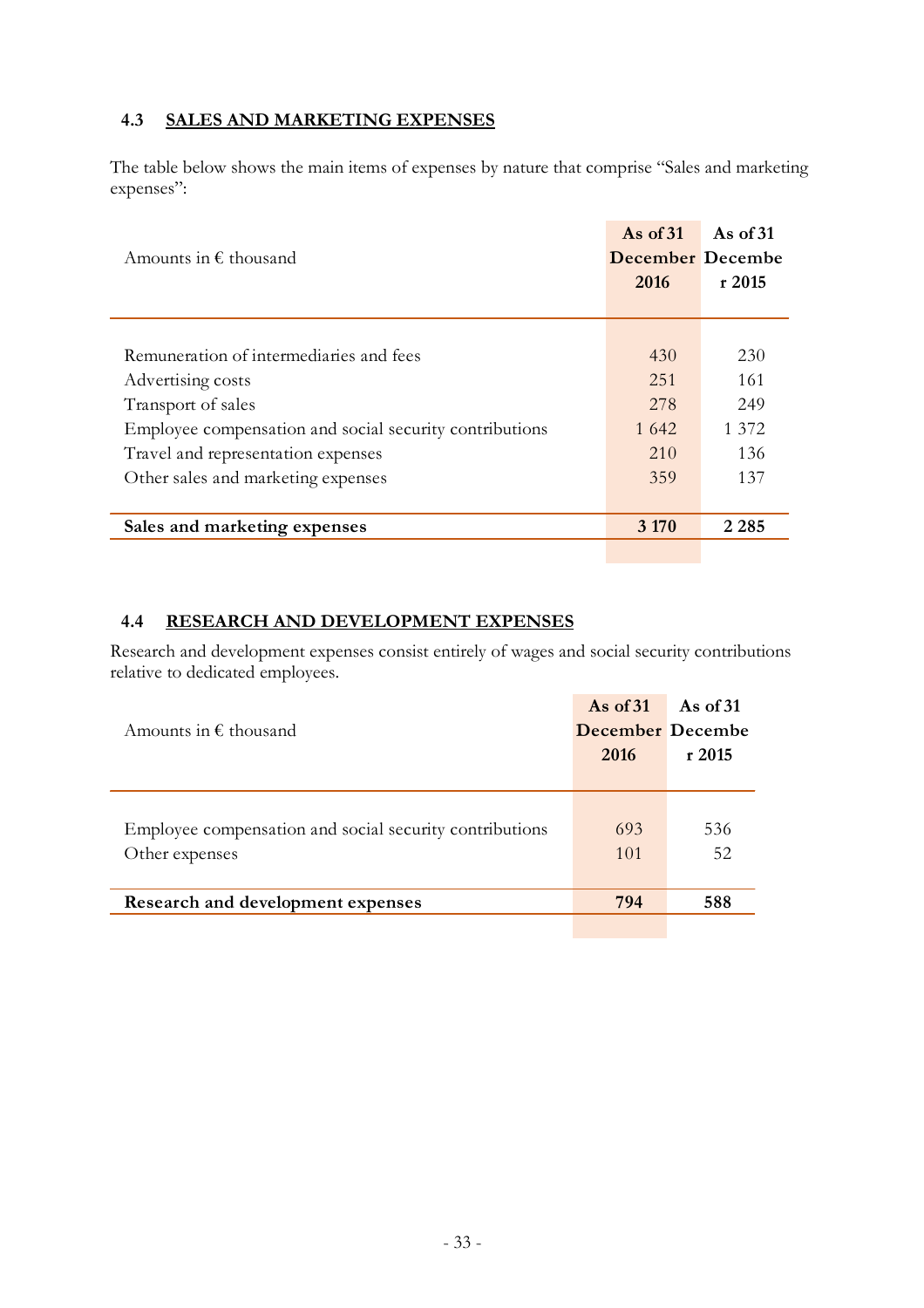# **4.5 GENERAL AND ADMINISTRATIVE EXPENSES**

The table below shows the main items of expenses by nature that comprise "General and administrative expenses":

|                                                                          | As of $31$              | As of $31$ |
|--------------------------------------------------------------------------|-------------------------|------------|
| Amounts in $\epsilon$ thousand                                           | <b>December</b> Decembe |            |
|                                                                          | 2016                    | r 2015     |
|                                                                          |                         |            |
|                                                                          |                         |            |
| Purchases of non-stored raw materials and supplies                       | 166                     | 122        |
| Subcontracting                                                           | 137                     |            |
| Lease and similar payments                                               | 427                     | 381        |
| Maintenance and repairs                                                  | 170                     | 156        |
| Insurance premiums                                                       | 133                     | 115        |
| Remuneration of intermediaries and fees                                  | 1 0 9 8                 | 912        |
| Travel and representation expenses                                       | 327                     | 439        |
| <b>Banking services</b>                                                  | 71                      | 90         |
| Other external expenses                                                  | 174                     | 147        |
| Employee compensation and social security contributions                  | 1913                    | 1 9 9 1    |
| Allowances to and reversals of depreciation, amortisation and provisions | 840                     | 308        |
| Other general and administrative expenses                                | 161                     | 124        |
|                                                                          |                         |            |
| General and administrative expenses                                      | 5 6 1 6                 | 4785       |
|                                                                          |                         |            |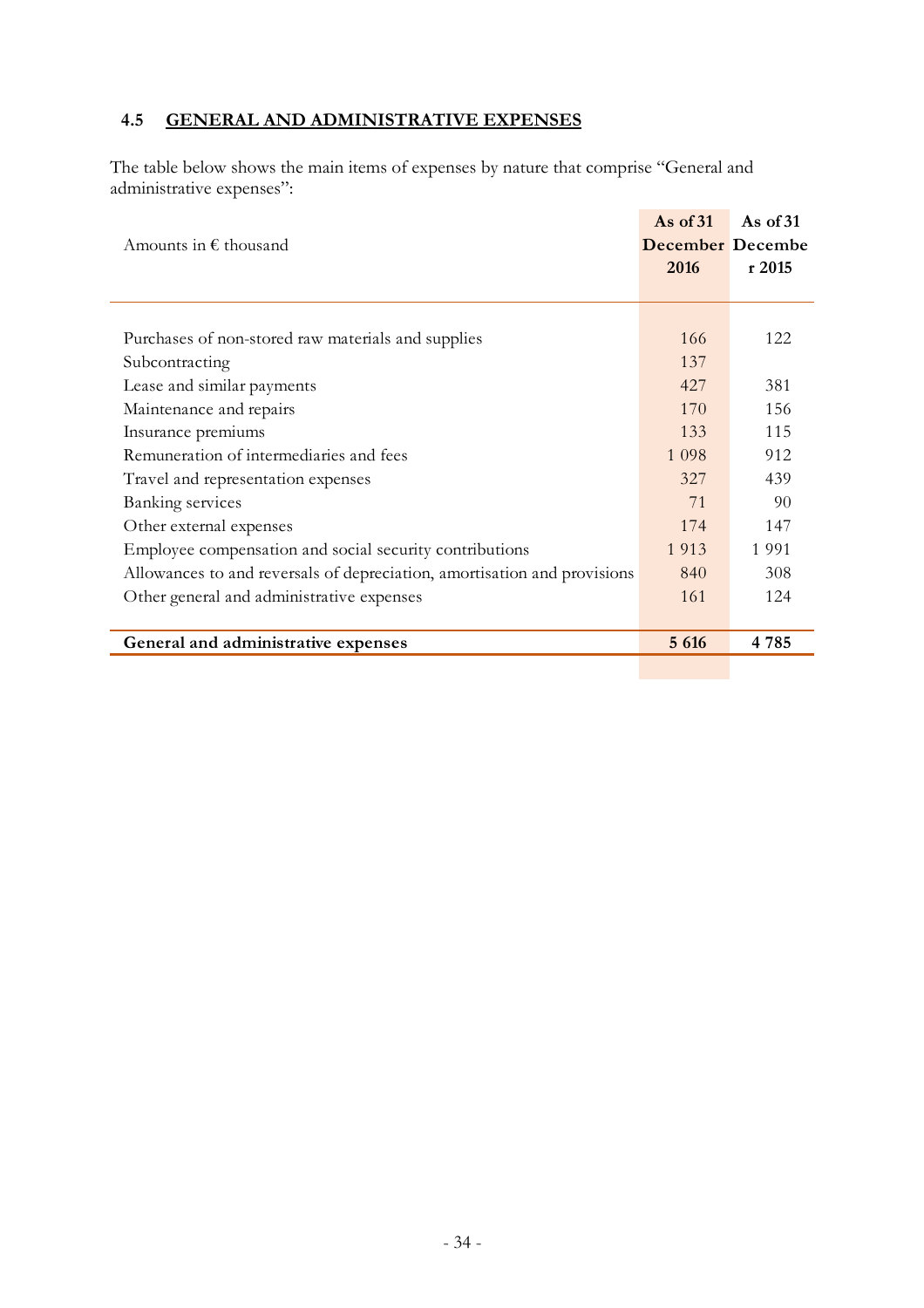# **4.6 OTHER OPERATING INCOME AND EXPENSES**

| Amounts in $\epsilon$ thousand                                                                                       | As of $31$<br>2016 | As of $31$<br>December December<br>2015 |
|----------------------------------------------------------------------------------------------------------------------|--------------------|-----------------------------------------|
| Costs resulting from the acquisition of Primer Design (Lab21 in 2014)<br>and 2015)                                   | 508                | 70                                      |
| Goodwill impairment                                                                                                  |                    | 9 7 8 6                                 |
| Other expenses                                                                                                       | 900                | 224                                     |
| Other operating expenses                                                                                             | 1408               | 10 080                                  |
| Proceeds from disposals of fixed assets<br>Reversal of provision for industrial relations litigation<br>Other income | 20                 | 40<br>30<br>60                          |
| Other operating profit/(loss)                                                                                        | <b>20</b>          | 130                                     |

Other exceptional expenses in 2016 and 2015 consist primarily of fees incurred for work related to the transition to IFRS and other specific work.

### **4.7 NET BORROWING COSTS**

| Amounts in $\epsilon$ thousand        | As of $31$<br>2016 | As of $31$<br>December December<br>2015 |
|---------------------------------------|--------------------|-----------------------------------------|
| Income from cash and cash equivalents |                    |                                         |
| Gross borrowing costs                 | 1 0 4 7            | 947                                     |
| Net borrowing costs                   | 1047               | 946                                     |
| Other financial income                | 736                | 470                                     |
| Other financial expense               | 936                | 246                                     |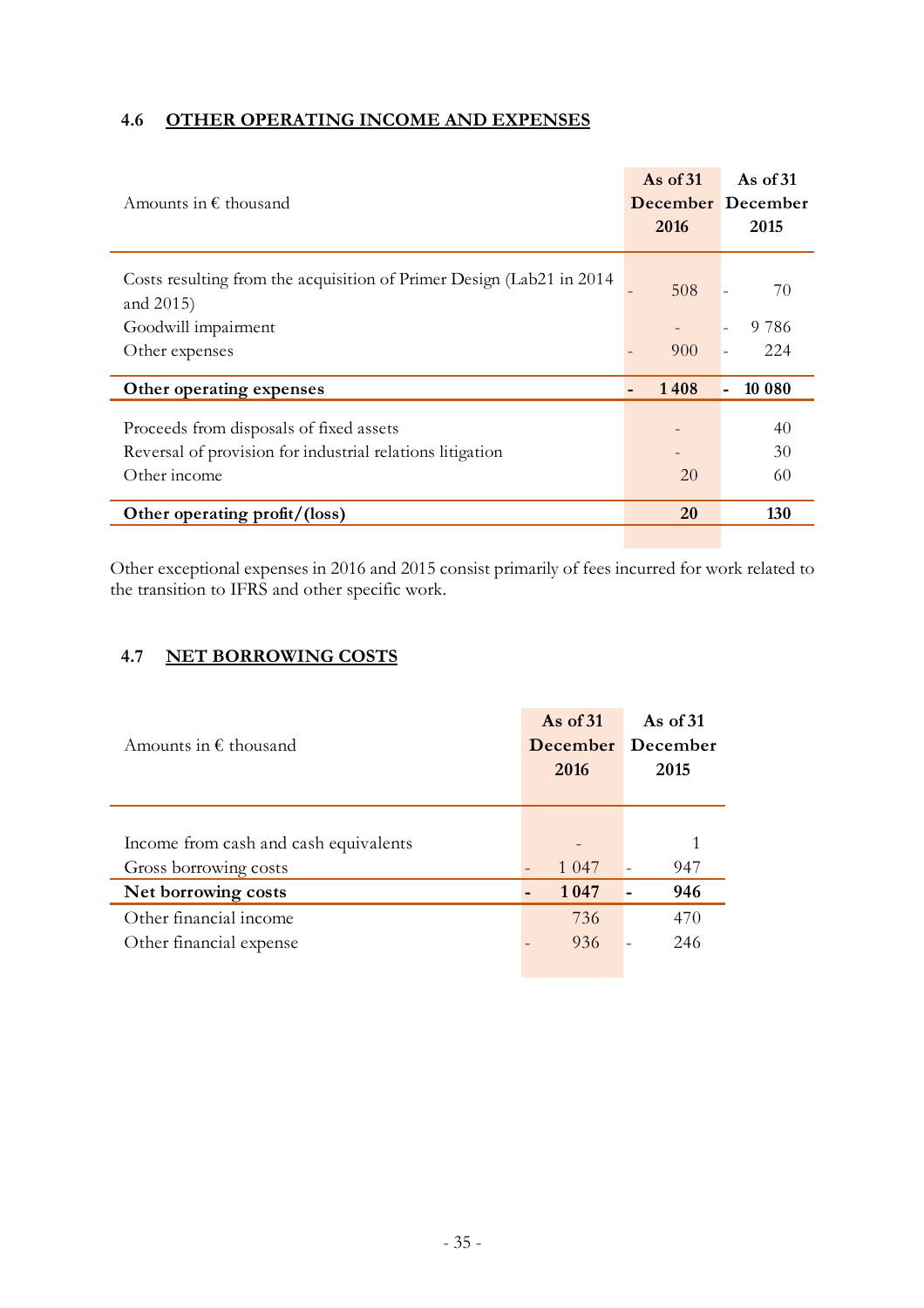### **4.8 OTHER FINANCIAL INCOME AND EXPENSE**

|                                                              | As of $31$ | As of $31$        |
|--------------------------------------------------------------|------------|-------------------|
| Amounts in $\epsilon$ thousand                               |            | December December |
|                                                              | 2016       | 2015              |
|                                                              |            |                   |
|                                                              |            |                   |
| Exchange gains                                               | 416        | 25                |
| Change in fair value of options                              | 178        | 439               |
| Reversals of financial provisions                            | 110        | 1                 |
| Amortisation of operating expenses spread over several years | 31         |                   |
| Other financial income                                       | 1          | 5                 |
|                                                              |            |                   |
| Other financial income                                       | 736        | 470               |
|                                                              |            |                   |
| Exchange losses                                              | 565        | 194               |
| Accretion expense                                            | 235        |                   |
|                                                              |            |                   |
| Other financial expense                                      | 936        | 246               |
|                                                              |            |                   |

Exchange gains result from recurring operations and, in the amount of  $\epsilon$ 252,000, from variations by sterling on the continent consideration liability between the Primer Design acquisition date and the reporting date.

The change in Novacyt equity warrants granted to former Primer Design shareholders Design was recorded in financial income in the amount of €178,000.

Exchange losses are mainly those recorded by British company Lab21 Ltd on its operations. The accretion expense relates to the change in the contingent consideration liability in favour of Primer Design shareholders, due in May 2017 and May 2018.

#### **4.9 INCOME TAX**

As of 31 December 2016, Novacyt had a tax loss carryforward of €17,699,000, whose period of use is unlimited. As of the same date, British company Lab21 Ltd and its subsidiaries had accumulated tax losses amounting to  $f$ , 4, 626, 000.

However, no deferred tax assets have been recognised in the accounts since visibility as to when it will be possible to utilise the loss carryforwards against taxable profits is insufficient.

The main consolidated companies do not pay income taxes, but receive tax credits for their research and development expenditures.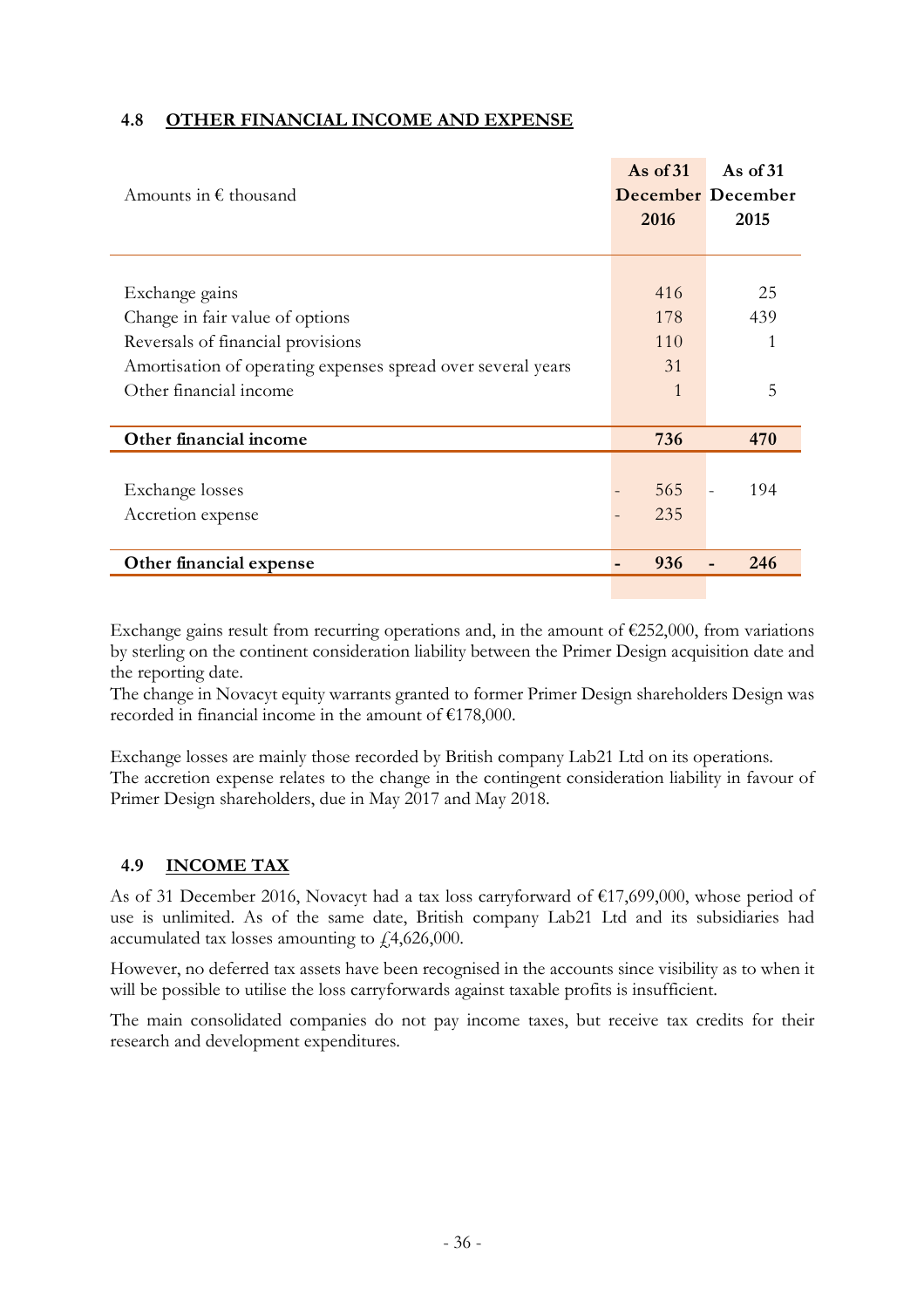#### **4.10 EARNINGS PER SHARE**

Earnings per share is calculated based on the weighted average number of shares outstanding during the period. Diluted earnings per share is calculated based on the weighted average number of shares outstanding and the number of shares issuable as a result of the conversion of dilutive financial instruments.

| Amounts in $\epsilon$ thousand                       | As of $31$<br>December<br>2016 | As of $31$<br>December<br>2015 |
|------------------------------------------------------|--------------------------------|--------------------------------|
| Net profit/(loss) attributable to owners of the con- | 5 7 1 1                        | 13 908<br>$\omega$             |
| Impact of dilutive instruments                       |                                |                                |
| Net profit/(loss) attributable to owners of the con- | 5 7 1 1                        | 13 908                         |
|                                                      |                                |                                |
| Weighted average number of shares                    | 12 086 037                     | 6 787 588                      |
| Impact of dilutive instruments                       |                                |                                |
| Weighted average number of diluted shares            | 12 086 037                     | 6 787 588                      |
|                                                      |                                |                                |
| Earnings per share (in euros)                        | 0,47                           | 2,05                           |
| Diluted earnings per share (in euros)                | 0,47                           | 2,05                           |
|                                                      |                                |                                |

Pursuant to IAS 33, options whose exercise price is higher than the value of the Novacyt security were not taken into account in determining the effect of dilutive instruments.

#### **4.11 OPERATING SEGMENTS**

#### **4.11.1 Breakdown of revenue by operating segment and geographic area**

• 2016

| Cytology                 | Diagnostics | Molecular<br>products | Total    |
|--------------------------|-------------|-----------------------|----------|
|                          |             |                       |          |
|                          | 376         | 249                   | 625      |
| 1 0 9 5                  | 3 2 1 7     | 1 6 2 0               | 5932     |
| 326                      | 1 5 5 5     | 511                   | 2 3 9 2  |
| $\overline{\phantom{a}}$ | 542         | 690                   | 1 2 3 2  |
| 171                      | 506         | 218                   | 895      |
| 1592                     | 6 19 6      | 3 2 8 8               | 11 0 7 6 |
|                          |             |                       |          |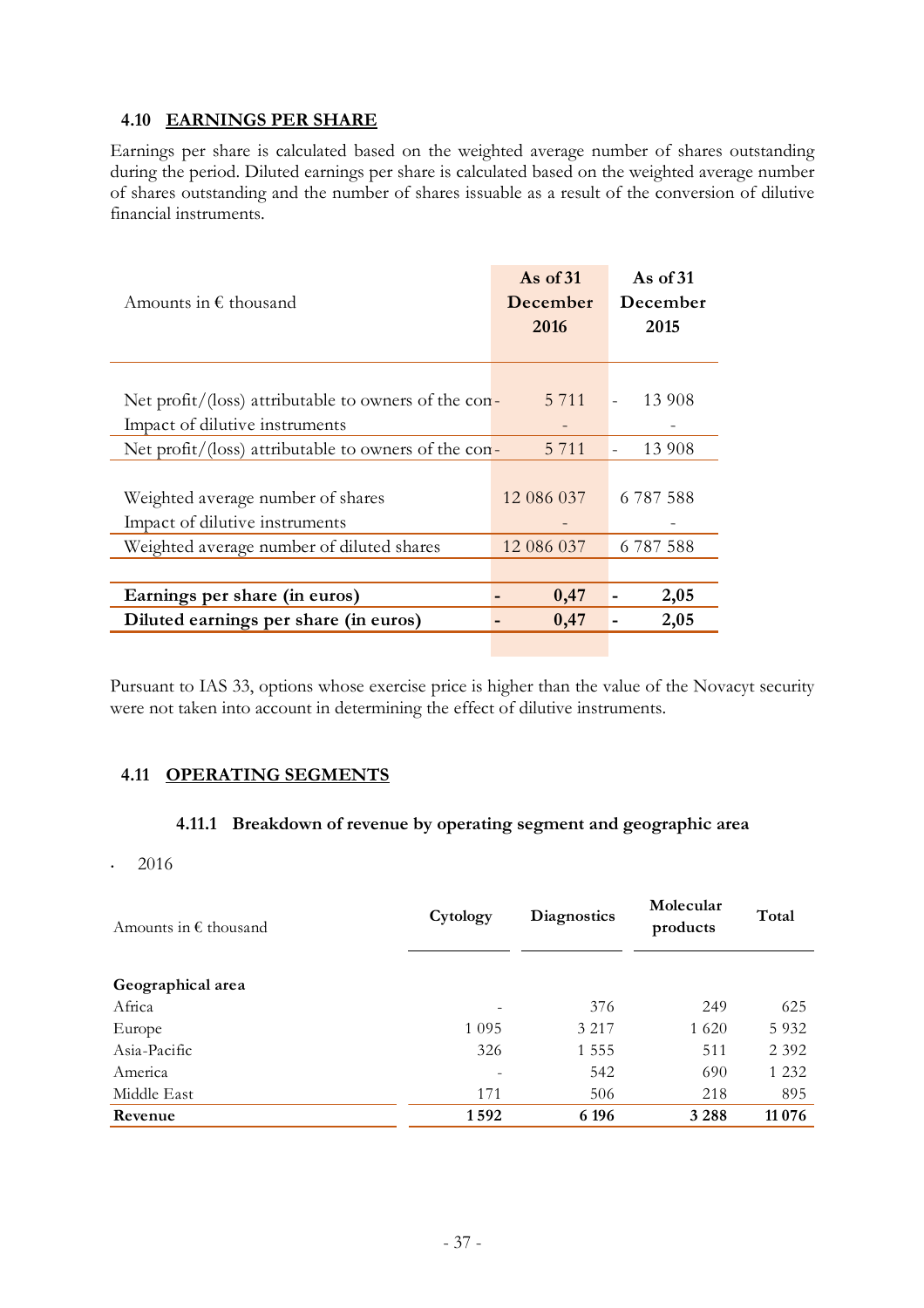•  $2015$ 

| Amounts in $\epsilon$ thousand | Cytology | <b>Diagnostics</b> | Total   |
|--------------------------------|----------|--------------------|---------|
|                                |          |                    |         |
| Geographical area              |          |                    |         |
| Africa                         |          | 349                | 349     |
| Europe                         | 1 0 5 7  | 3 8 6 1            | 4 9 1 7 |
| Asia-Pacific                   | 148      | 1827               | 1976    |
| America                        |          | 667                | 667     |
| Middle East                    | 103      | 881                | 984     |
| Revenue                        | 1308     | 7 5 8 5            | 8892    |

# **4.11.2 Breakdown of revenue by operating segment**

### •  $2016$

| Amounts in € thousand                     | Cytology       | <b>Diagnostics</b>                      | Molecular<br>products | Total                                   |
|-------------------------------------------|----------------|-----------------------------------------|-----------------------|-----------------------------------------|
| Revenue                                   | 1592           | 6 1 9 6                                 | 3 2 8 8               | 11 076                                  |
| Cost of revenue                           | 804            | 3586<br>ä,                              | 607                   | 4996                                    |
| Recurring expenses:                       |                |                                         |                       |                                         |
| Sales and marketing expenditure           | 1 2 9 5        | 1 3 6 0                                 | 515                   | 3 1 7 0                                 |
| Research and development                  | 388            | 131                                     | 275                   | 794                                     |
| General and administrative                | 1823           | 2813                                    | 979                   | 5 6 1 6<br>÷,                           |
| Subsidies                                 | 210            | 162                                     | Г<br>55               | 427                                     |
| Recurring operating profit/(loss)         | 2508           | 1532<br>$\overline{\phantom{a}}$        | 966                   | 3 0 7 4                                 |
| Other operating income and expenses       | 1 1 2 0        | 233<br>÷,                               | 36                    | 1 3 8 8<br>L,                           |
| Operating profit/(loss)                   | 3628           | 1765<br>$\blacksquare$                  | 930                   | 4 4 6 2<br>$\overline{a}$               |
| Income from cash and cash equivalents     |                |                                         |                       | ÷,                                      |
| Gross borrowing costs                     | 1 0 4 7        |                                         |                       | 1 0 4 7                                 |
| Net borrowing costs                       | 1047           |                                         |                       | 1047                                    |
| Other financial income and expense        | 285            | 526                                     | 41                    | 200                                     |
| Profit/(loss) before tax                  | 4 3 9 0        | 2 2 9 0<br>$\overline{\phantom{a}}$     | 971                   | 5709<br>$\overline{a}$                  |
| Income tax                                | $\overline{c}$ |                                         |                       | 2                                       |
| Profit/(loss) after tax                   | 4 3 9 1        | 2 2 9 0                                 | 971                   | 5 7 11                                  |
| Total net profit/(loss)                   | 4 3 9 1        | 2 2 9 0                                 | 971                   | 5 7 1 1<br>$\overline{\phantom{0}}$     |
| Attributable to owners of the company     | 4 3 9 1        | 2 2 9 0<br>$\qquad \qquad \blacksquare$ | 971                   | 5 7 1 1<br>$\qquad \qquad \blacksquare$ |
| Attributable to non-controlling interests |                |                                         |                       |                                         |

Attributable to non-controlling interests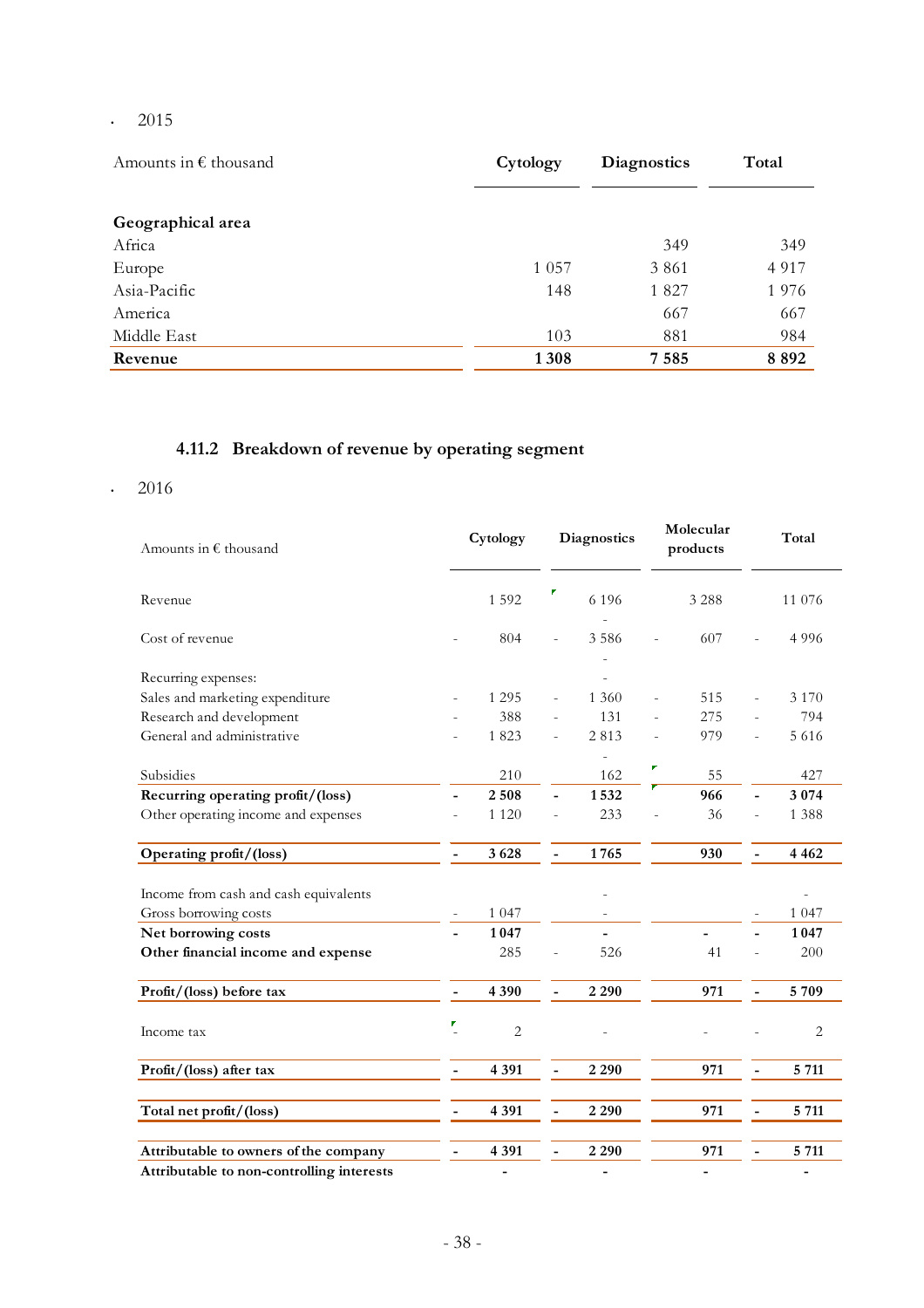• 2015

| Amounts in $\epsilon$ thousands       | Cytology | <b>Diagnostics</b> | Total    |
|---------------------------------------|----------|--------------------|----------|
| Revenue                               | 1 3 0 8  | 7 5 8 4            | 8 8 9 2  |
| Cost of revenue                       | $-671$   | $-3946$            | $-4617$  |
| Recurring expenses:                   |          |                    |          |
| Sales and marketing expenditure       | $-727$   | $-1558$            | $-2.285$ |
| Research and development              | $-450$   | $-138$             | $-588$   |
| General and administrative            | $-1608$  | $-3177$            | $-4785$  |
| Subsidies                             | 148      |                    | 148      |
| Recurring operating profit/(loss)     | $-2000$  | $-1235$            | $-3235$  |
| Other operating income and expenses   | $-10137$ | 187                | $-9950$  |
| Operating profit/(loss)               | $-12137$ | $-1048$            | $-13185$ |
| Income from cash and cash equivalents |          |                    | 1        |
| Gross borrowing costs                 | $-221$   | $-726$             | $-947$   |
| Net borrowing costs                   | $-221$   | $-726$             | $-49$    |
| Other financial income and expense    | $-33$    | 257                | 224      |
| Profit before tax                     | $-12391$ | $-1517$            | $-13010$ |
| Income tax                            |          |                    | $-1$     |
| Profit after tax                      | $-12391$ | $-1517$            | $-13908$ |

#### **4.11.3 Workforce**

The breakdown of employees between the three segments as of the reporting date is as follows:

|                    | As of $31$ | As of $31$<br>December 2016 December 2015 |
|--------------------|------------|-------------------------------------------|
| Cytology           | 8          | 10                                        |
| Diagnostics        | 61         | 57                                        |
| Molecular products | 28         |                                           |
|                    |            |                                           |
| Total              | 97         | 67                                        |
|                    |            |                                           |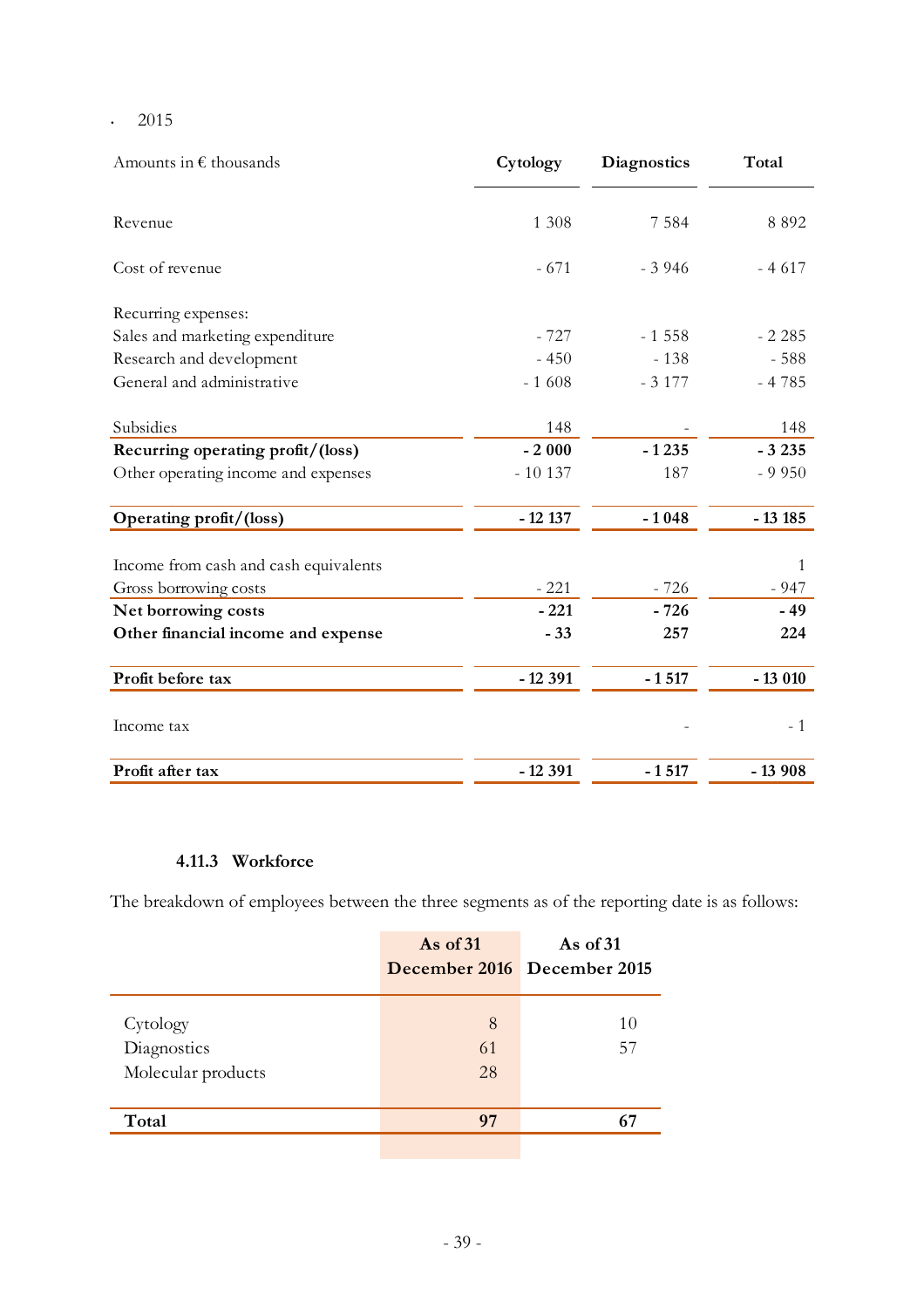# **4.12 PRO-FORMA INFORMATION**

The table below shows the group's results over the 12-month period to 31 December 2016 as if the acquisition of Primer Design had occurred on 1 January 2016.

| Amounts in $\epsilon$ thousand                                                            | 2016 pro<br>forma         |
|-------------------------------------------------------------------------------------------|---------------------------|
| Revenue                                                                                   | 12 9 25                   |
| Cost of revenue                                                                           | 5 2 9 7                   |
| Gross profit                                                                              | 7628                      |
| Sales and marketing expenditure<br>Research and development<br>General and administrative | 3 4 5 1<br>895<br>6 2 2 9 |
| Subsidies                                                                                 | 372                       |
| Recurring operating profit/(loss)                                                         | 2 5 7 5                   |
| Other operating income and expenses                                                       | 1 4 2 3                   |
| Operating profit/(loss)                                                                   | 3 9 9 8                   |
|                                                                                           |                           |
| Income from cash and cash equivalents<br>Gross borrowing costs                            | 1 0 4 7                   |
| Net borrowing costs                                                                       | 1047                      |
| Other financial income and expense                                                        | 154                       |
| Profit before tax                                                                         | 5 1 9 9                   |
| Income tax                                                                                | 44                        |
| Profit/(loss) after tax                                                                   | 5 2 4 3                   |
|                                                                                           |                           |
| Total net profit/(loss)                                                                   | 5 2 4 3<br>-              |
|                                                                                           |                           |
| Attributable to owners of the company<br>Attributable to non-controlling interests        | 5 2 4 3                   |
|                                                                                           |                           |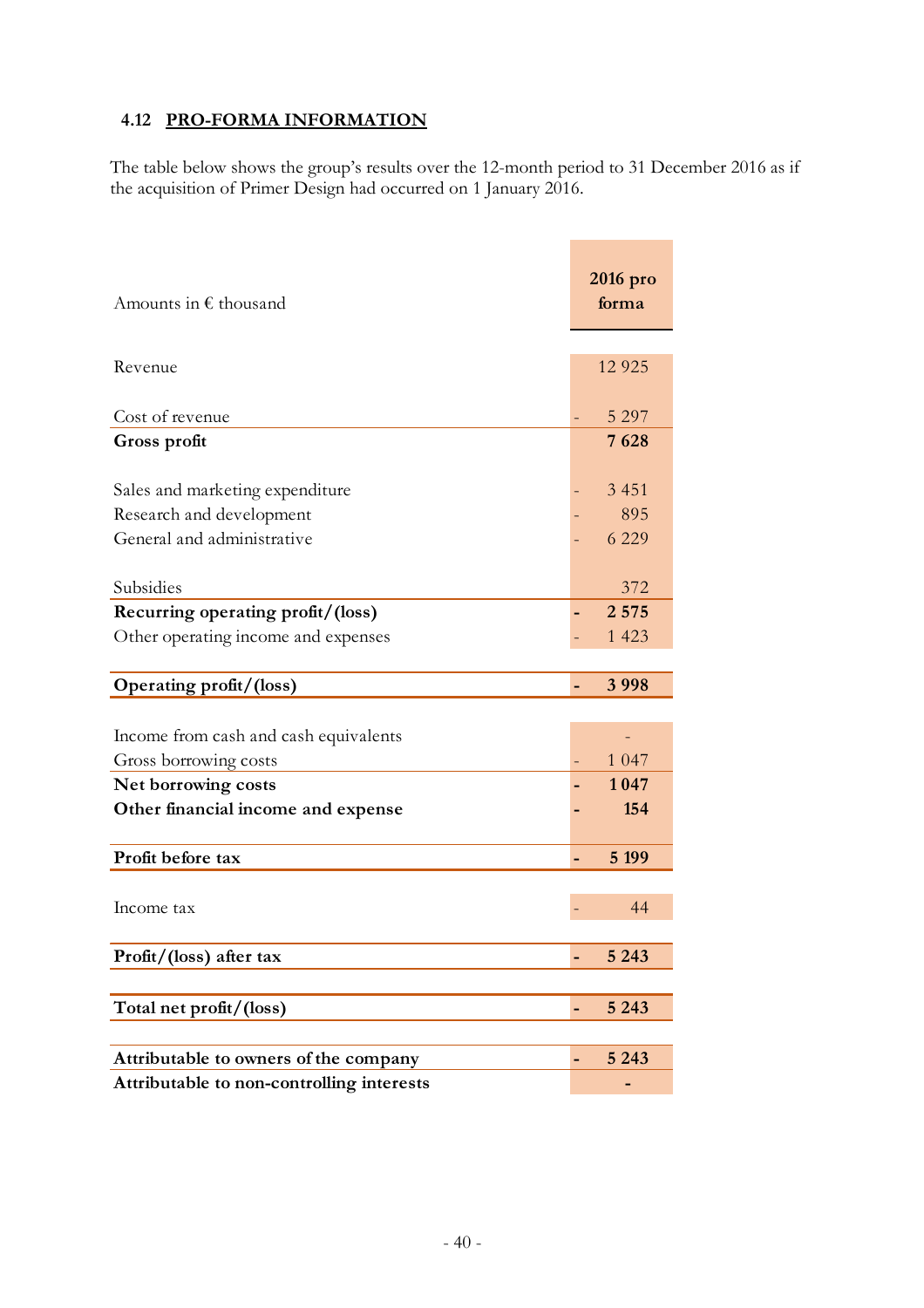#### **NOTE 5 : EMPLOYEE COMPENSATION AND BENEFITS**

#### **5.1 POST-EMPLOYMENT BENEFITS**

The cost of defined-benefit plans is determined at the end of each year in accordance with the projected unit credit method. The calculation is based on an actuarial method using assumptions with regard to future salary and retirement age.

The Group's defined benefit plan relates to bonuses payable under collective agreements in a lump sum on retirement. Pursuant to the law and collective agreements, the Group gives a bonus to each employee upon retirement, expressed in number of months' salary (calculated on the basis of the wages paid during the 12 months preceding retirement) and seniority within the Group.

Net expense for the year

| Amounts in $\epsilon$ thousand                | As of $31$<br>2016 | As of $31$<br>December December<br>2015 |
|-----------------------------------------------|--------------------|-----------------------------------------|
| Service cost<br>Financial cost<br>Other items | 3.7<br>0.2<br>31.1 | 5.6<br>0.5                              |
| Expense (income)                              | 27.3               | 6.2                                     |

<sup>•</sup> Change in the actuarial liability

|                                | As of $31$ | As of $31$        |
|--------------------------------|------------|-------------------|
| Amounts in $\epsilon$ thousand |            | December December |
|                                | 2016       | 2015              |
|                                |            |                   |
| Obligation - beginning of year | 40.0       | <b>31.0</b>       |
|                                |            |                   |
| Service cost                   | 3.7        | 5.6               |
| Decreases/payments             | 31.1       |                   |
| Financial cost                 | 0.2.       | 0.5               |
| Actuarial gains and losses     | 1.2.       | 2.8               |
|                                |            |                   |
| Obligation – end of year       | 13.9       | 40.0              |
|                                |            |                   |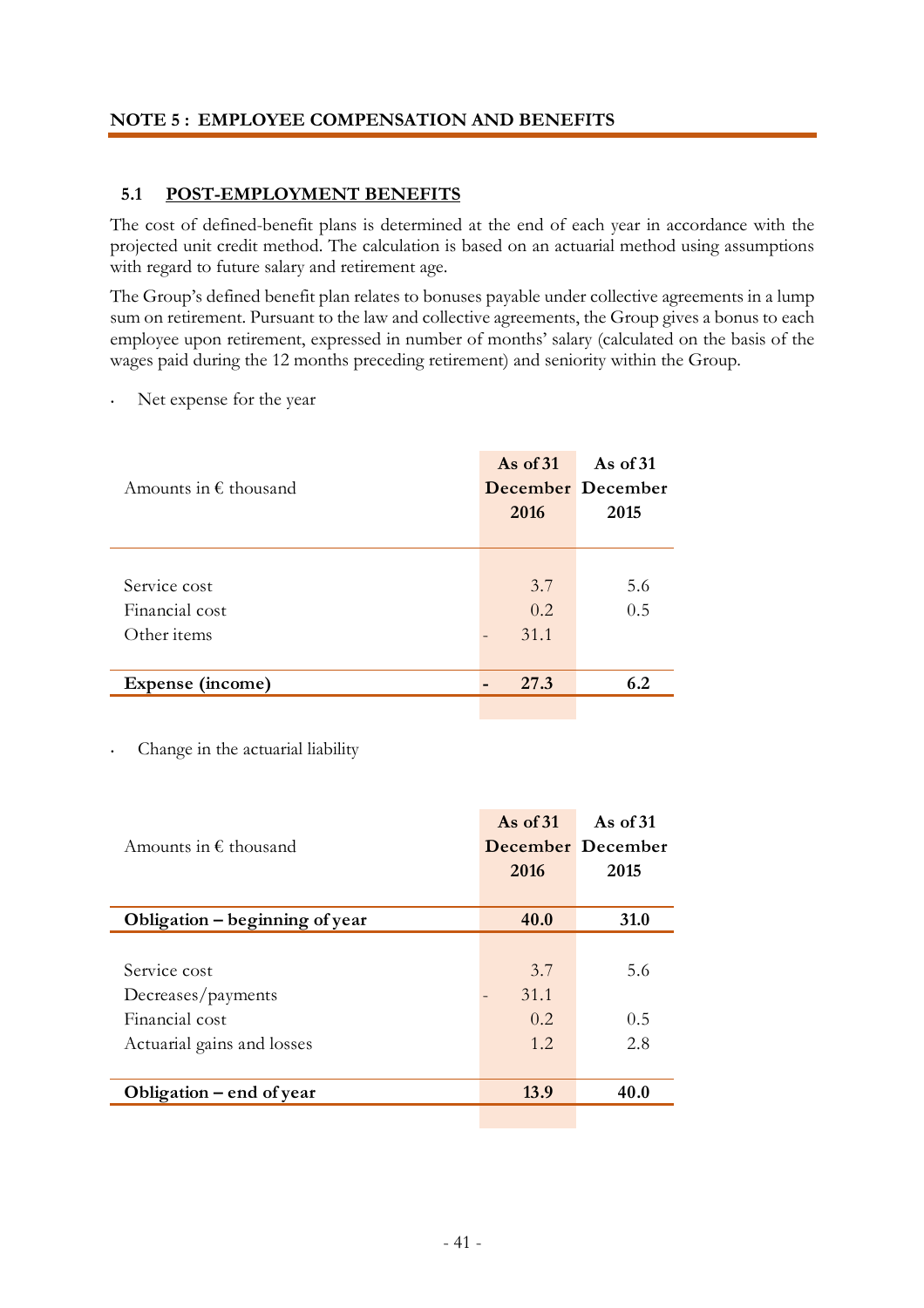# • Breakdown of actuarial gains and losses

| Amounts in $\epsilon$ thousand                                                                     | As of $31$<br>2016 | As of $31$<br><b>December</b> December<br>2015 |
|----------------------------------------------------------------------------------------------------|--------------------|------------------------------------------------|
| - Effect of experience<br>- Change in demographic assumptions<br>- Change in financial assumptions | 0.5<br>0.0<br>0.6  | 4.0<br>0.1<br>1.3                              |
| <b>Actuarial gains and losses</b>                                                                  | 1.2                | 2.8                                            |

### • Actuarial assumptions

The assumptions used for measuring change in obligations in respect of retirement benefits are presented in the table below:

| Retirement age – managers<br>64 years<br>64 years<br>Retirement age - non-managers<br>62 years<br>62 years<br>$3.00\%$<br>Wage increases<br>$3.00\%$<br>41.10%<br>$42.56\%$<br>Rate of social security contributions<br>$2.00\%$<br>$2.00\%$<br>Discount rate | Amounts in $\epsilon$ thousand | As of $31$<br>2015 | As of $31$<br>December December<br>2015 |
|---------------------------------------------------------------------------------------------------------------------------------------------------------------------------------------------------------------------------------------------------------------|--------------------------------|--------------------|-----------------------------------------|
|                                                                                                                                                                                                                                                               |                                |                    |                                         |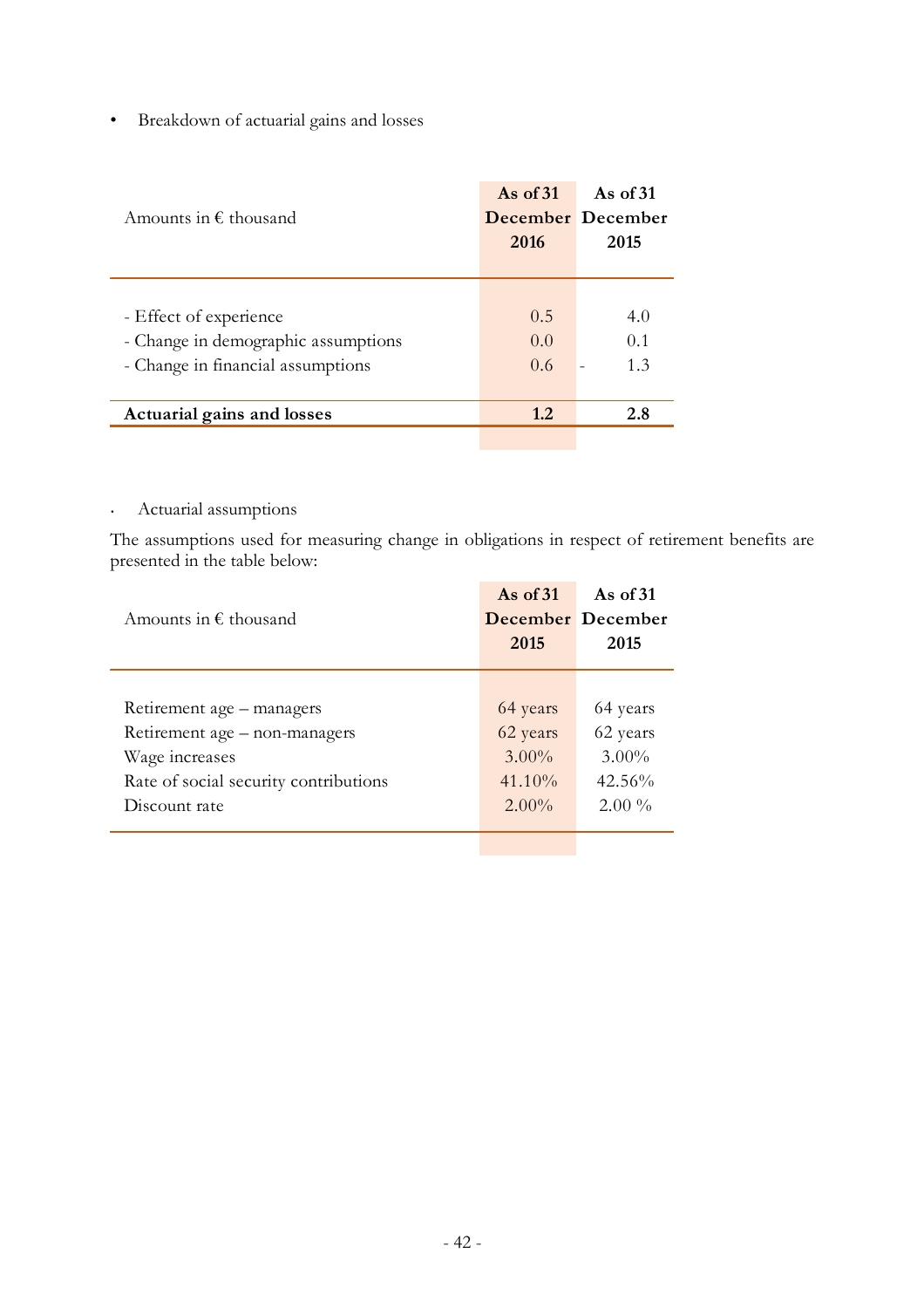## **5.2 EXECUTIVE COMPENSATION**

| Amounts in $\epsilon$ thousand               | As of $31$<br>December 2016 | As of $31$<br>December 2015 |
|----------------------------------------------|-----------------------------|-----------------------------|
| Fixed compensation and company cars          | 263                         | 178                         |
| Variable compensation                        | 140                         |                             |
| Social security contributions                | 54                          | 69                          |
| Contributions to supplementary pension plans | 12                          |                             |
| Total                                        | 469                         | 247                         |
|                                              |                             |                             |
| Number of people concerned                   |                             |                             |

The executive officers whose compensation is disclosed above are considered related parties for the application of IAS 24. Amounts due to related parties are disclosed below, in section 6.2.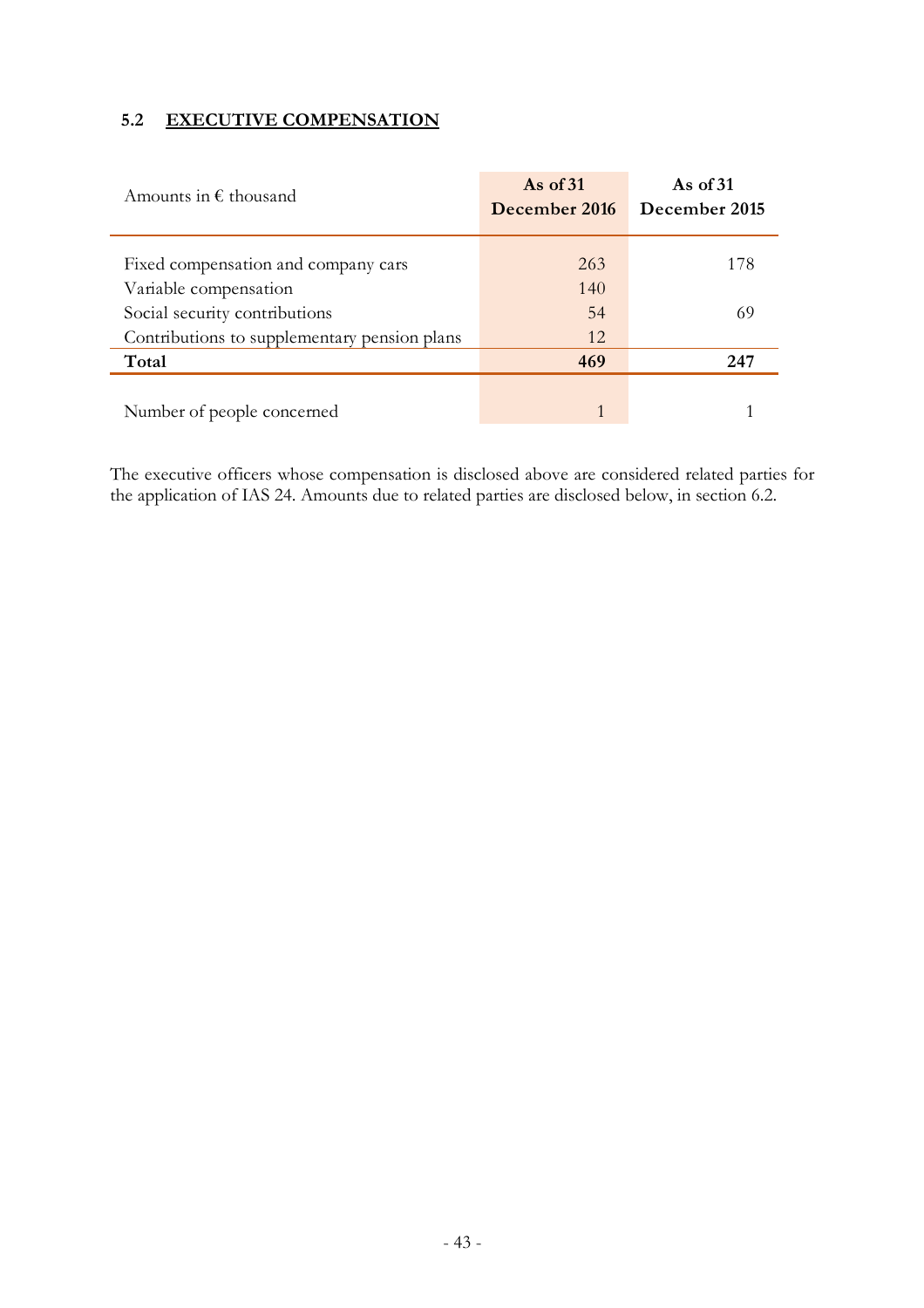#### **NOTE 6 : LIABILITIES, RELATED PARTIES AND SUBSEQUENT EVENTS**

#### **6.1 COMMITMENTS GIVEN AND RECEIVED**

The guarantees given by the Group are as follows:

Under the terms of the bond contracts subscribed by Kreos Capital IV Ltd and Kreos Capital V Ltd, and as a guarantee of perfect repayment of this loan and interest, fees, commissions and other amounts due, the Group has agreed to the following guarantees in favour of the two structures:

- Pledge of the business;
- Senior pledge on receivables;
- Non-possessory pledge of inventories;
- Senior and non-recourse pledge of bank accounts.

The amount of guaranteed loans is presented in section 3.8 "Borrowings and financial liabilities".

The Company has also granted Primer Design shareholders a variable contingent consideration, settlement of which is scheduled for May 2017 and 2018. As security for the payment of such sums, third-line pledges on business assets and collateral subject to English law (mortgage debentures) have been implemented.

The transactions performed on assets received under operating leases are subject to contracts providing the following minimum future payments:

|                                                                 | As of $31$               | As of $31$ |
|-----------------------------------------------------------------|--------------------------|------------|
|                                                                 | <b>December</b> December |            |
|                                                                 | 2016                     | 2015       |
| Future minimum payments in respect of non-cancellable contracts |                          |            |
| Payments due in less than 1 year                                | 334                      | 340        |
| Payment due in more than 1 year and less than 5 years           | 288                      | 425        |
| Total                                                           | 623                      | 766        |
|                                                                 |                          |            |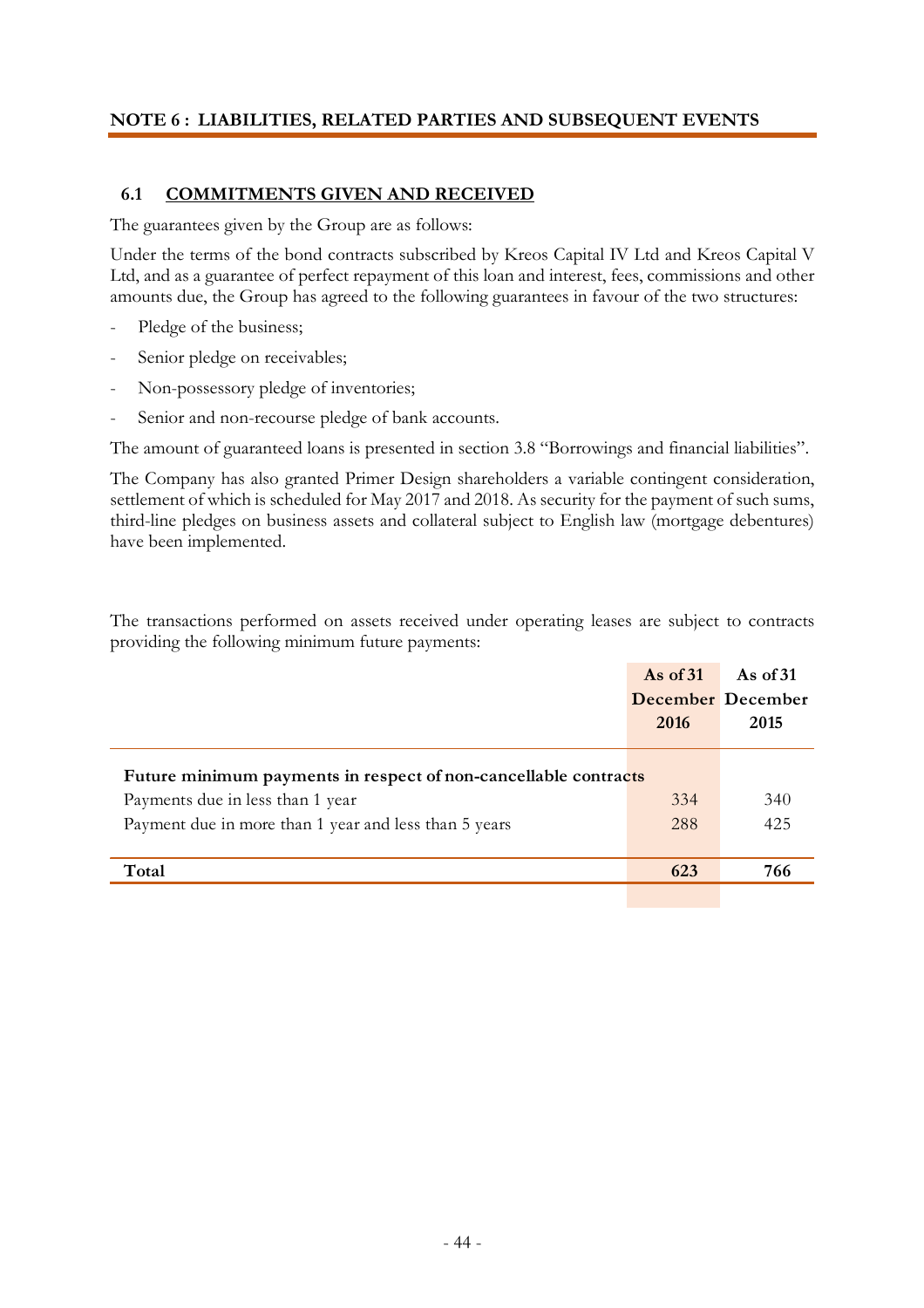## **6.2 RELATED PARTIES**

Parties related to Novacyt are:

- the managers, whose compensation is disclosed in section 5.2, and
- the directors of Novacyt and Lab21 listed in the table below.

Liabilities in respect of related parties are summarised as follows:

| Amounts in $\epsilon$ thousand          | As of $31$<br>December 2016 | As of $31$<br>December 2015 |
|-----------------------------------------|-----------------------------|-----------------------------|
|                                         |                             |                             |
| CUP92 (director company, J.P. Crinelli) | 41                          |                             |
| A. Howard, Director                     | 35                          |                             |
| A. Howard, Director                     | 17                          |                             |
| Total                                   | 93                          |                             |
|                                         |                             |                             |

#### **6.3 SUBSEQUENT EVENTS**

The following significant events have taken place since 1 January 2016, the opening date of the current fiscal year:

On 31 March 2017, Novacyt issued a convertible bond in the amount of  $\epsilon$ 1,500,000 by issuing 1,500,000 bonds convertible into shares for the benefit of the FCPI Dividendes Plus 4 and FCPI Dividendes Plus 5 funds.

These bonds were issued in a single tranche with a maturity of three years, an annual interest rate of 7.9% and a non-conversion premium paid in arrears of 0.1%. They are convertible in the event of non-compliance by Novacyt with its repayment obligations. The conversion ratio is 1.25 new shares for 1 bond.

No other significant events have taken place since the reporting date.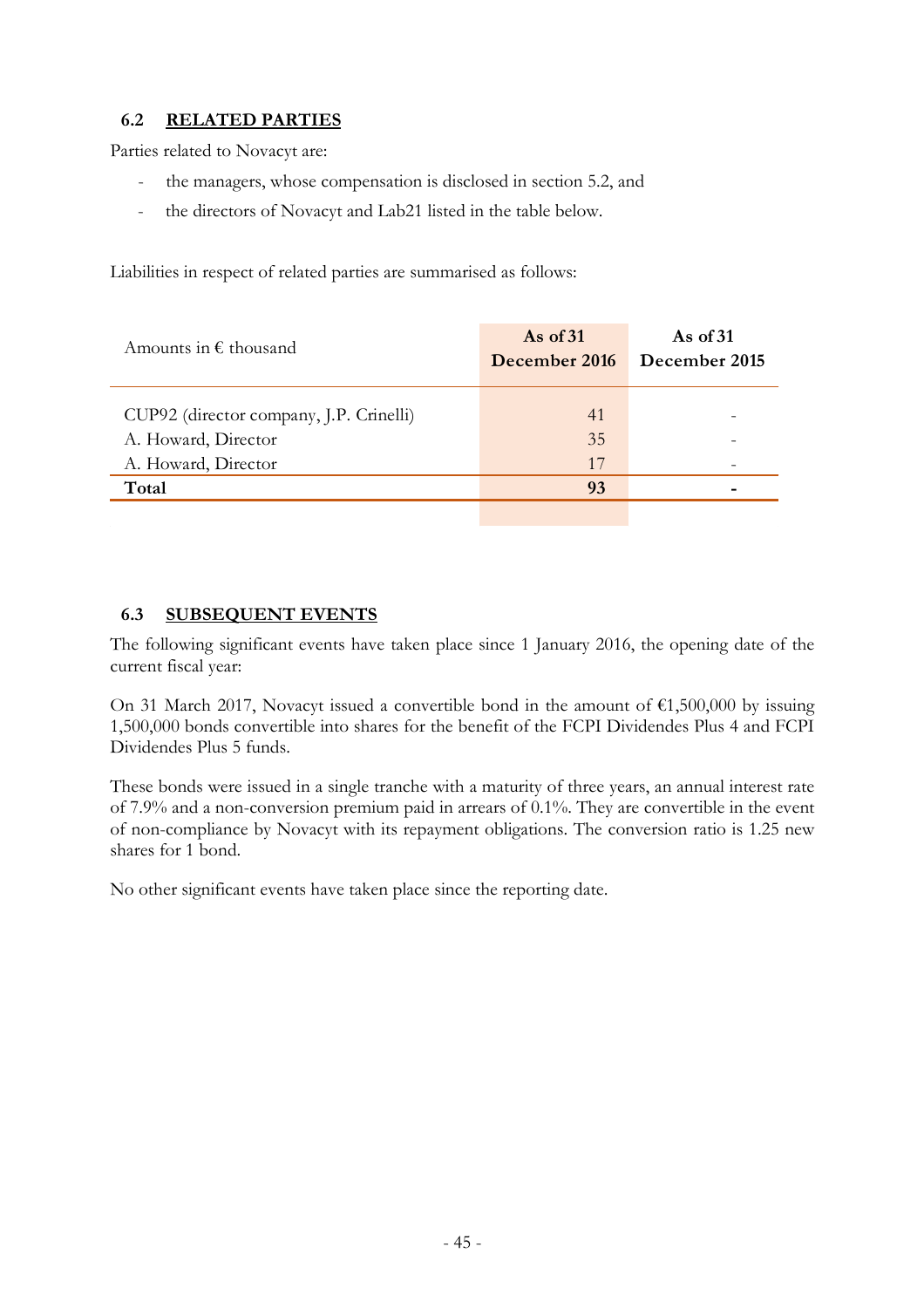## **NOTE 7 : ADDITIONAL INFORMATION**

#### **7.1 CHANGES IN SHARE CAPITAL**

As of 31 December 2015, Novacyt's capital consisted of 7,189,213 shares with a par value of 1/15th of a euro each, i.e. share capital of €479,280.

The most recent transactions on share capital are summarised below:

- On 22 February 2016, the company decided to increase its capital through the issue of 2,365,815 shares subject to one or more capital increases in a total amount of at least 7,000,000 euros or the receipt of an equivalent amount. This transaction subject to a condition precedent is consideration for the contribution of 59,893 shares of Primer Design Limited by its shareholders.
- On 29 March 2016, the Company completed a capital increase from  $\epsilon$ 479,280.87 to €569,423.20 through the issue of 1,352,135 shares at a price of €1.40 per share, with an issue premium of €1,802,846.67.
- On 29 March 2016, the Company completed a capital increase from  $\epsilon$ 569,423.20 to €574,089.87 through the issue of 70,000 shares at a price of €1.40 per share, with an issue premium of €93,333.33.
- On 21 April 2016, the Company completed a capital increase from  $\epsilon$ 574,089.87 to  $\epsilon$ 669,328 through the issue of 1,428,572 shares at a price of  $\epsilon$ 1.40 per share, with an issue premium of €1,904,762.67.
- On 26 April 2016, the Company completed a capital increase from  $\epsilon$ 669,328 to  $\epsilon$ 674,101.27 through the issue of 71,599 shares at a price of  $\epsilon$ 1.401 per share, with an issue premium of €95,537.84.
- On 3 May 2016, the Company completed a capital increase from  $\epsilon$ 674,101.27 to  $\epsilon$ 678,963.40 through the issue of 72,932 shares at a price of  $\epsilon$ 1.376 per share, with an issue premium of €95,493.43.
- On 11 May 2016, the Company noted that the condition precedent on the capital increase through a contribution in kind approved on 22 February 2016 had been lifted. Share capital was consequently increased from €678,963.40 to €836,684.40 through the issue of 2,365,815 shares at a price of  $\epsilon$ 2.696 per share, or an issue premium of  $\epsilon$ 6,220,514.
- On 19 May 2016, the Company completed a capital increase from  $\epsilon$ 836,684.40 to  $\epsilon$ 842,372.20 through the issue of 85,317 shares at a price of  $\epsilon$ 1.176 per share, with an issue premium of €94,645.53.
- On 23 May 2016, the Company completed a capital increase from  $\epsilon$ 842,372.20 to  $\epsilon$ 867,933.40 through the issue of 383,418 shares at a price of  $\epsilon$ 1.176 per share, with an issue premium of €425,338.80.
- On 1 June 2016, the Company completed a capital increase from  $\epsilon$ 867,933.40 to  $\epsilon$ 935,650.53 through the issue of 1,015,757 shares at a price of  $\epsilon$ 1.40 per share, with an issue premium of €1,354,342.67.
- On 25 August 2016, the Company completed a capital increase from  $\epsilon$ 935,650.53 to €943,967.66 through the issue of 124,757 shares at a price of €1.20 per share, with an issue premium of €141,766.20.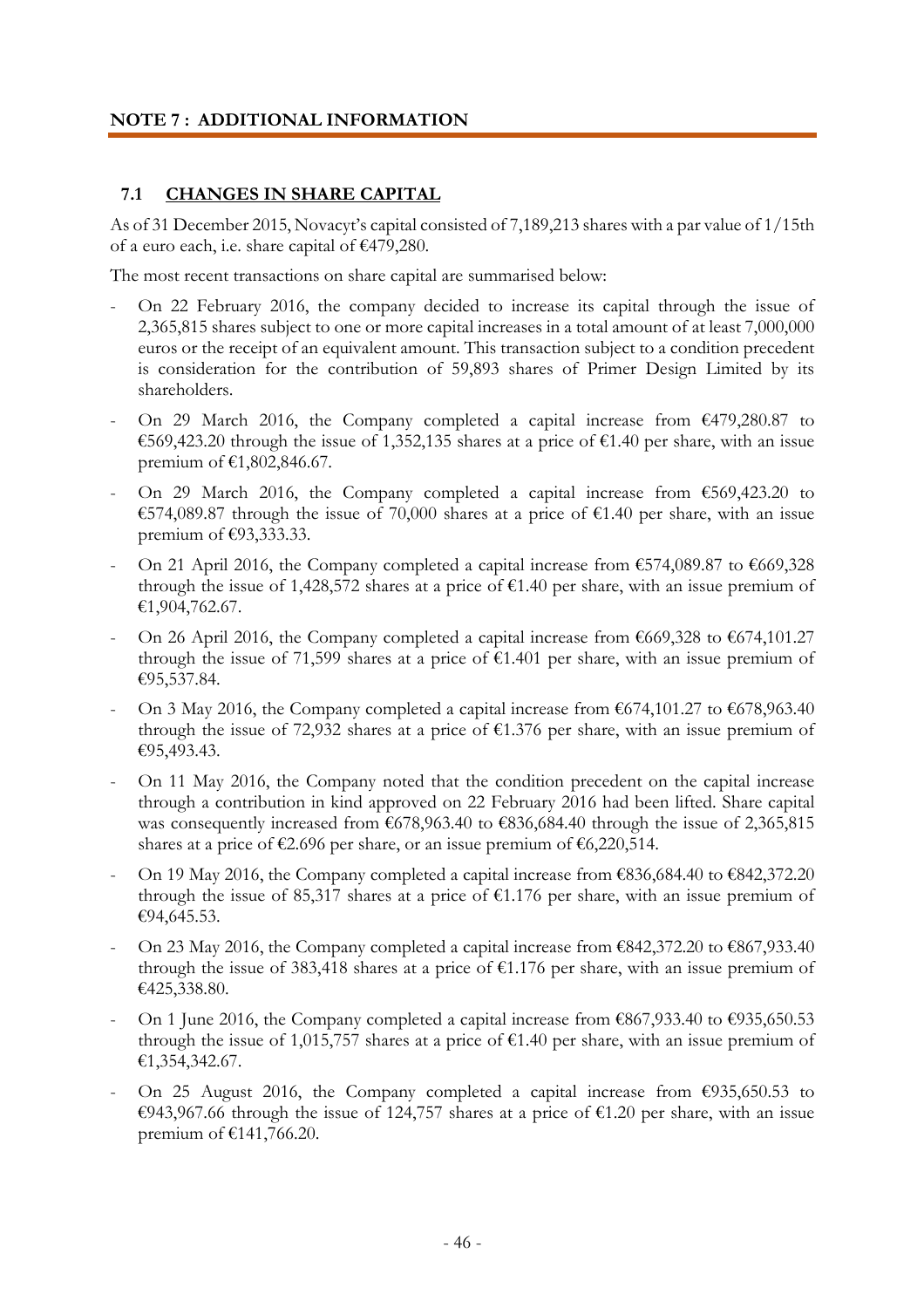- On 7 September 2016, the Company completed a capital increase from  $\epsilon$ 943,967.66 to €949,438.26 through the issue of 82,059 shares at a price of €1.22 per share, with an issue premium of €94,723 84.
- On 21 September 2016, the Company completed a capital increase from  $\epsilon$ 943,967.66 to €949,438.26 through the issue of 119,751 shares at a price of €1.26 per share, with an issue premium of €150,408.33.
- On 5 October 2016, the Company completed a capital increase from  $\epsilon$ 957,421.66 to €962,942.86 through the issue of 82,818 shares at a price of €1.21 per share, with an issue premium of €100,458.34.
- On 1 December 2016, the Company completed a capital increase from  $\epsilon$ 962,942.86 to €969,517.06 through the issue of 98,613 shares at a price of €1.02 per share, with an issue premium of €100,388.89.
- On 15 December 2016, the Company completed a capital increase from  $\epsilon$ 969,517.06 to €1,151,183.73 through the issue of 2,725,000 shares at a price of €1.00 per share, with an issue premium of €2,543,333.33.
- On 21 December 2016, the Company completed a capital increase from  $\epsilon$ 1,151,183.73 to €1,161,134.20 through the issue of 149,257 shares at a price of €1.01 per share, with an issue premium of €140,799.53.

As of 31 December 2016, Novacyt's share capital of  $\epsilon$ 1,161,134.20 was divided into 17,417,013 shares with a par value of 1/15th of a euro each.

The numerous capital increases in 2016 can be divided into three categories:

- The capital increase approved subject to a condition precedent in February 2016 and carried out through the contribution of Primer Design securities;
- The 10 transactions resulting from the conversion of OCABSAs in a total amount of  $\epsilon$ 85,000 (see section 3.8 "Borrowings and financial liabilities");
- Cash capital increases used to finance a portion of the purchase price of Primer Design securities paid in May 2016, and the group's cash requirements.

# **7.2 EXPOSURE TO FINANCIAL RISKS**

The Group's main financial liabilities are loans, as well as trade and other payables. The main purpose of these financial liabilities is to finance operating activities.

Loans, receivables and payables, as well as cash and cash equivalents held by the Group, are generated by operating activities.

Interest rate risk

The Group has mainly contracted bonds to finance its activities. That subscribed by Kreos Capital IV Ltd bears interest at fixed rates, interest being increased upon payment of the final instalment in July 2018 in an amount ranging from €0 to €500,000 depending on Novacyt's share price by this date.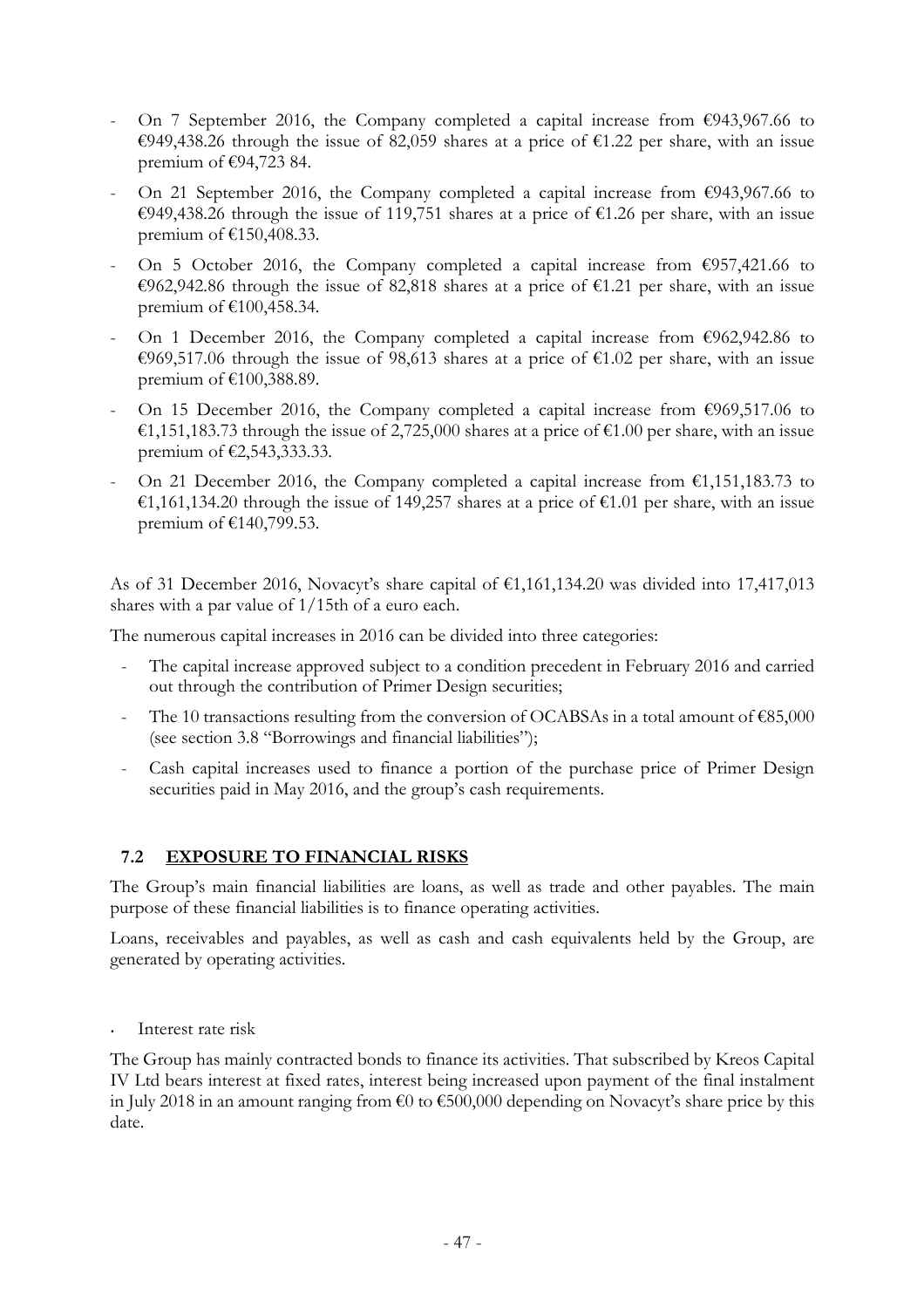#### Currency risk

The Group has a strong presence in the UK, where its main subsidiaries are located. Nevertheless, the Group's funding is mainly denominated in euros.

The table below shows the euro value of the group's assets and liabilities denominated in GBP:

| Amounts in $\epsilon$ thousand                   | As of $31$<br>December<br>2016 | As of $31$<br>December<br>2015 |
|--------------------------------------------------|--------------------------------|--------------------------------|
|                                                  | 4 2 3 9                        | 225                            |
| Intangible assets                                |                                |                                |
| Property, plant and equipment                    | 623                            | 198                            |
| Non-current financial assets: security deposit   | 14                             | 16                             |
| Inventories                                      | 1 3 3 4                        | 1 0 7 2                        |
| Trade and other receivables                      | 1 6 1 1                        | 1 2 2 5                        |
| Other current assets                             | 170                            | 180                            |
| Available cash                                   | 449                            | 385                            |
| <b>Total assets</b>                              | 8 4 4 2                        | 3 3 0 1                        |
|                                                  |                                |                                |
| Provisions for expenses                          | 89                             | 103                            |
| Deferred tax liabilities                         | 53                             |                                |
| Primer Design contingent consideration liability | 2 5 9 2                        |                                |
| Trade and other payables                         | 1638                           | 1765                           |
| Other current liabilities                        | 19                             | 24                             |
| <b>Total liabilities</b>                         | 4 3 9 0                        | 1892                           |

#### • Credit risk

Credit risk is the risk of financial loss, following the failure by a third party to honour its commitment to repay a debt. The Group is exposed to credit risk due to its operating activities (mainly through trade receivables) and through deposits with banks.

The Group's exposure to credit risk is represented by the risk of counterparty default: maximum exposure is equal to the carrying amount of these instruments.

#### Liquidity risk

Since its creation, the Group has financed its growth by successive capital increases, loans, grants and public aid for innovation and the reimbursement of research tax credit receivables.

To overcome limits in its capacity to self-finance its growth, the Group is required to seek other sources of funding, notably through capital increases.

The Group may fail to obtain additional capital when it needs it, or such capital may not be available on acceptable financial terms for the Group.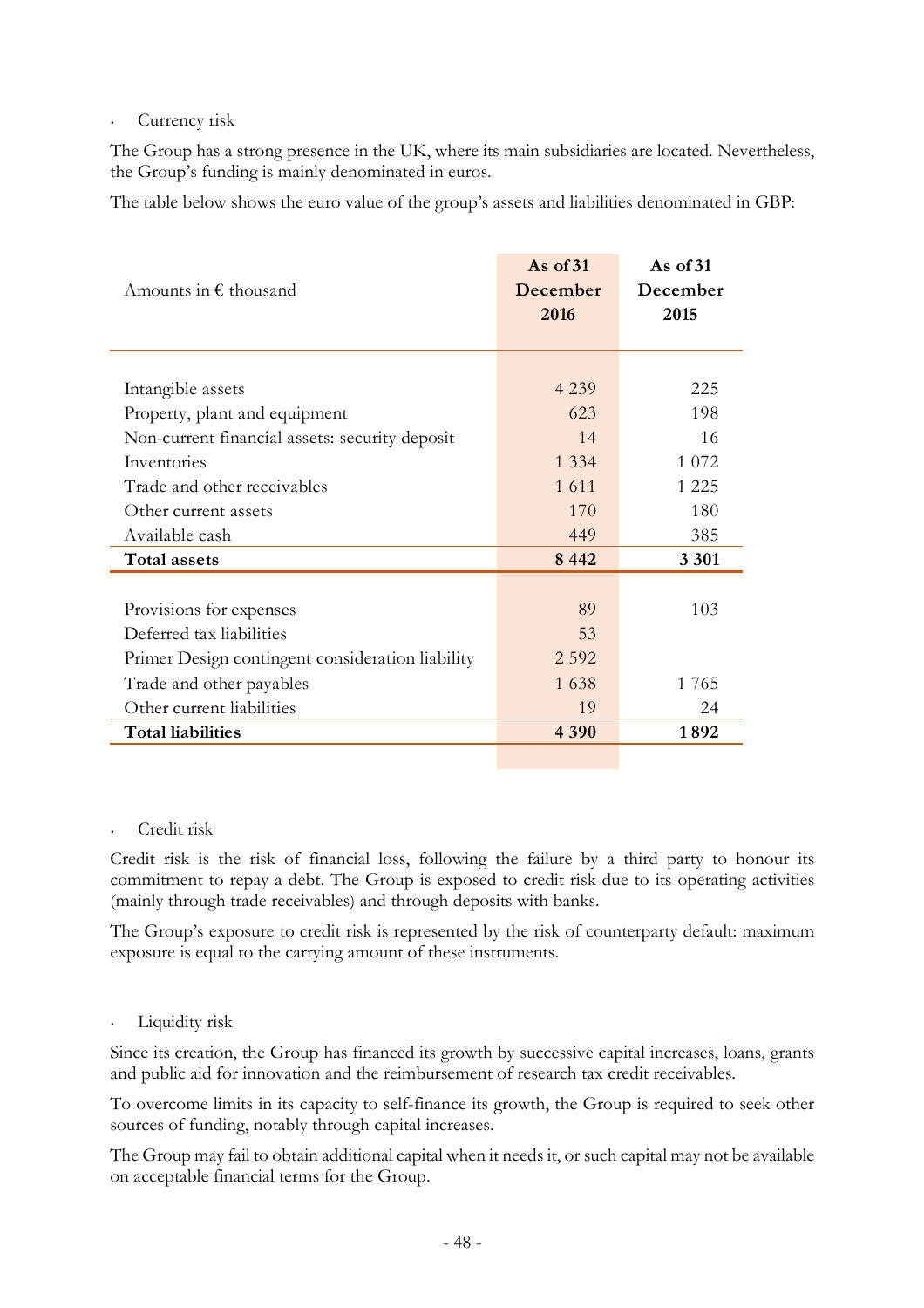The realisation of one or more of these risks could have a material adverse effect on the Group's business, financial position, earnings, growth and prospects.

#### **7.3 MARKET VALUE OF FINANCIAL INSTRUMENTS CARRIED AT AMORTISED COST**

These fair values are an estimate of the instantaneous value of the investment as of 31 December 2016. They are liable to fluctuate from day to day due to the variations of several parameters, including interest rates and the credit quality of counterparties. In particular, they may differ significantly from the amounts actually received or paid at maturity of the instruments. In most cases, the revalued market value is not destined to be immediately realised, and may not be realised in practice. It does not represent the actual value of the instruments from the perspective of Novacyt as a going concern.

Most of these instantaneous market values are not pertinent, so are not taken into account for the purposes of managing the Group's activities.

The market value of a financial instrument is the amount for which an asset could be exchanged, or a liability settled, between well-informed, willing parties, at arm's length.

| Amounts in $\epsilon$ thousand         | Carrying<br>amount | Estimated<br>market<br>value |
|----------------------------------------|--------------------|------------------------------|
|                                        |                    |                              |
| <b>Bonds</b>                           | 6 0 3 4            | 6 3 3 7                      |
| Primer Design contingent consideration | 2 5 9 3            | 2 6 1 1                      |
| Total                                  | 8627               | 8948                         |
|                                        |                    |                              |

The market values of assets and liabilities mentioned in the table above were determined in accordance with the free cash flow approach.

#### **7.4 AUDITORS' FEES**

| Amounts in $\epsilon$ thousand                                  | As of $31$<br>2016 | As of $31$<br><b>December</b> December<br>2015 |
|-----------------------------------------------------------------|--------------------|------------------------------------------------|
| Fees paid to the statutory auditors<br>$Fees - \text{Auditing}$ | 220                | 179                                            |
| Total                                                           | <b>220</b>         | 179                                            |
|                                                                 |                    |                                                |